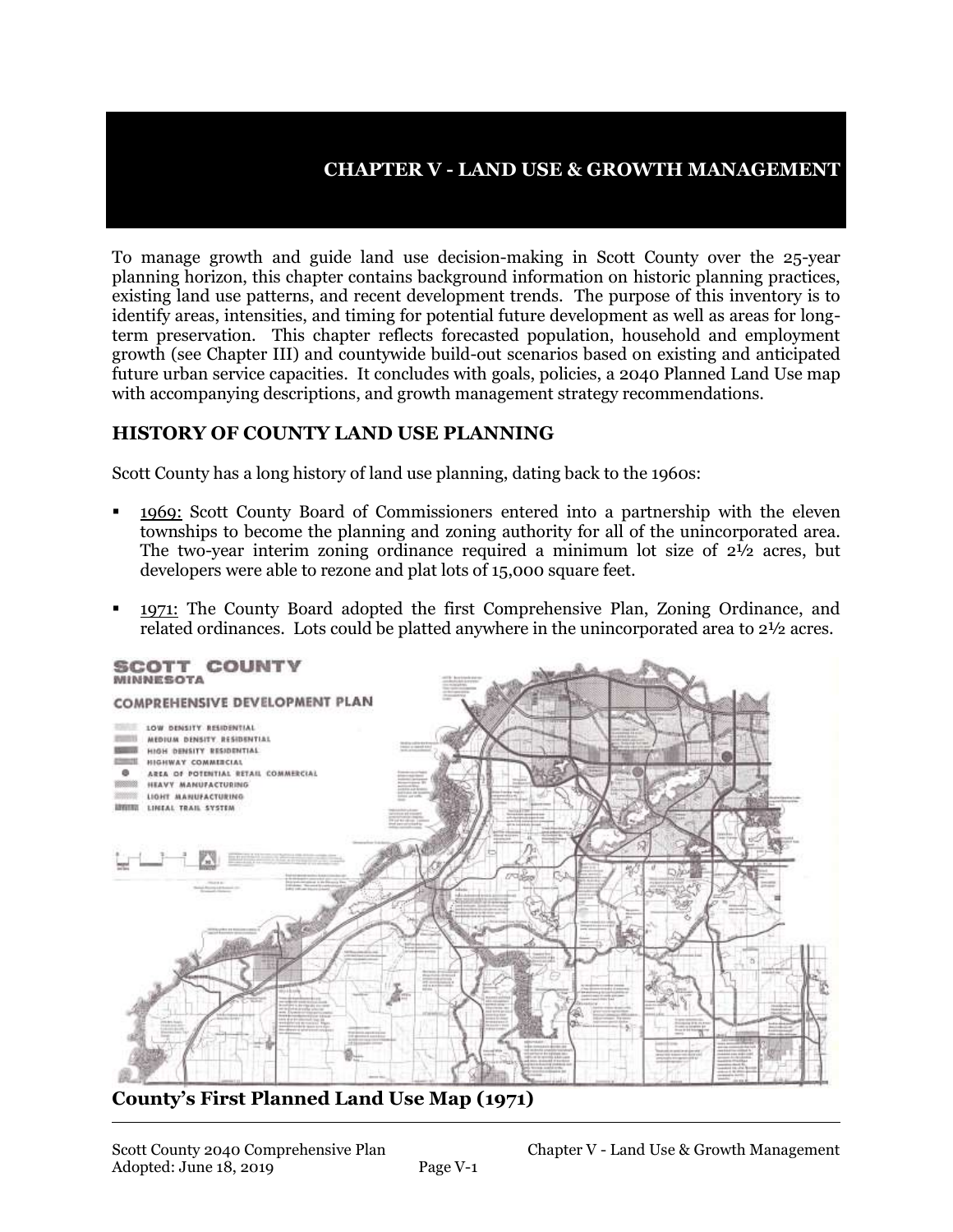- 1981: The *1981 Scott County Comprehensive Plan* (the first plan adopted in response to the Metropolitan Land Planning Act of 1976) identified many areas, including all of Spring Lake, Cedar Lake, and Credit River townships as "General Rural Use," a category that allowed 2½ acre minimum lot sizes. This planning designation and policy resulted in many small-lot rural residential subdivisions platted in eastern townships.
- 1995: The Bloomington Ferry Bridge opened, creating a major transportation crossing connecting Scott County with the southwest Twin Cities metropolitan area. The bridge drastically reduced travel times to the I-494 freeway loop and downtown Minneapolis. This started a major housing boom in Scott County.
- 1996: The *1996 Scott County Comprehensive Plan Update* recognized some of the difficulties in achieving orderly urban growth into areas with existing small-lot rural subdivisions and changed course by promoting "Urban Transition" areas. These "Urban Transition" areas were designated around or along the edge of the cities. The recommended density in these urban transition areas was one unit per 10 acres. The 1996 Comprehensive Plan recommended rural residential development at "one unit per 10 acre" densities for southern Spring Lake, eastern Helena, and all of Cedar Lake townships; and "one unit per 40 acre" densities from Blakeley, Belle Plaine, western Helena and western Sand Creek townships. "Official maps" were prepared for each township that had various degrees of consistency with the County plan. Inconsistency between the 1996 Comprehensive Plan and the County's Zoning Ordinance at the time resulted in 2½-acre density in much of the eastern portion of the county.
- 2001: The next update occurred in 2001 (following a fourteen month subdivision moratorium) with the 2020 Comprehensive Plan. Building from policies established in the previous plans, the 2020 Plan established "Urban Expansion Areas" around the cities. These areas anticipated municipal services within the next 40 years. As such, the 2020 Plan recommended low-density "one unit per 40 acre" residential development in these areas to facilitate logical, orderly, and efficient urban expansion in the future. For the first time, the 2020 Plan recommended various options to cluster residential development in the urban expansion and rural residential areas.
- 2009: The *2030 Comprehensive Plan Update* for the first time included a shared vision for the future based on an extensive community visioning process. One of the hallmarks of the 2030 plan was establishing the "ultimate build-out" of the county – setting the framework for which portions of the county should be planned for urban-type development on public sewer and water, and which portions should be planned for rural-type development as the end land use. This plan once and for all established the 73-square mile Rural Residential Area (portions of Spring Lake, Credit River, Cedar Lake and New Market Townships) guided for ultimate rural development and recommended detailed road, storm water, ground water and public service impact analysis prior to rezoning this area for development. The plan continued to support clustering at 2½-acre densities in this area through a new flexible Planned Unit Development (PUD) approach. The 2030 plan also established for the first time a "green print" for future generations through mapping and setting policy for Natural Area Corridors.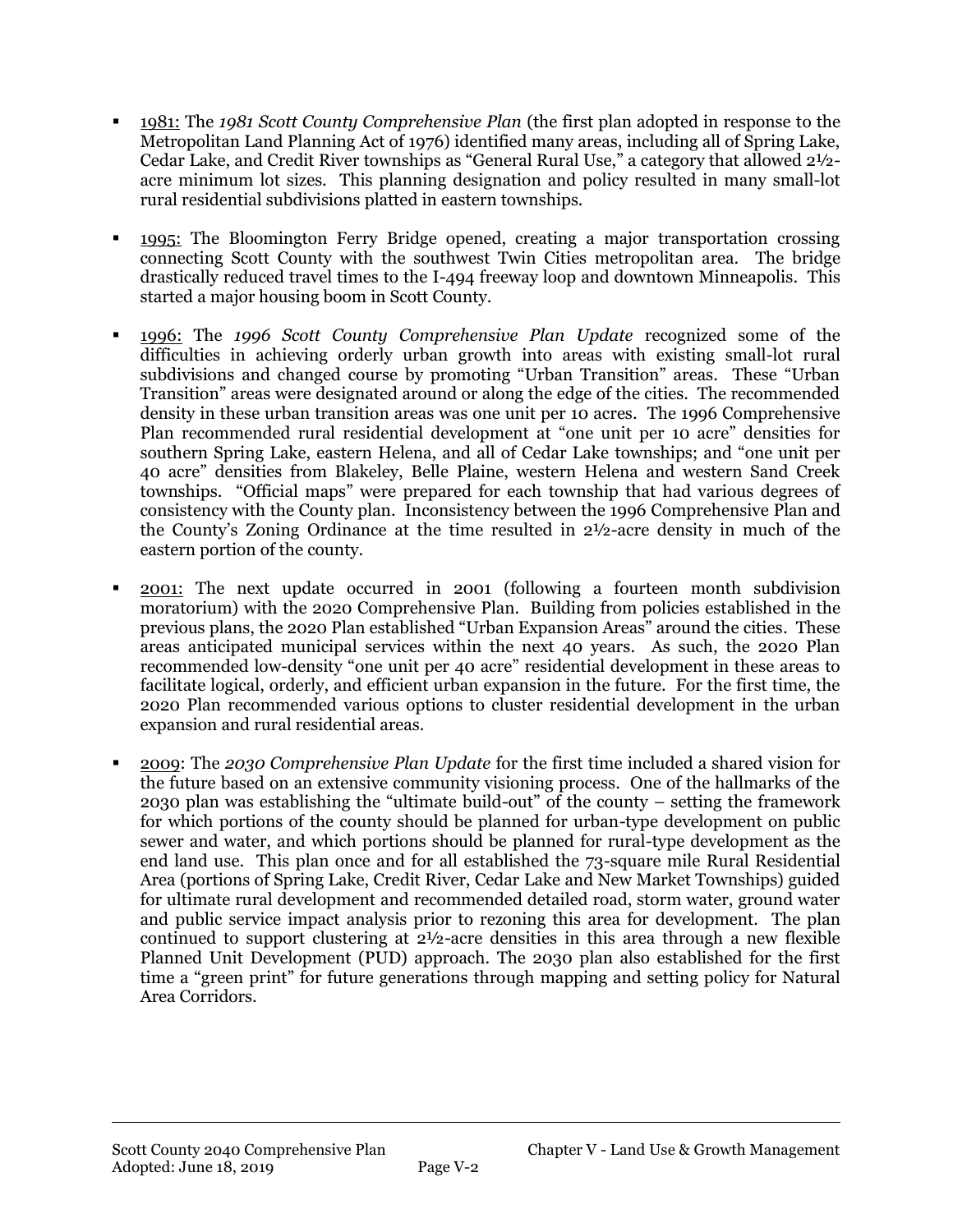### **A. Historical Sites**

Scott County supports the preservation and maintenance of structures of historic or architectural significance. Figure V-1 provides a list and description of historic sites in Scott County that have been placed on the National Register of Historic Places. Despite the fact that these buildings or sites are on the National Register, they may still be in danger of being lost to<br>demolition or altered beyond demolition or altered recognition (as current historic preservation regulations do not prohibit the destruction or alteration of buildings on the Register). There are



other architecturally interesting or historic structures in Scott County. Although they may not warrant inclusion on the National Register, the County may want to examine ways to keep these buildings structurally sound so that future generations may be exposed to Scott County's past.

| <b>Figure V-1</b><br><b>Historic Sites, Scott County</b> |                                     |                           |                                       |                        |
|----------------------------------------------------------|-------------------------------------|---------------------------|---------------------------------------|------------------------|
| <b>Property Name</b>                                     | <b>Address</b>                      | <b>City/Town</b>          | <b>Year of</b><br><b>Construction</b> | Listing<br><b>Date</b> |
| Episcopal Church of the<br>Transfiguration               | Walnut and<br>Church Sts.           | <b>Belle Plaine</b>       | 1869                                  | 4/17/1980              |
| Hooper-Bowler-Hilstrom House                             | Court and Cedar<br>Sts.             | <b>Belle Plaine</b>       | Ca. 1871                              | 4/17/1980              |
| Strunk-Nyssen House                                      | Off Hwy. 169                        | Jackson                   | Ca. 1856, Ca. 1880                    | 4/17/1980              |
| <b>Foss and Wells House</b>                              | 613 S.<br>Broadway St.              | Jordan                    | 1858                                  | 4/17/1980              |
| <b>Jordan Brewery Ruins</b>                              | S. Broadway St.                     | Jordan                    | 1864                                  | 4/17/1980              |
| Jordan Historic District                                 | Water St. and S.<br><b>Broadway</b> | Jordan                    | 1860-1917                             | 4/17/1980              |
| St. Mary's Church of the<br>Purification                 | County Road 15                      | Louisville<br>(Marystown) | 1882, 1893, 1920                      | 4/17/1980              |
| Inyan Ceyaka Otonwe                                      |                                     | Louisville                | 1800-1850                             | 2/12/1999              |
| New Market Hotel and Store                               | Main St.                            | Elko New<br>Market        | 1897                                  | 4/17/1980              |
| Kajer, Wencl, Farmstead                                  | County Road 2                       | New Market<br>Twp.        | 1918-1920                             | 4/17/1980              |
| <b>Church of Saint Wenceslaus</b>                        | W. Main St.                         | New Prague                | 1907-1908, 1914                       | 2/19/1982              |
| Mudbaden Sulphur Springs                                 | County Road 63                      | Sand Creek                | 1915                                  | 4/17/1980              |
| Coller, Julius A., House                                 | 434 S. Lewis St.                    | Shakopee                  | 1887                                  | 4/17/1980              |
| <b>Early Shakopee Residences</b>                         | 411, 419 E. $2^{nd}$<br>Ave.        | Shakopee                  | Ca. 1865                              | 4/17/1980              |
| Shakopee Historic District                               | $1st$ Ave.                          | Shakopee                  |                                       | 4/17/1980              |
| Bisson, Abraham, House                                   | County Road 57                      | St. Lawrence              | 1884                                  | 4/17/1980              |
| Maka Yusota (Boiling Springs)                            |                                     | Savage                    |                                       | 1/16/2003              |
| Holmes Street Bridge                                     | <b>Holmes Street</b>                | Shakopee                  | 1927                                  | 7/6/2010               |
|                                                          |                                     |                           |                                       |                        |

 **Source:** Minnesota Historical Society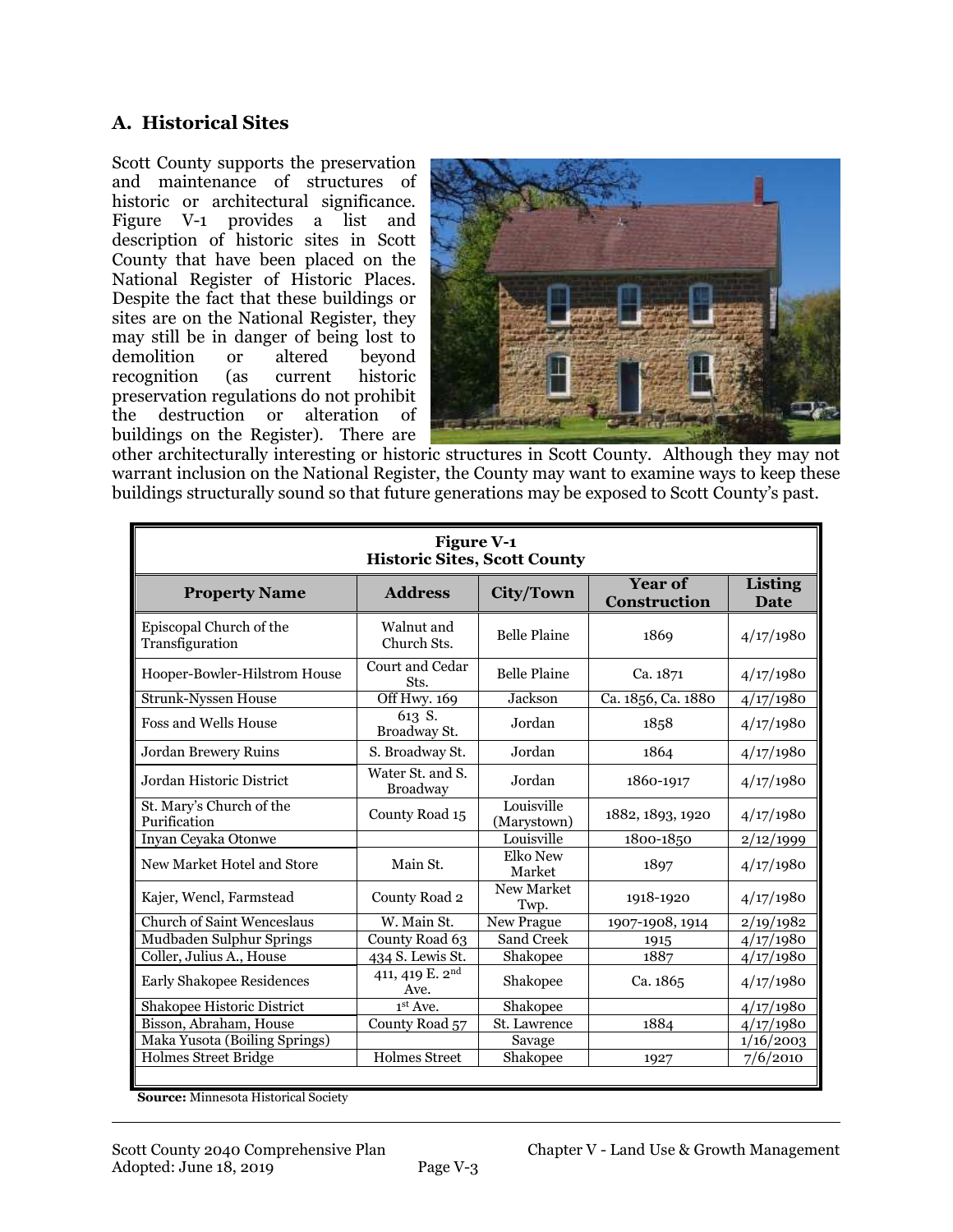### **B. Existing Land Uses**

An accurate depiction of Scott County's existing land use pattern is an important step in planning for a desired future land use pattern. To illustrate the distribution of land uses throughout the unincorporated area, this plan includes the Metropolitan Council's 2016 Generalized Land Use map (see Figure V-2 ) , which divides the cities and townships into several categories (see sidebar).

The land use pattern in the unincorporated area is primarily agricultural or undeveloped. Roughly 72% of the county's total land base is mapped in the *Agriculture, Farmstead or Undeveloped* designations. Most of the larger farm holdings are located in the county's southwestern corner. There are also expansive agricultural areas in Helena, Sand Creek, Louisville and St. Lawrence townships.

As depicted on Map V-3, much of the townships' *Single Family Detached* residential uses are located in the eastern townships (Spring Lake, Credit River, New Market and Cedar Lake) with most development in the 2-15 acre lot size range. There is also significant rural *Single Family Detached* residential development in Jackson, Louisville, Sand Creek, and Helena townships. There are very few areas of *Multi-Family* uses in the unincorporated areas, and three *Manufactured Home* parks (Buena Vista, Jackson Heights, and Mobile Manor).

Mapped *Institutional* uses include churches, utilities, fairgrounds, and government buildings, which represents about one percent of the countywide land base. There are approximately 18,000 acres of *Park, Recreational or Preserve* owned or managed by local, regional, state, or federal public agencies. Most of the *Retail Commercial, Mixed Use Commercial* and *Industrial and Utility* land uses are concentrated along the Highway 169 corridor or the County Road 2 interchange along Interstate 35 and make up less than two percent of the total land base. Commercial and industrial areas generally include warehouse distribution

#### **Generalized Land Use Categories**

#### **Residential:**

- *Single Family Detached*
- *Single Family Attached*
- *Seasonal/Vacation*
- *Manufactured Housing*
- *Multi-Family Residential*
- *Mixed Use Residential*

#### **Agricultural/Undeveloped:**

- *Agriculture*
- *Farmstead*
- *Undeveloped Land*

#### **Park & Open Space:**

- *Park, Recreation, Preserve*
- *Golf Course*

#### **Non-Residential:**

- *Retail Commercial*
- *Office*
- *Mixed Use Commercial*
- *Industrial & Utility*
- *Mixed Use Industrial*
- *Extraction – Mining*

#### **Public/Institutional:**

- *Institutional*
- *Major highway*
- *Railway, Airport*

facilities, contractor shops, manufacturing plants, highway-oriented retail businesses, and showrooms. *Extraction* uses are located along the Minnesota River and Highway 169 corridors.

Overall, the existing land use pattern reflects the continued direction of growth of the Twin Cities metropolitan area to the south and west of its core. Scott County has experienced the strongest growth to the north and east where there is close proximity to major highways that access the Twin Cities region (TH 169, TH 13, and Interstate 35). Major growth followed the Bloomington Ferry Bridge in 1995; future major roadway intersection improvements, such as the completed TH 169/CR 69 intersection and pending TH 169/TH 41 intersection will also likely drive new development and growth patterns in the next 10 years.

It should be noted that all SMSC trust/reservation lands are not technically within any Metropolitan Council growth areas depicted on plan maps throughout this chapter.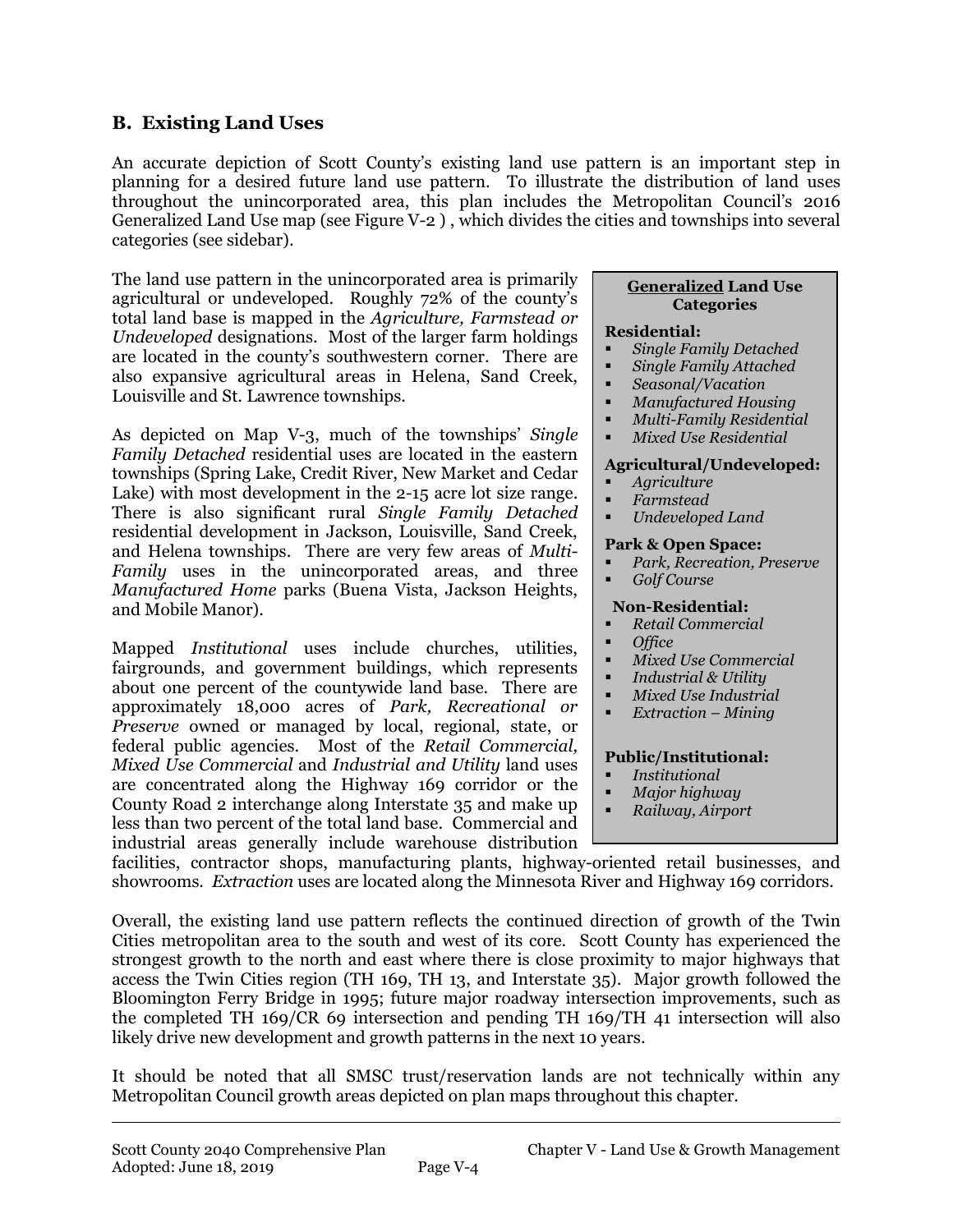| <b>Land Use Category</b>        | <b>Number</b> | % of Total        |  |
|---------------------------------|---------------|-------------------|--|
|                                 | of Acres      | Area <sup>1</sup> |  |
| <b>Agriculture/Undevel</b>      |               |                   |  |
| oped                            |               |                   |  |
| Agriculture                     | 102,694       | 44%               |  |
| Farmstead                       | 2,880         | 1%                |  |
| <b>Undeveloped Land</b>         | 63,990        | 27%               |  |
|                                 |               |                   |  |
| Residential                     |               |                   |  |
| Single-Family Detached          | 22,640        | 10%               |  |
| <b>Single Family Attached</b>   | 1,500         | 1%                |  |
| Seasonal/Vacation               | 30            | 0%                |  |
| Multi-Family Residential        | 254           | 0%                |  |
| <b>Manufactured Housing</b>     | 140           | 05                |  |
| <b>Mixed Use Residential</b>    | 45            | 0%                |  |
|                                 |               |                   |  |
| <b>Non-Residential</b>          |               |                   |  |
| <b>Retail and Other</b>         |               | 1%                |  |
| Commercial                      | 2,279         |                   |  |
| Office                          | 57            | 0%                |  |
| <b>Mixed Use Industrial</b>     | 125           | 0%                |  |
| <b>Mixed Use Commercial</b>     | 148           | 0%                |  |
| <b>Extraction - Mining</b>      | 1,087         | 0%                |  |
| <b>Industrial and Utilities</b> | 2,843         | 1%                |  |
|                                 |               |                   |  |
| <b>Public/Institutional</b>     |               |                   |  |
| Institutional                   | 1,820         | 1%                |  |
| Parks, Recreation,              | 18,195        | 8%                |  |
| Preserve                        |               |                   |  |
|                                 |               |                   |  |
| <b>Infrastructure</b>           |               |                   |  |
| Major Highway                   | 2,258         | 1%                |  |
| Railway                         | 105           | 0%                |  |
| Airport                         | 22            | 0%                |  |
|                                 |               |                   |  |
| Total                           | 236,010       | 100%              |  |

**Figure V-2 Generalized Land Use Totals, 2016**

 **Source:** Metropolitan Council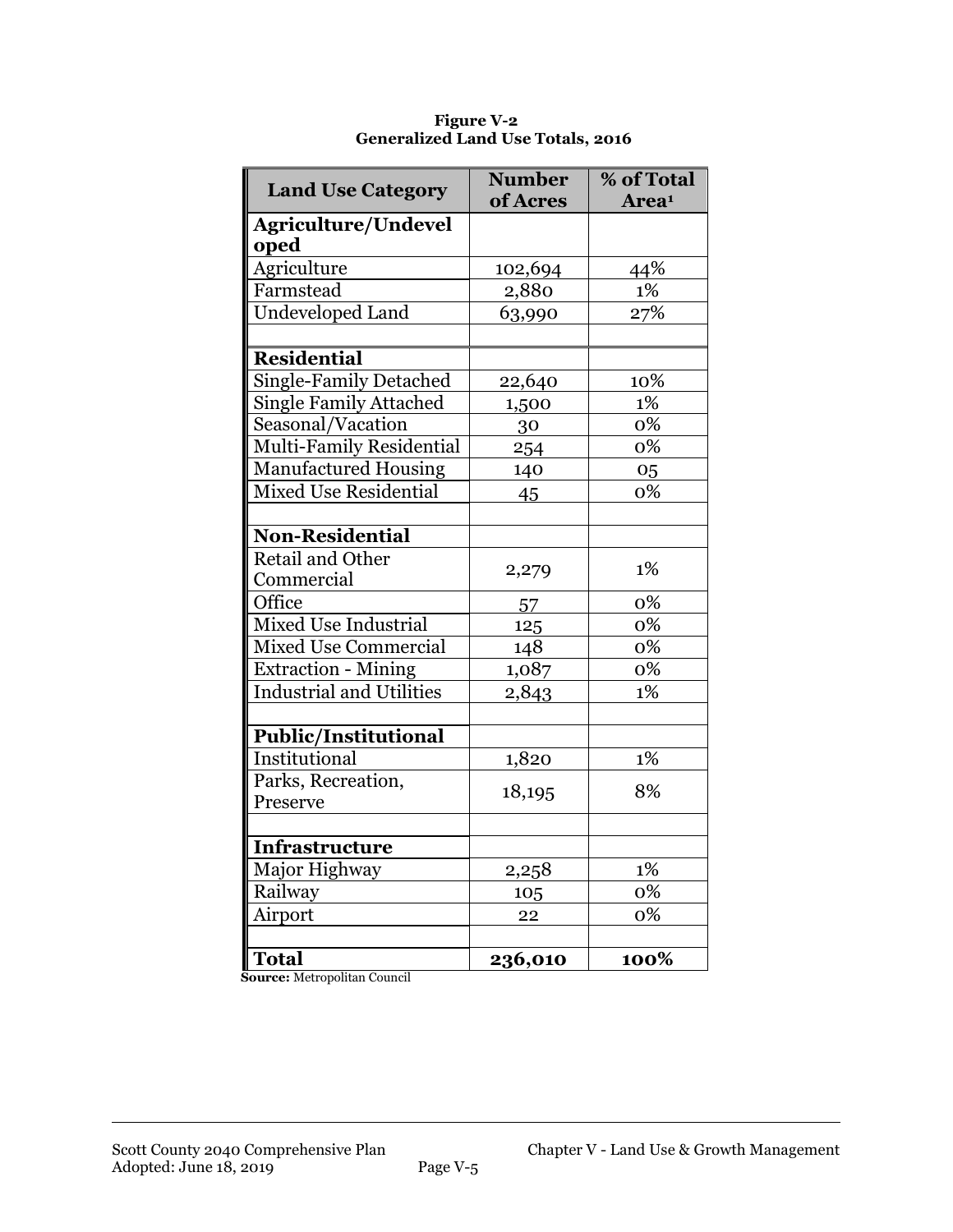**Map V-3 GENERALIZED LAND USE MAP, 2016**

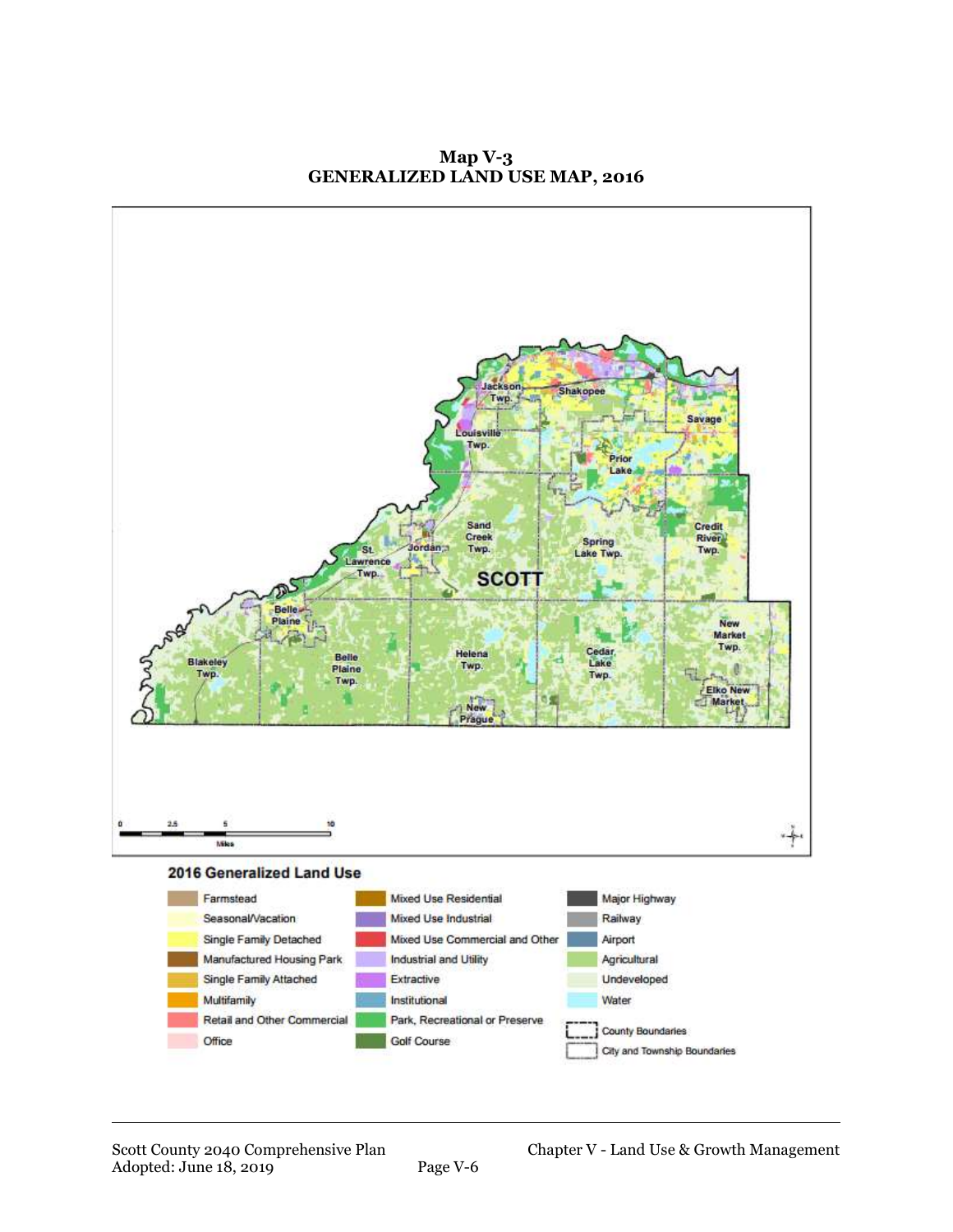### **THRIVE MSP 2040 COMMUNITY DESIGNATIONS**

The Metropolitan Council's THRIVE MSP 2040 regional development guide established Community Designations (grouping of jurisdictions with similar characteristics) for the application of regional policies. Map V-4 shows the cities grouped in the following categories (with prescribed overall density and key growth management, transportation and economic development expectations):

- **Suburban Savage** (5 units/acre): Communities in this designation are generally "built out", but expected to plan for forecasted growth at higher densities (relative to Suburban Edge and Rural Centers) that efficiently uses transit and transportation infrastructure. These communities should improve local street and pedestrian connections and direct new development or redevelopment at nodes or along corridors. Economic development should be focused around key intersections and sites should be protected for river- and rail-oriented development. Workforce housing should be supported and multi-modal intersections should be identified.
- **Suburban Edge - Shakopee** (3-5 units/acre): Communities in this designation are expected to plan for growth that efficiently uses transit and transportation infrastructure and demarks a clear distinction between urban and rural areas. These communities should plan for park-and-ride facilities, improve local street and pedestrian connections,

and direct new development or redevelopment at nodes or along corridors. These communities are encouraged to develop at densities and in ways that could eventually support local transit service. Economic development should be focused around key intersections and sites should be protected for highway-, river- and rail-oriented development. Workforce housing should be supported and multi-modal intersections should be identified.



- **Emerging Suburban Edge Prior Lake** (3-5 units per acre): Communities in this designation are expected to plan for orderly and staged growth that efficiently uses local infrastructure and demarks a clear distinction between urban and rural areas. Communities should identify and protect an adequate supply of land to support growth beyond 2040. These communities should plan for park-and-ride facilities, improve local street and pedestrian connections, and direct new development or redevelopment at nodes or along corridors. These communities are encouraged to develop at densities and in ways that could eventually support local transit service. Economic development should be focused around key intersections and sites should be protected for highway-, river- and rail-oriented development. Workforce housing should be supported.
- **Rural Centers – Jordan, Belle Plaine, Elko New Market** (3-5 units per acre) Communities in this designation are expected to plan for orderly and staged growth that efficiently uses local infrastructure. Communities work with adjacent jurisdictions to execute orderly annexation agreements where forecasted growth exceeds land capacity within the city boundaries. Higher density commercial and residential uses should be guided in the commercial core of the community. Economic development should be focused around key intersections and sites should be protected for highway-, river- and rail-dependent manufacturing, warehousing and freight uses.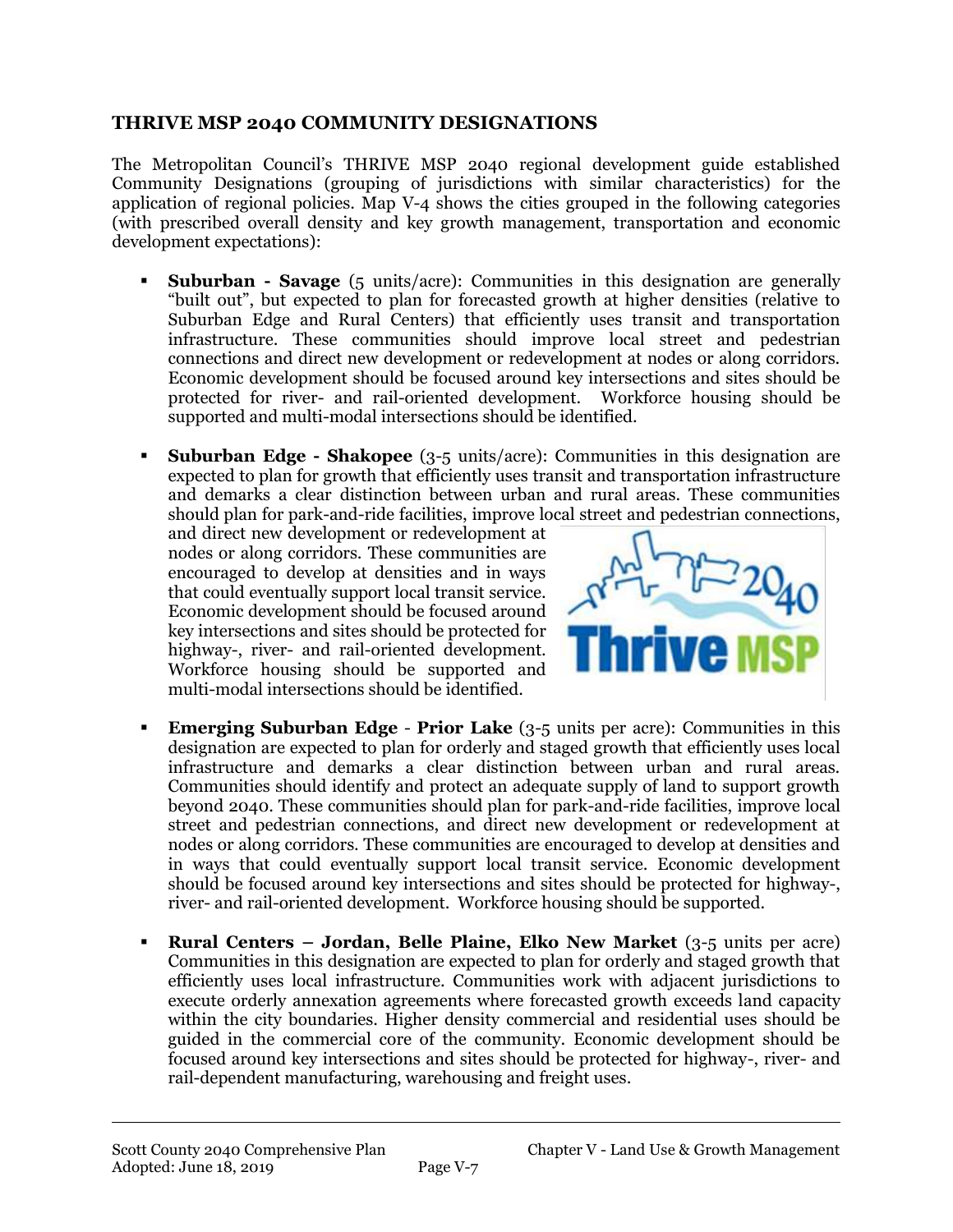

#### **Map V-4: Met Council Community Designations**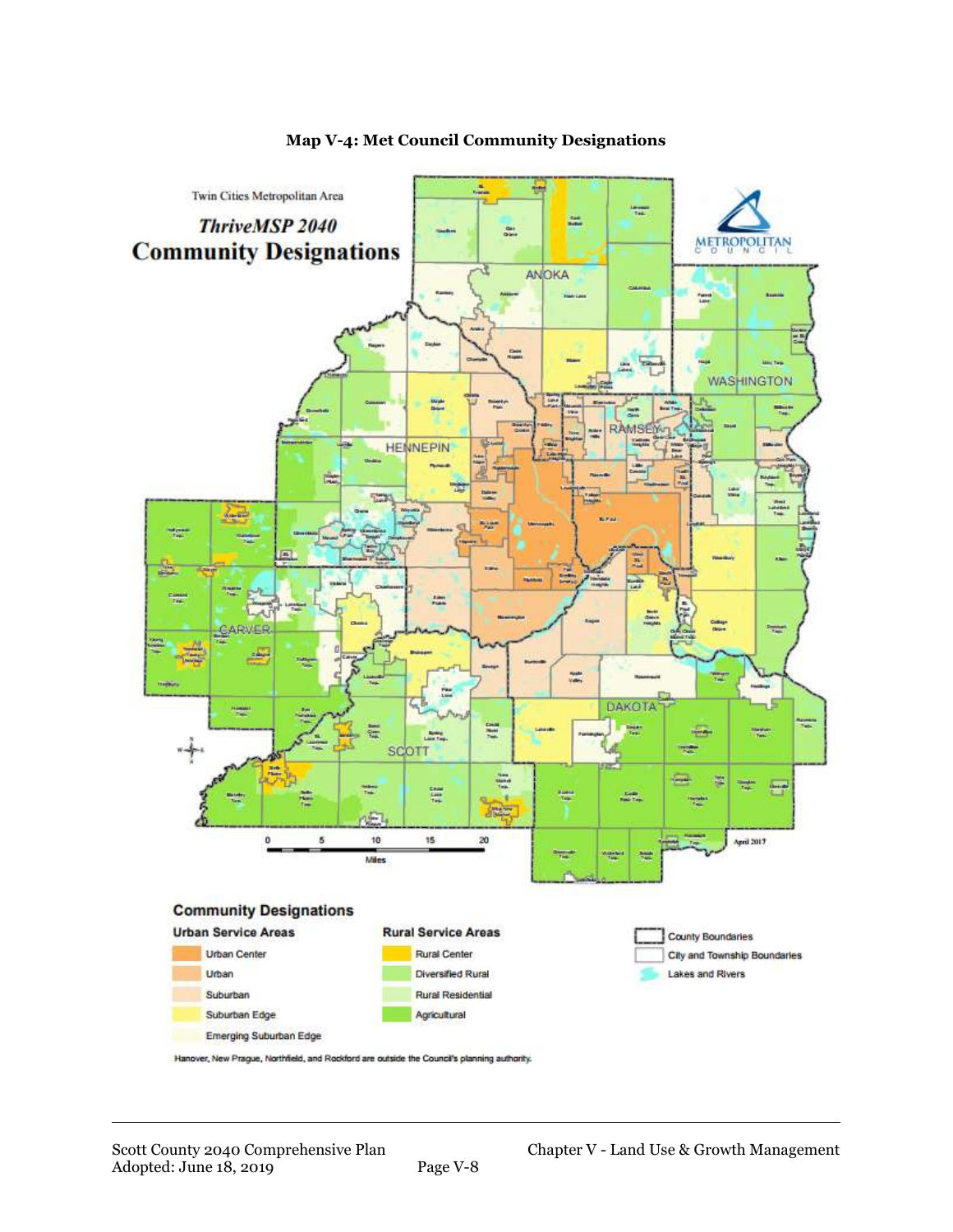Map V-4 shows the 11 townships grouped in the following categories (with prescribed overall density and key growth management, transportation and economic development expectations):

 **Diversified Rural** (4 units/40 acres): This is the most prominent designation in the unincorporated area. Includes all or portions of Jackson, Louisville, Sand Creek, St

Lawrence, Belle Plaine, Helena, Cedar Lake, Spring Lake, and New Market. These communities should preserve areas where post-2040 growth can occur with costeffective and efficient urban infrastructure. New development at relatively low densities should not outpace rural service levels (such as on-site septic, private well, gravel roads, or paved local roads). Communities should plan for an interconnected system



of local streets and trails sufficient to meet local needs. Communities in this designation should also plan for the further development of and intensification of existing and emerging job concentrations.

- **Agricultural** (1 unit/40 acres): Includes Blakeley, Belle Plaine and Helena. These communities should preserve prime farmland and maintain agricultural uses through at least 2040. New development at relatively low densities should not outpace rural service levels (such as on-site septic, private well, gravel roads, or paved local roads). Communities should plan for an interconnected system of local streets. Economic development should be focused on agriculture and agricultural-supportive land uses.
- **Rural Residential** (1 unit/2.5 10 acres): Includes Spring Lake and New Market. These communities should plan for a mix of development patterns and densities, ranging from 1 home per 2.5 acres to 1 home per 10 acres. Clustered development that protects farmland, water quality, natural features and environmental corridors are encouraged. New development should not outpace rural service levels (such as on-site septic, community septic systems, private wells, gravel roads, or paved local roads). Communities should plan for an interconnected system of local streets and trails sufficient to meet local needs.

# **A. Rural Residential Development Trends**

Scott County's 11 townships experienced a dramatic housing boom in the 2000s, followed by a downward plunge during the Great Recession. From 2000 through 2006, the County approved nearly 1,000 lots and issued 1,400 building permits for new homes in the unincorporated area (see Figure V-5) – an average of about 200 new homes per year. During and since the Great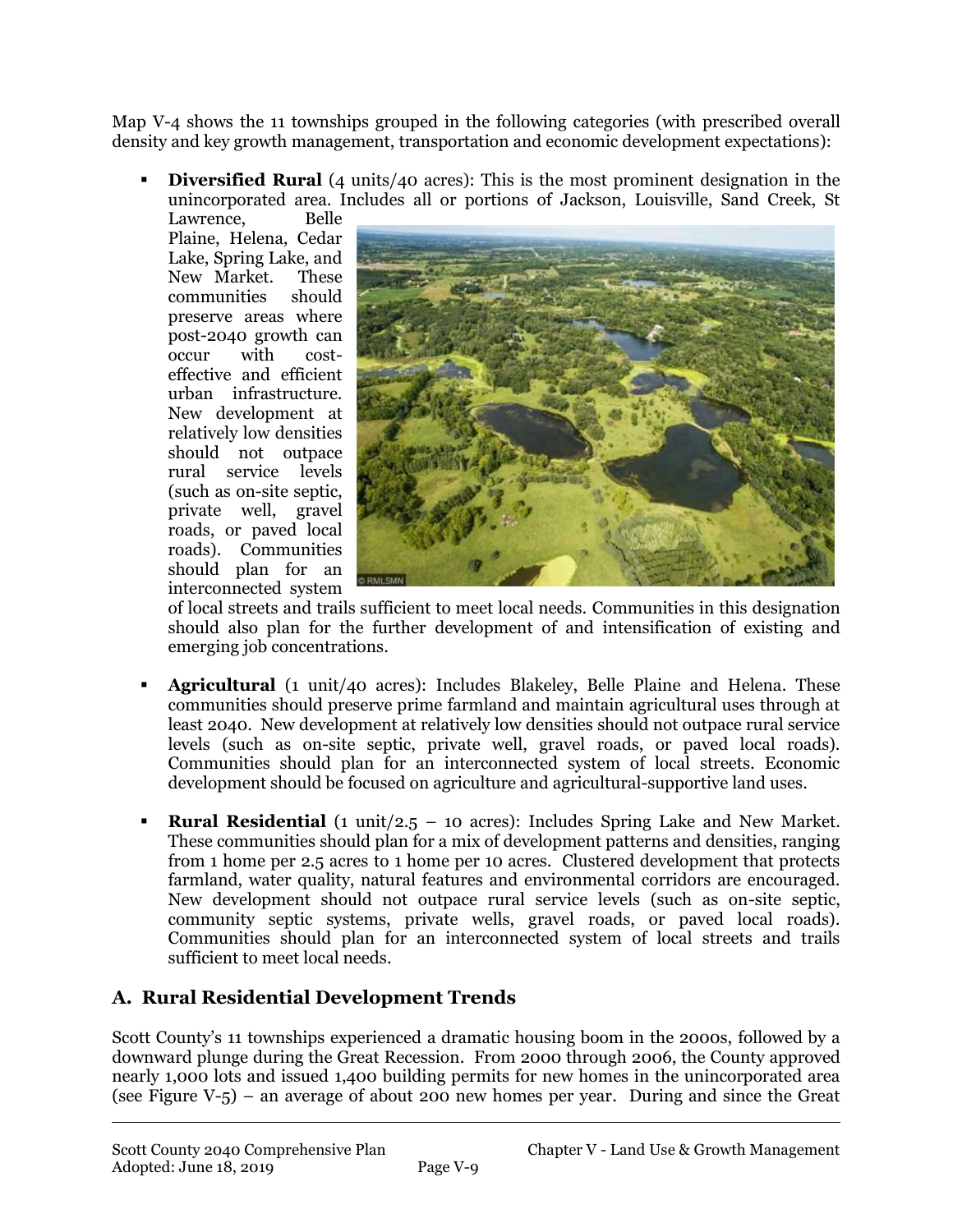Recession (2007 to 2015), the County issued 478 building permits for new homes – an average of about 50 per year.

As shown on Figure V-5, most of the new housing starts since 2007 have occurred in the eastern portion of the county in Credit River, Cedar Lake, Spring Lake and Helena townships. This is an area that has been guided and zoned for smaller-lot residential development under previous land use plans and development codes.

In 2010 the County adopted a brand new collaborative approach to land development under the Planned Unit Development (PUD) ordinance. This new approach offers density bonuses or design flexibility in exchange for defined public values. Since the adoption of this new approach, the County has approved two PUDs. A 19-lot residential PUD in New Market Township, approved in 2016, was awarded 4 bonus lots in exchange for dedicating 30 acres of high quality woodland adjacent to Goose Lake as a public value to the Township for future Township recreational use. A 3-lot residential PUD in Cedar Lake Township, approved in 2015, was awarded lot width and frontage flexibility in exchange for additional dedicated right-a-way for a County highway.

| SINGLE-FAMILY CONSTRUCTION FROM PERMITS ISSUED<br><b>SCOTT COUNTY TOWNSHIPS</b><br>(2000 through 2006) and (2007 through 2015) |                   |                |                   |              |  |
|--------------------------------------------------------------------------------------------------------------------------------|-------------------|----------------|-------------------|--------------|--|
|                                                                                                                                | 2000 through 2006 |                | 2007 through 2015 |              |  |
| Township                                                                                                                       | No. of<br>Homes   | Average        | No. of<br>Homes   | Average      |  |
| <b>Belle Plaine Township</b>                                                                                                   | 66                | 9              | 18                | 2            |  |
| <b>Blakely Township</b>                                                                                                        | 10                | $\overline{1}$ | 9                 | $\mathbf{1}$ |  |
| Cedar Lake Township                                                                                                            | 246               | 35             | 82                | 9            |  |
| Credit River Township                                                                                                          | 427               | 61             | 176               | 20           |  |
| Helena Township                                                                                                                | 119               | 17             | 45                | 5            |  |
| Jackson Township                                                                                                               | 23                | 3              | 11                | $\mathbf{1}$ |  |
| Louisville Township                                                                                                            | 58                | 8              | 29                | 3            |  |
| New Market Township                                                                                                            | 232               | 33             | 39                | 4            |  |
| Saint Lawrence Township                                                                                                        | 23                | 3              | 4                 | 0.4          |  |
| Sand Creek Township                                                                                                            | 74                | 11             | 17                | 2            |  |
| Spring Lake Township                                                                                                           | 160               | 23             | 48                | 5            |  |
| Total                                                                                                                          | 1,438             | 204            | 478               | 52.4         |  |

#### **Figure V-5**

 **Source:** Maxfield Research & Consulting, Inc., 2016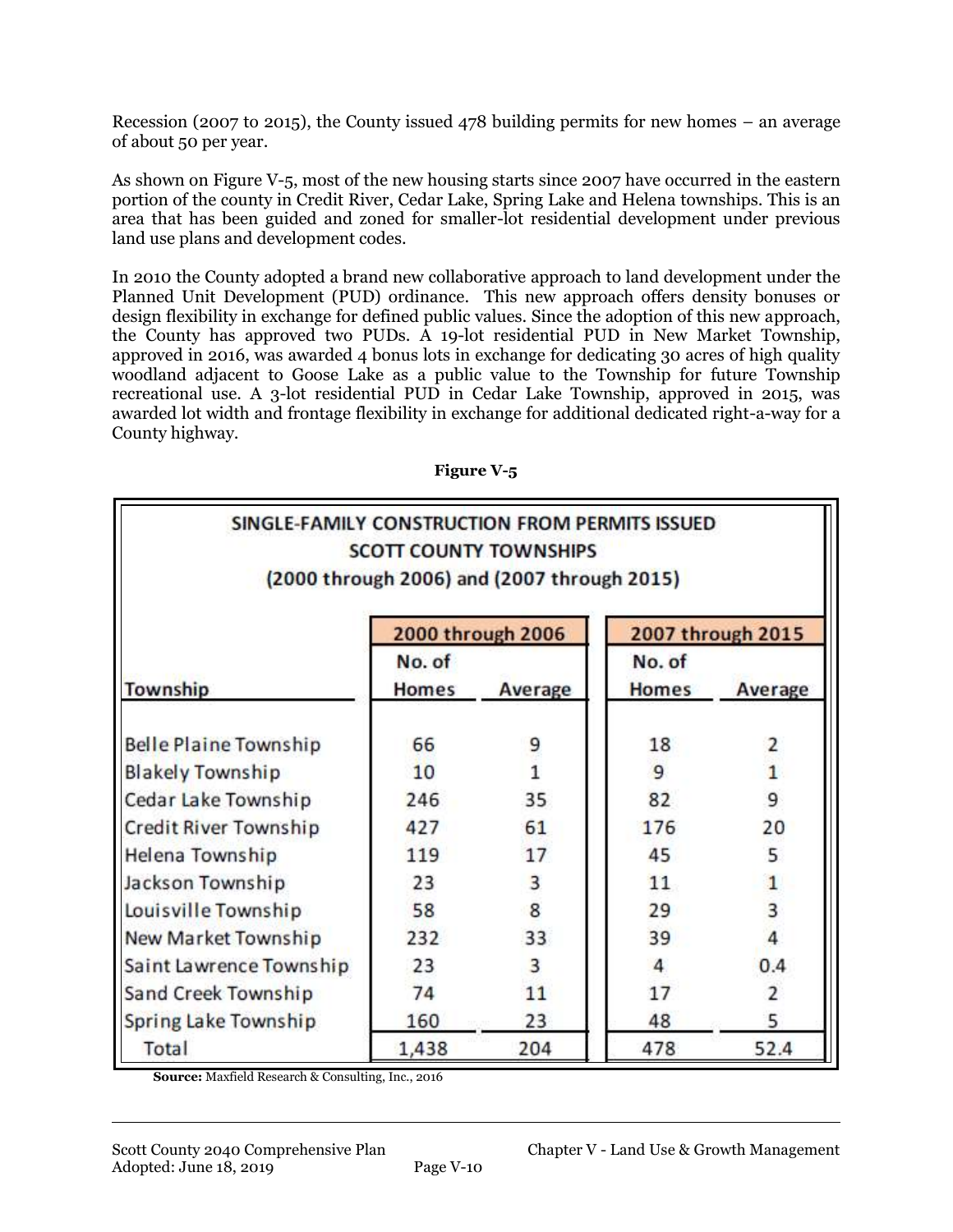### **B. Growth Management Trends**

As stated earlier in this chapter, for several planning cycles the County has encouraged clustered residential development in designated rural areas; and limited development in the agricultural areas to preserve farmland and in the urban expansion areas to preserve land for future development that can be efficiently served by municipal services. Ensuring orderly development patterns that can be supported by local infrastructure and not impede logical extension of city sewer and water is an overarching principle of Scott County's long range planning philosophy. By guiding most rural platting activity to those townships with the resources and capacity to serve development - and away from those townships that don't - is a critical component of the County's mission of safe, healthy and livable communities.

Figures V-6 and V-7 shows the County's track record in accomplishing this overarching philosophy. Both graphs group the 11 townships into three types:

- "Rural Growth Townships" which include Spring Lake, Credit River, Cedar Lake and New Market townships;
- "Urban Expansion Townships" which include Jackson and Louisville Townships; and
- "Agricultural Townships" which include Blakeley, Belle Plaine, St. Lawrence, Sand Creek and Helena Townships.

Over the past 15 years, most of the new housing starts and the vast majority of new lots platted in the County's unincorporated area have occurred in the Rural Growth Townships. The number of new lots platted in the Agricultural Townships spiked in the mid-2000s, but dropped to less than 10 lots per year in the past decade. The number of new homes and lots permitted in the Urban Expansion Townships has been minimal, keeping with the land use guidance and zoning which limits development to one home site per 40 acres.



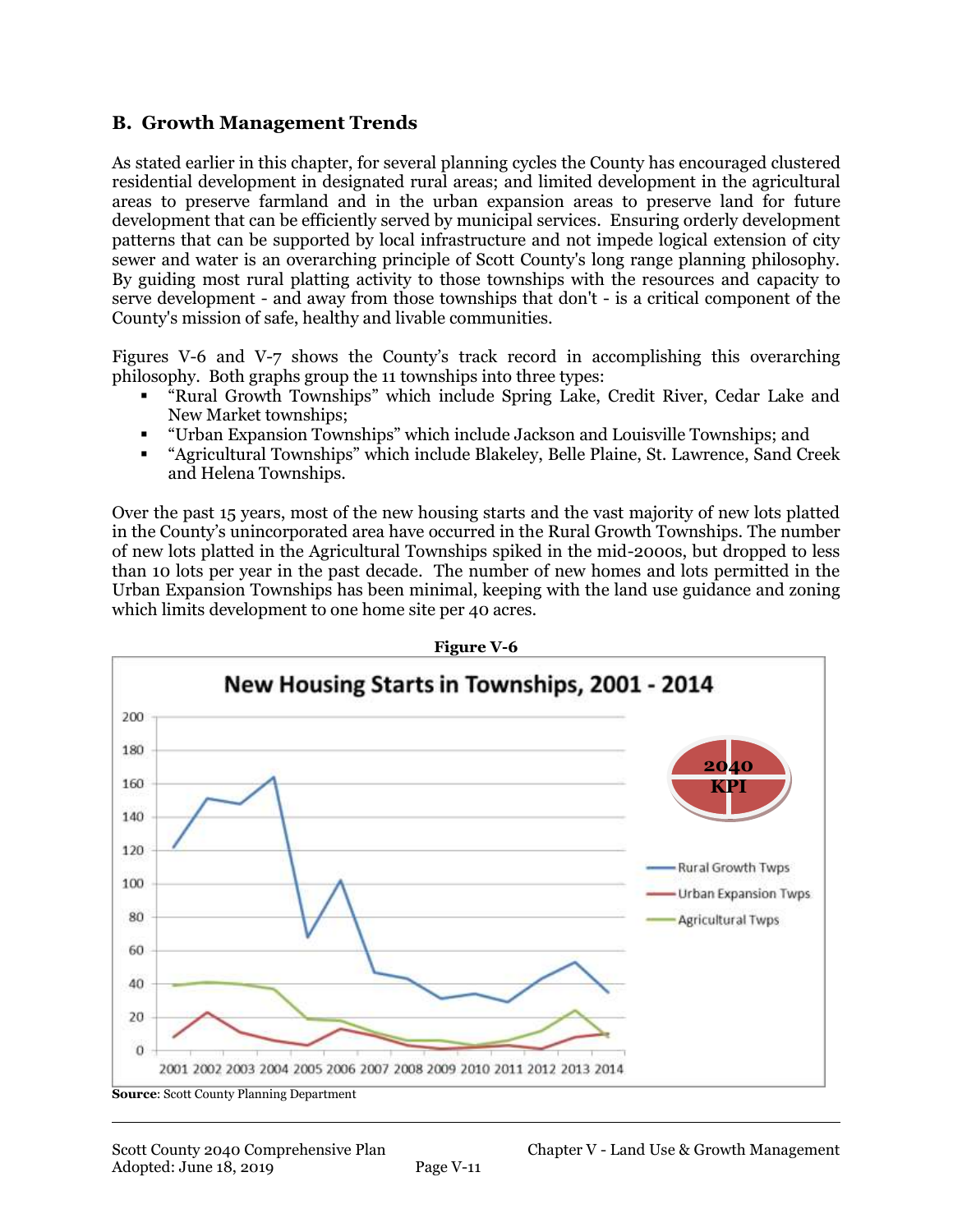

**Source**: Scott County Planning Department

One of the County's most impactful land use approaches is preserving large tracts of land around municipalities for eventual annexation and extension of public sewer, water and utilities. Within these future municipal urban growth areas, the County seeks to preserve land in very low rural development densities to reduce the possibility of urban/rural land use conflicts and allow the orderly extension of public utilities and other infrastructure. As an outcome of this land use approach, the County Planning Department tracks the amount of land annexed into each city (in 5-year periods) and how the land was converted to residential, commercial or institutional uses (see Figure V-8).

Freestanding, rural growth centers like Belle Plaine, Elko New Market and Jordan annexed a lot of acreage in the early 2000s to accommodate residential development and their rising population base. From 2010 to 2015, these rural growth centers did not annex any properties – again reflecting the post-Great Recession period. Some annexations started occurring again in 2017/18.

The growing suburban cities like Prior Lake and Shakopee were annexing a lot of acreage in the 2000s, mostly for residential development, but in the past five years there have been no annexations. Given the pent-up demand for housing, commercial and industrial development reported in recent reports released by Maxfield Research & Consulting, Inc., these two cities and their surrounding townships will likely see increased annexation activity in the coming years.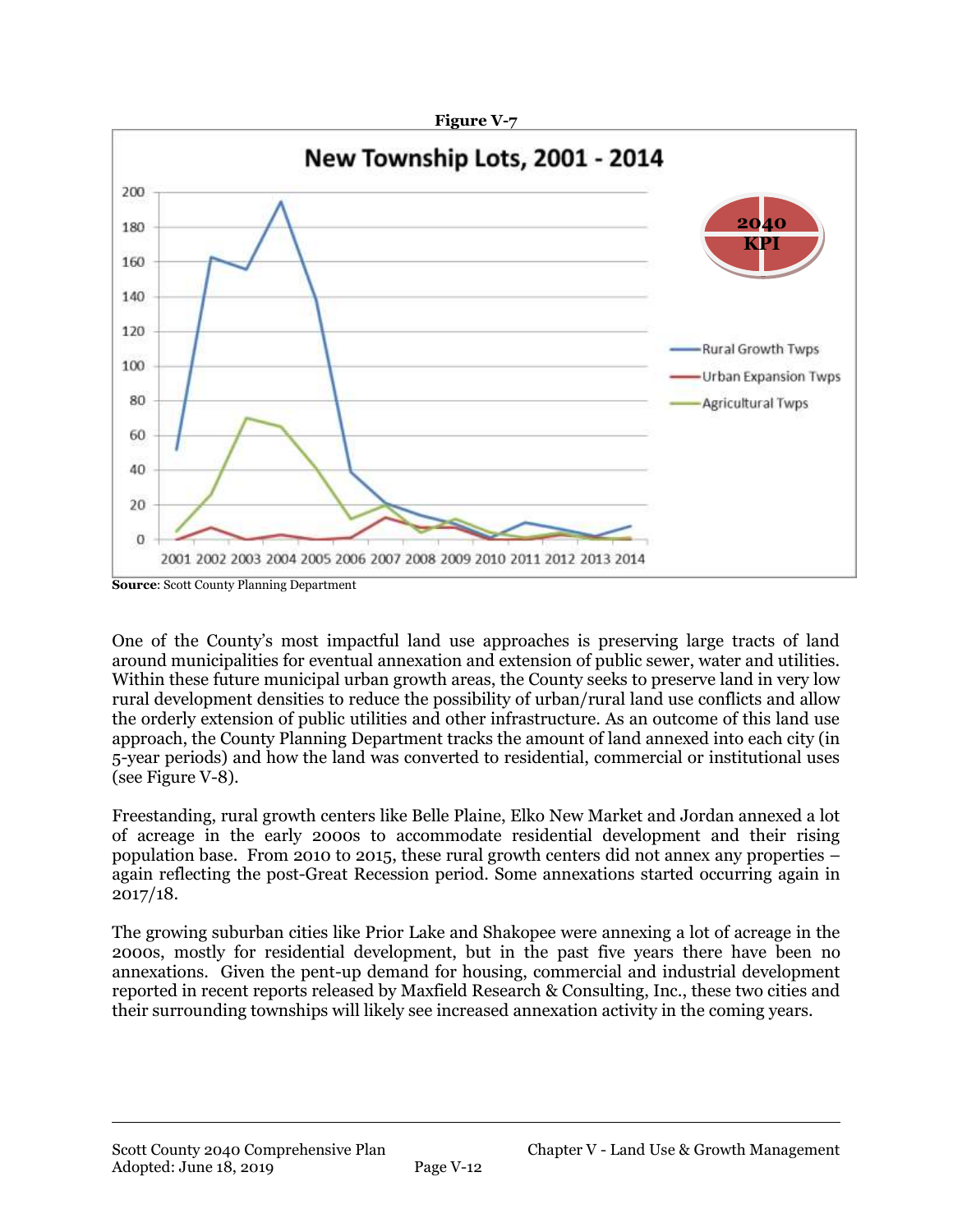

**Source**: *Minnesota Office of Administrative Hearings, Municipal Boundary Adjustments, 2000 - 2016*

# **C. Commercial/Industrial/Home Based Business Trends**

Figure V-9 presents information on commercial, industrial, and public building permits issued in Scott County cities and townships from 2010 to 2015. Permit data includes new buildings and additions to buildings if the permit valuation is \$100,000 or more. Shakopee was the most

active community during this time period with 96 permits issued (out of 168 total), followed by Savage with 21 permits. However, collectively the eleven permits issued for the 11 townships (7%) held steady or outpaced permitting activity in the other cities. The townships that saw most of this permitting activity were Spring Lake, Louisville, Jackson and Sand Creek. The total construction value across these four townships in this five-year period was \$9.3 million (compared to the nearly \$540.8 million countywide) *By the Yard, Sand Creek Township*

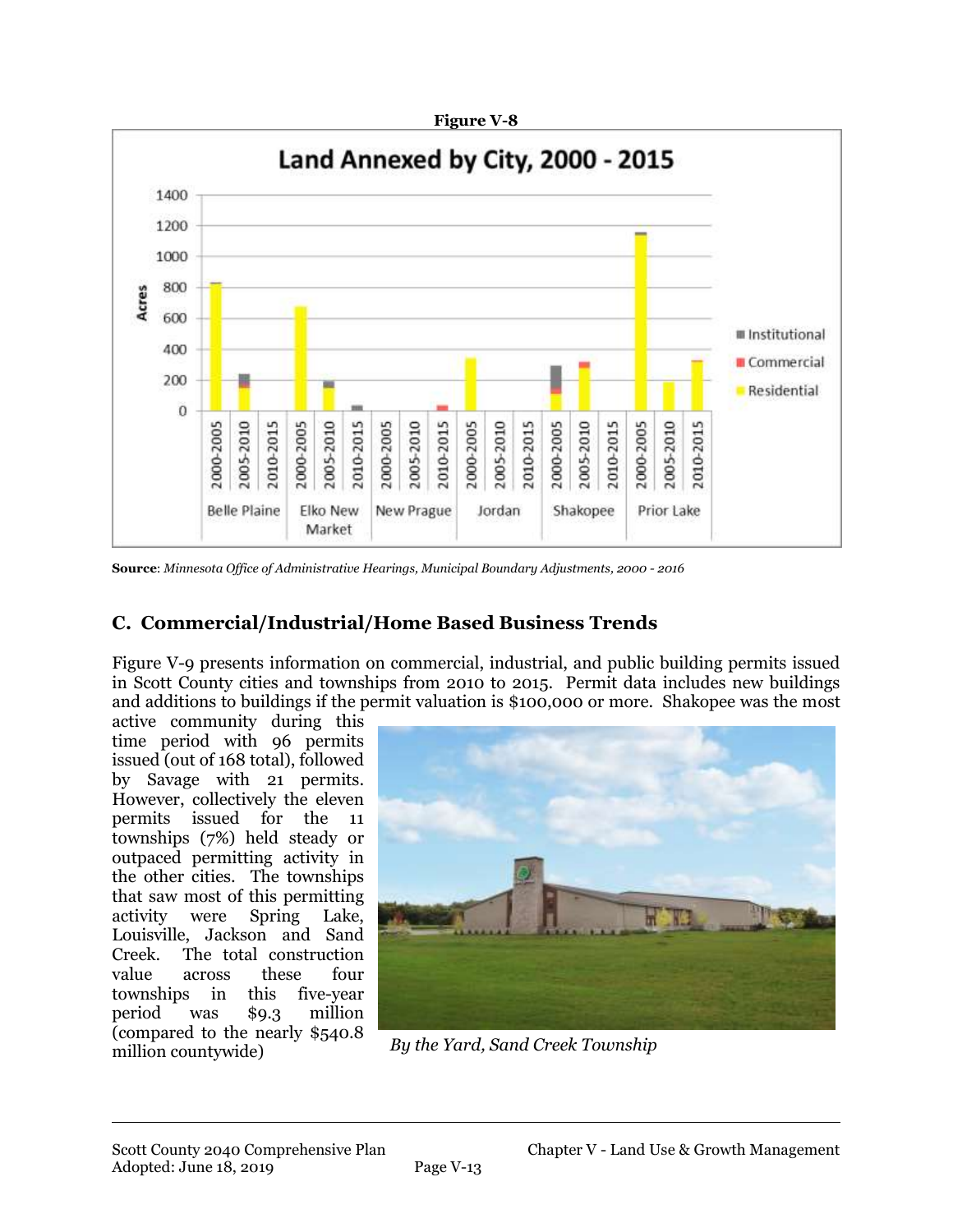

 **Source:** Maxfield Research & Consulting, Inc., 2016

Over the past decade (2006 to mid-2017), the County issued 91conditional use permits (CUPs) and 52 interim use permits (IUPs), primarily for non-residential land uses. Of the 91 CUPs, 46 permits were issued for home extended businesses for such uses as cabinet shops, machine shops, lawn and snow service, masonry, and small engine repair. Most of the IUPs were issued for gravel mining operations. There were a growing number of community solar gardens issued CUP or IUP permits in recent years. Figure V-10 lists the ten most common categories of nonresidential uses issued CUP/IUPs over the past decade.

| <b>Figure V-10</b><br><b>Top Ten Conditional/Interim Use Permit</b><br>(CUP/IUP) Categories, 2006 to 2017 |    |  |  |
|-----------------------------------------------------------------------------------------------------------|----|--|--|
| <b>General CUP Type</b><br><b>Number</b>                                                                  |    |  |  |
| <b>Home Extended Business</b>                                                                             | 46 |  |  |
| Essential Services/Towers/Govt. Buildings                                                                 | 17 |  |  |
| Mining                                                                                                    | 10 |  |  |
| <b>Contractor Yards</b>                                                                                   | 8  |  |  |
| Kennels                                                                                                   | 8  |  |  |
| <b>Community Solar Gardens</b>                                                                            | 5  |  |  |
| Commercial Nursery/Greenhouse                                                                             |    |  |  |
| <b>Concrete Mixing Plants</b>                                                                             |    |  |  |
| Leasing Structure                                                                                         |    |  |  |
| Sales Lot - Motor Vehicles<br>3                                                                           |    |  |  |
|                                                                                                           |    |  |  |

**Source:** Scott County Planning Department, 2017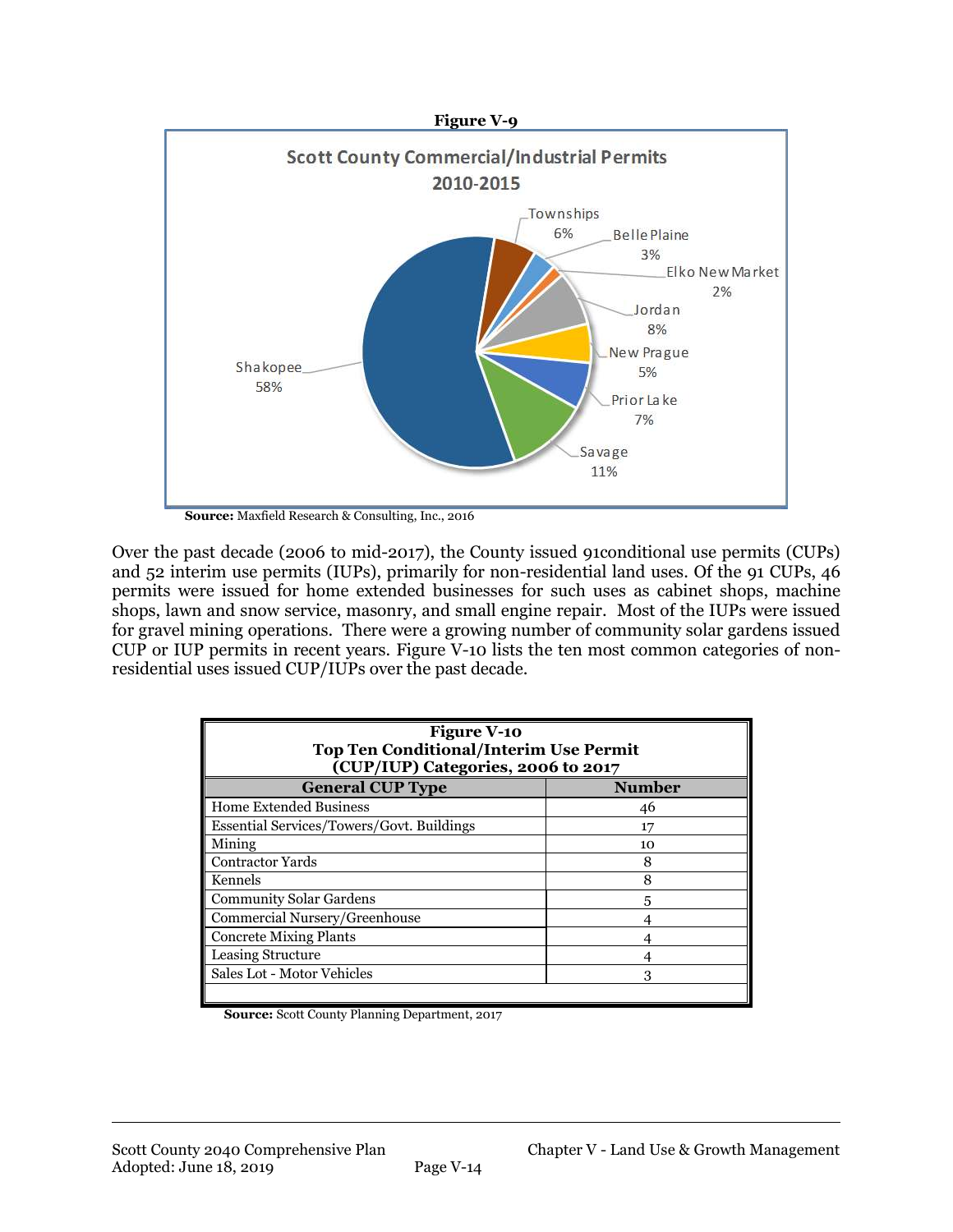A 2016 study titled "*Commercial/Industrial Land Supply Analysis for Scott County, Minnesota*" conducted by Maxfield Research and Consulting, Inc., found that Scott County has sufficient land for commercial and industrial development to meet projected through the year 2040, however much of that land supply is in townships adjacent to cities. The cities of Shakopee and Prior Lake are expected to see the greatest demand for commercial land development during this time frame. The report notes there is a demand for commercial and industrial development in the submarkets along TH 169 (Jackson and Louisville) and Interstate 35 (New Market), due to the lower cost of land and limited infrastructure costs in the unincorporated areas.

The primary sector of the county's industrial market (including all cities) is warehouse/bulk distribution/showroom space. The office market in Scott County is not particularly established compared to other metro counties. The 2016 Maxfield study found the county's retail market relatively healthy due to increased population growth. Future retail development will generally follow "rooftops" as they spread further and deeper into Scott County.

## **D. Land Market Trends**

Real estate transaction data from the Scott County Taxation Department provides some insight into the county's land market. The Department compiled all land sales of vacant or raw property one acre or greater from 2007 through 2016. This data provides the use, zoning classification, price, and acreage of each land sale that occurred over this time period. Figure V-11 shows a summary of recent land sales data by township and broad zoning classification.

| <b>Figure V-11</b><br>Recent Land Sales, 2007 to 2016                                 |                                |                       |  |  |
|---------------------------------------------------------------------------------------|--------------------------------|-----------------------|--|--|
| Location/Type                                                                         | Number of<br><b>Land Sales</b> | Average<br>Price/Acre |  |  |
| <b>Belle Plaine TWP</b>                                                               | 14                             | \$16,328              |  |  |
| <b>Blakeley TWP</b>                                                                   | 9                              | \$7,513               |  |  |
| Cedar Lake TWP                                                                        | 25                             | \$29,844              |  |  |
| <b>Credit River TWP</b>                                                               | 23                             | \$76,575              |  |  |
| Helena TWP                                                                            | 11                             | \$18,135              |  |  |
| Jackson TWP                                                                           | 5                              | \$49,748              |  |  |
| Louisville TWP                                                                        | 4                              | \$57,817              |  |  |
| New Market TWP                                                                        | 14                             | \$24,591              |  |  |
| Sand Creek TWP                                                                        | 16                             | \$27,118              |  |  |
| <b>St. Lawrence TWP</b>                                                               | 5                              | \$15,928              |  |  |
| Spring Lake TWP                                                                       | 13                             | \$22,898              |  |  |
|                                                                                       |                                |                       |  |  |
| Land Zoned A-1 and A-3 Ag.<br><b>Preservation Districts</b>                           | 24                             | \$9,122               |  |  |
| Land Zoned RR-1, RR-1C, RR-2<br>and RR-3 Rural Residential<br><b>Districts</b>        | 57                             | \$40,095              |  |  |
| Land Zoned UER, UER-C, UTR,<br>UTR-C, UBR Urban Expansion<br>and Transition Districts | 54                             | \$32,454              |  |  |
|                                                                                       |                                |                       |  |  |

**Source:** Scott County Taxation Department, 2017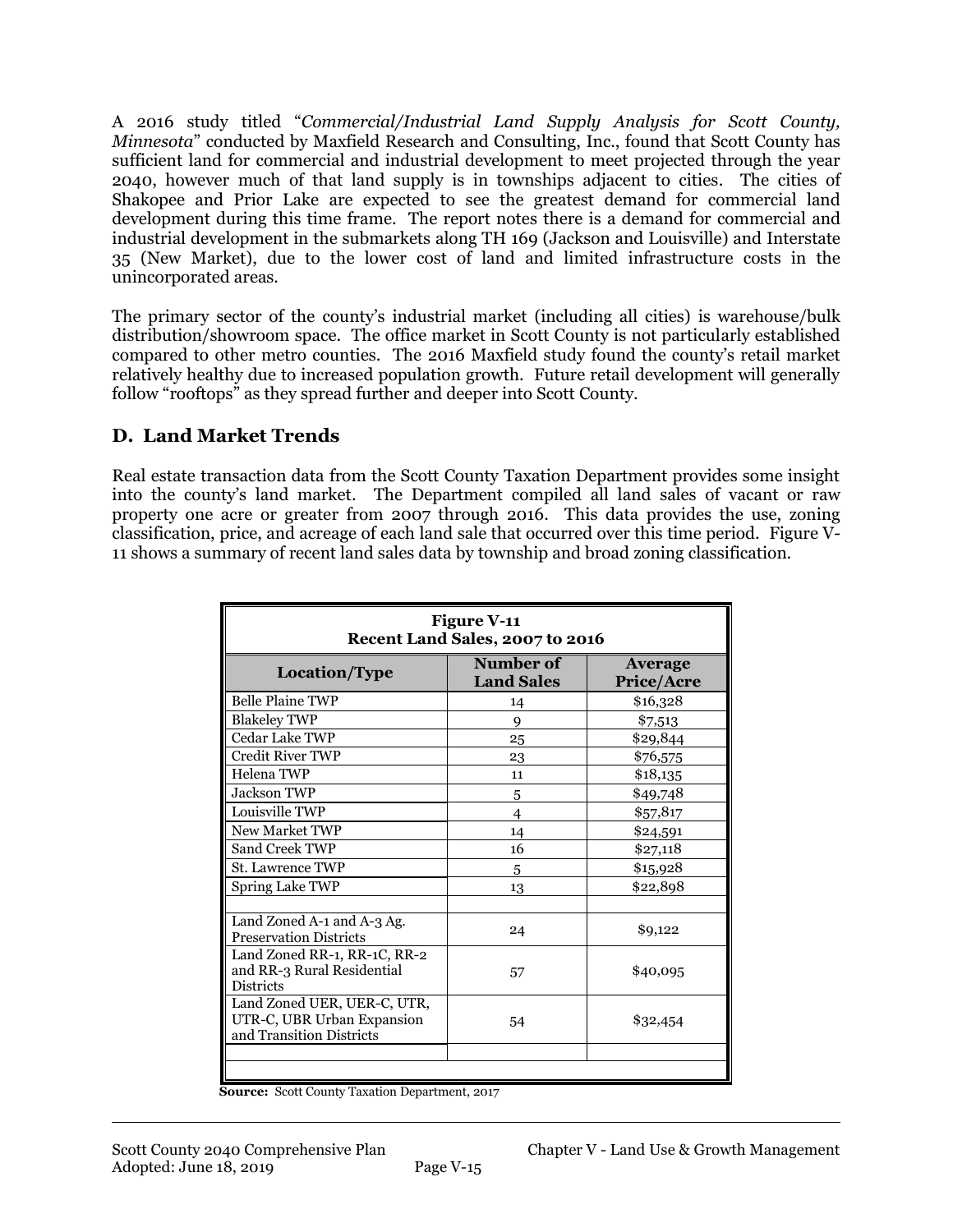Based on 24 land sales, an acre of land zoned primarily for farming (Agricultural Preservation District, A-1 or A-3) sold for \$9,122 on average over this time period. An acre of land zoned primarily for rural residential development (RR-1, RR-1C, RR-2 and RR-3) sold for \$40,095 on average, based on 57 land sales. Land located close to one of the cities and zoned for future urban development (UER, UER-C, UTR, or UTR-C) sold for \$32,454 on average, based on 54 land sales over the past decade.

## **ULTIMATE BUILD-OUT DEVELOPMENT SCENARIOS**

*This section appeared in the 2030 Comprehensive Plan Update, but remains relevant for this 2040 update. While this section focuses on planning issues beyond the 2040 planning horizon and, therefore, beyond the required time frame set by the Metropolitan Council, it is important to document as it sets the context and framework for the goals and policies reflected in this chapter.* 

In 2006, the Scott County Planning Department completed a comprehensive build-out analysis for Scott County. A build-out analysis estimates the maximum number of lots and/or homes allowed in a community at time of full build-out given certain development limitations (e.g., zoning, natural constraints, or other development constraints). This type of analysis requires certain parameters, assumptions, and criteria. This analysis is not 100 percent accurate because some assumptions must go into the model and some things just cannot be predicted with certainty. However, this type of analysis can be a useful tool to:

- Show whether or not current land use plans and policies will result in the type of future that residents want for Scott County;
- Demonstrate the range of possibilities and impacts if different land use policies were implemented; and
- Demonstrate what regional systems (transportation, wastewater treatment, stormwater, parks, and trails) will need to be in place to serve Scott County at full build-out.

Scott County previously completed a build-out analysis, albeit on a smaller scale, as part of the Southeast Scott County Comprehensive Plan prepared from 2003 to 2005. County staff felt it was necessary to identify land uses for the planning area (New Market Township, City of Elko New Market, and portions of Rice County) at time of full build-out to provide these communities foresight beyond the commonly used 20-year planning horizon. This analysis was fueled in large part by the Metropolitan Council's decision in 2002 to extend sewer interceptor service to Elko New Market to serve this rapidly expanding rural growth center.

This analysis was seen as a way for these communities to: a) plan for expensive infrastructure long term; b) calculate the costs of growth; and c) utilize available resources. As part of this analysis, the city and townships began identifying which areas would likely anticipate urban densities and which areas would likely remain rural. From this ultimate build-out effort, the city and townships developed a joint plan for an interconnected road system to serve the area; as well as a natural resource corridor map and a designation of ultimate urban expansion areas.

The 2006 countywide build-out analysis focused on two sets of conditions: baseline and future. The baseline conditions analysis is an "as is" approach based on currently adopted land use plans. The future conditions analysis is a "what if" approach based on projected land use changes and expected development trends. Both approaches were built using the same and most current GIS parcel database for Scott County and assume the same natural resources and development constraints.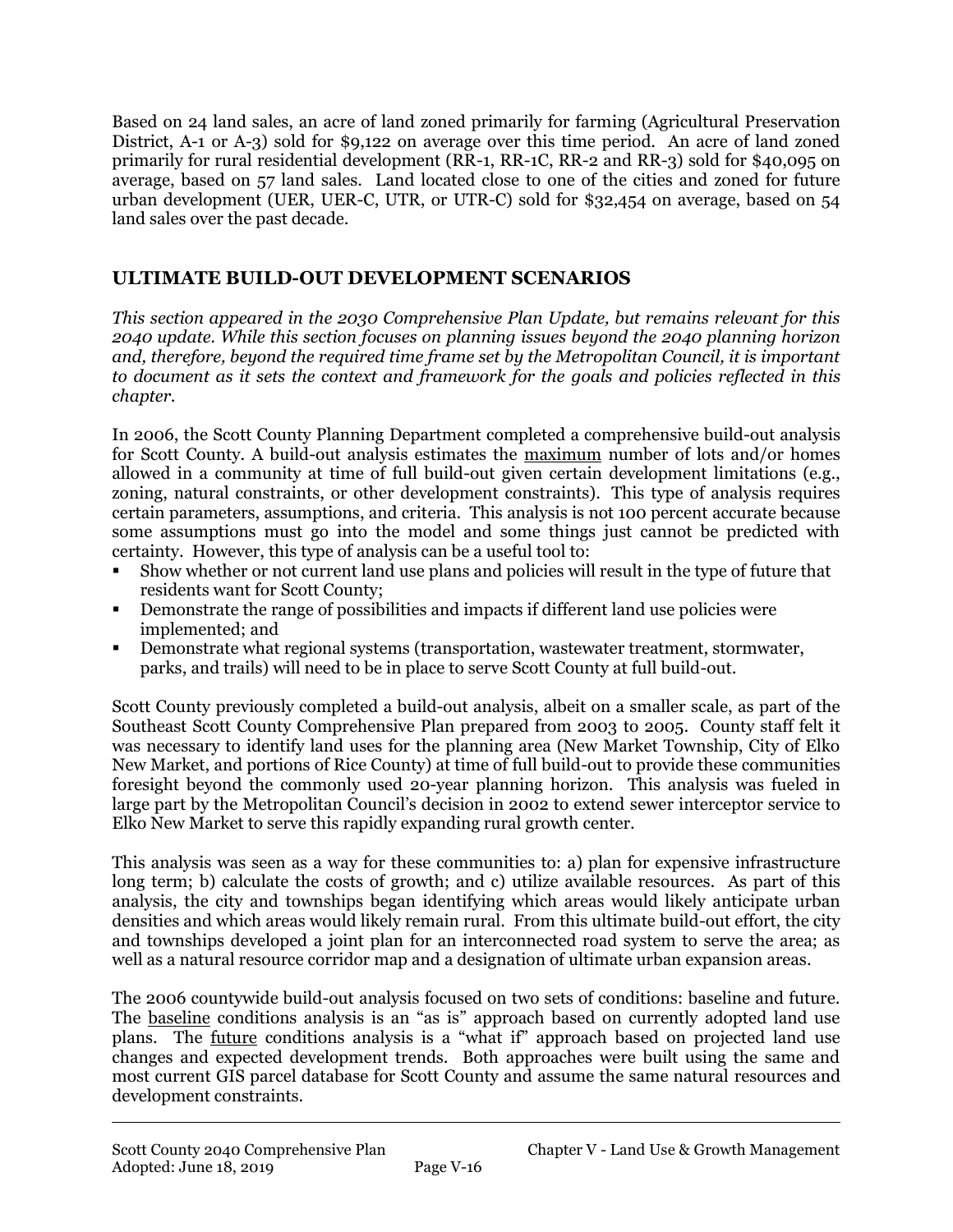# **A. Baseline Build-Out Analysis**

The baseline analysis looked at how parcels of land are guided for today and what development potential remains given density restrictions and environmental constraints. This analysis used the County's 2020 planned land use map (as amended in 2005) as the baseline condition. It assumed that areas guided for Agricultural would build out at an overall density of 1 home per 40 acres; Rural Residential would build out at an overall density of 1 home per 10 acres; and Rural Residential Growth would build out at an overall density of 1 home per 2.5 acres. Results from this baseline analysis found that the current plan of Scott County includes enough developable land to more than double the population in the unincorporated area at full buildout. The current population of 23,700 residents in the eleven townships could swell to around 37,000 to 41,000 residents.

The baseline analysis assumed that areas guided for Urban Expansion would build out at an overall density of 3 units per acre. When total build-out for the seven cities and surrounding Urban Expansion Areas are included, this baseline condition model suggests a total Scott County population of 400,000 to 500,000 residents at time of full build-out.

## **B. Future Build-Out Analysis**

The future "what if" conditions build-out analysis employs two models based on long-range sanitary sewer service plans: Model #1 is based on the *known* capacity limits for each of the regional or local wastewater treatment plants (WWTPs) serving Scott County (Blue Lake WWTP, Seneca WWTP, Empire WWTP, Belle Plaine WWTP, Jordan WWTP, and New Prague WWTP). These known capacity limits are as reported in long-range sanitary sewer service plans and studies prepared by the Met Council or local communities. Model #2 assumes a new regional wastewater treatment plant will be sited somewhere along the Minnesota River. This new WWTP will increase sanitary sewer service capacity for Scott County beyond 2030 and, therefore, allow more land area for urban-type development.

### **Model #1 – Based on Known Sanitary Sewer Service Capacities**

Question: "*What if all of the cities in Scott County develop to the fullest capacity of their wastewater treatment plant designs and sanitary sewer service infrastructure and the remaining portions of the county develop at rural densities as guided by the regional wastewater collection and treatment authority (Met Council)?* 

Model #1 is based on the *known* capacity limits for each of the local or regional wastewater treatment plants serving Scott County (see Map V-12). Each city has prepared or is in the process of preparing updated long-range sanitary sewer service plans. These plans include an ultimate sanitary sewer service area boundary based on the known capacity of the plant and sewer line infrastructure system serving the area. Map V-12 shows the ultimate sanitary sewer service areas for each local or regional treatment service provider. Each community's longrange sanitary sewer service plan also estimates how many people can be served within the ultimate sanitary sewer service area based on future land use maps and projected household sizes. Below is the reported population that each city can serve when their respective ultimate sanitary sewer service area is fully developed:

- Elko New Market: 80,000 residents (Source: *Southeast Scott County Comp Plan*)
- New Prague: 70,000 residents (40,000 residents estimated portion within Scott County) (Source: *Comprehensive Sanitary Sewer Plan for 2026 Service Area)*
- Belle Plaine: 23,000 residents (Source: Draft *City of Belle Plaine 2030 Comp Plan*)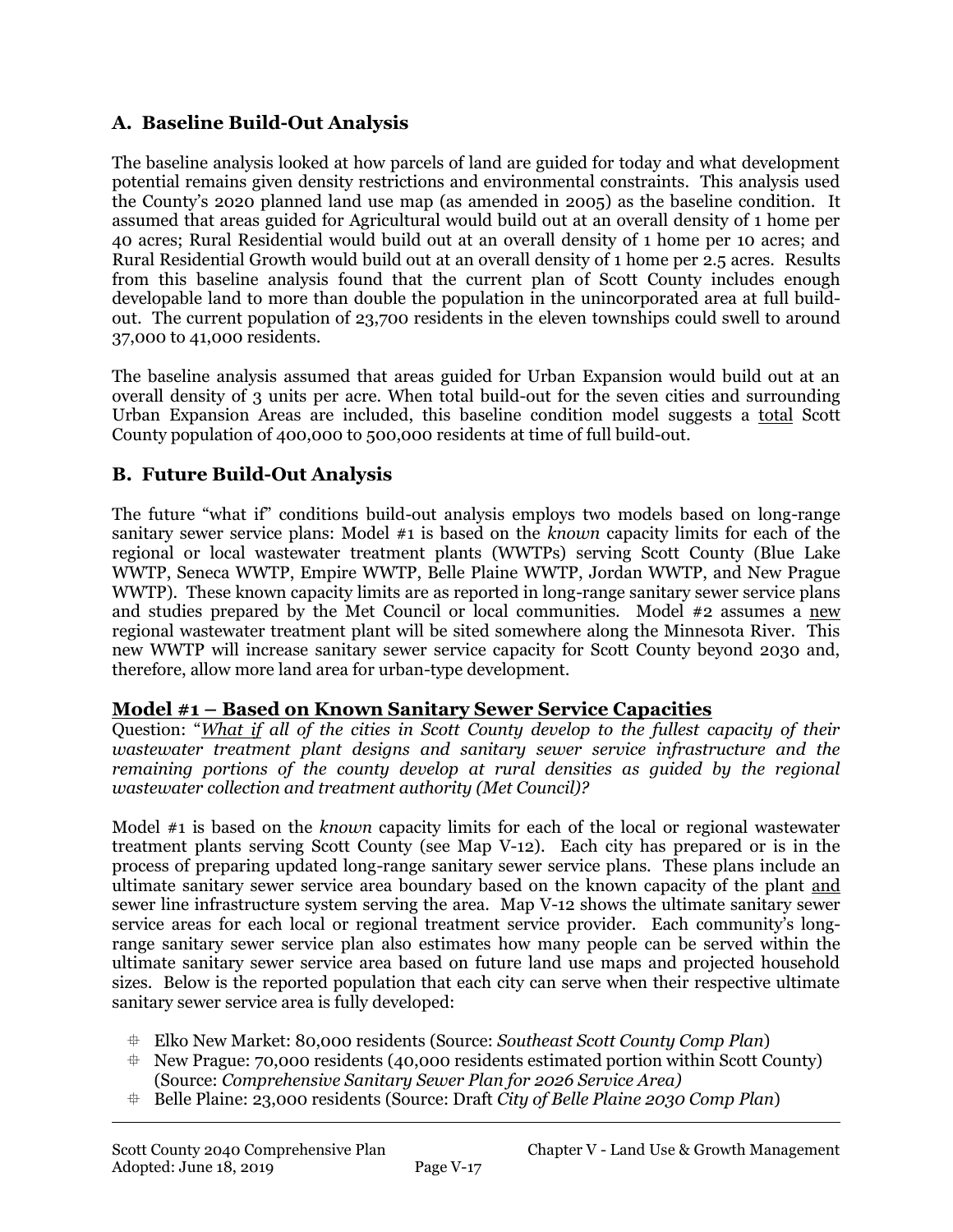- Jordan: 92,000 residents (Source: *May 2006 City of Jordan Wastewater Plan*)
- Prior Lake: 46,000 residents (Source: City of Prior Lake Engineering Department)
- Savage: 42,700 residents (Source: City of Savage Planning Department)
- Shakopee: 75,000 residents (*Estimated by the Scott County Planning Department. City's long-range sanitary sewer service plan currently being prepared)*

\_\_\_\_\_\_\_\_\_\_\_\_\_\_\_\_\_\_\_\_\_\_\_\_\_\_\_ Cities Estimated Total: 399,200 residents

Model #1 assumes the county's land area *outside* of these ultimate sanitary sewer service areas will be built out in accordance to the densities guided by the Metropolitan Council's *2030 Framework Planning Areas Map* (1/40 for Agricultural Areas, 1/10 for Diversified Rural Areas, and 2½-acre lot densities for Rural Residential Areas).

If all remaining eligible, developable parcels in Scott County *outside* of the mapped ultimate sanitary sewer service areas were built-out in conventional large-acre plats (40-acre, 10-acre, 2.5-acre lots) as guided by the Met Council's *2030 Framework Planning Areas Map*, the County's unincorporated area could add 5,600 to 5,700 new homes. With an estimated 6,500 homes existing today outside the mapped service areas, this means the total population in the unincorporated area would total approximately 37,000 to 41,000 residents. When adding the urban population under Model #1, Scott County's total population at full build-out would total approximately 430,000 residents.

### **Model #2 – Based on a New Regional WWTP**

Question: "*What if a new regional WWTP is built and brought on-line to serve urban development beyond the current ultimate sanitary sewer service areas?"*

Model #2 assumes that a new regional WWTP will be sited somewhere along the Minnesota River to serve Scott County. This new treatment plant will increase sanitary sewer service capacity for Scott County beyond 2030. Figure V-12 shows, very generally, the ultimate sanitary sewer service area boundary for the new regional treatment plant (labeled as "Scott Co. Urban Expansion"). The boundary line was determined by examining existing lot patterns, topography, wetlands and water bodies, and sub-watershed boundaries. Model #2 assumes build-out densities of 3 units per gross acre for the expanded urbanized areas that would be served by this new regional WWTP. Model #2 assumes 2.5-acre lot densities for the remaining portions of the county that would not be served by any regional WWTP.

Under Model #2, if all remaining eligible, developable parcels in the new regional WWTP service area were developed at urban density development (3 units per acre; mix of single family, two-family, and multi-family homes), there is enough developable land area to add 586,000 residents. There is enough developable land in the remaining portion of the county that would not be served by a regional WWTP to accommodate roughly 31,500 residents. When adding the total urban population from Model #1 (399,200), Scott County's total population at full build-out under Model #2 would total approximately one million residents at some point in the future.

### **Build-Out Models Summary**

In summary, under Model #1, Scott County could reach a population of about 400,000 residents at full build-out if each city develops to the fullest capacity of their sanitary sewer service capabilities and the rural areas outside the ultimate sanitary sewer service areas are allowed to develop into 40-, 10-, or 2.5-acre lots with on-site septic systems as guided by the regional wastewater collection and treatment authority. If a new regional WWTP is built to serve Scott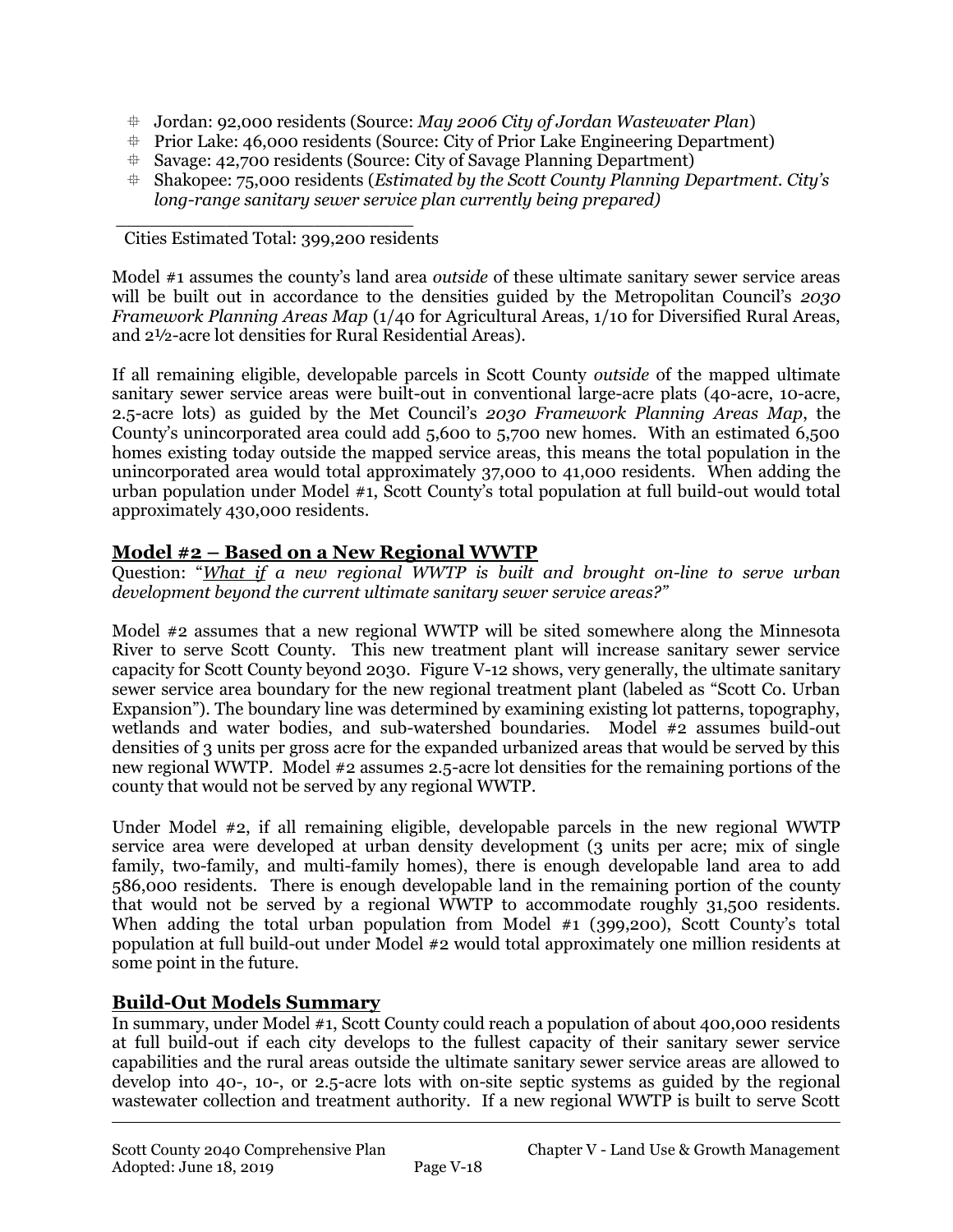County post-2030 and increase capacity for urban development, the county could reach a population of over one million residents at some point in the future. (*Note: In context, the Twin Cities Metropolitan Area is projected to reach 3.6 million people by 2040. Should Scott County reach one million residents, the Twin Cities will likely have a population of over 7 million similar to today's Chicago metropolitan area population. There would be many other challenging growth issues the County and metropolitan area would need to address at that time, i.e. transportation, social services, crime, etc.*)

**Map V-12 Future Urban Growth Areas Map**

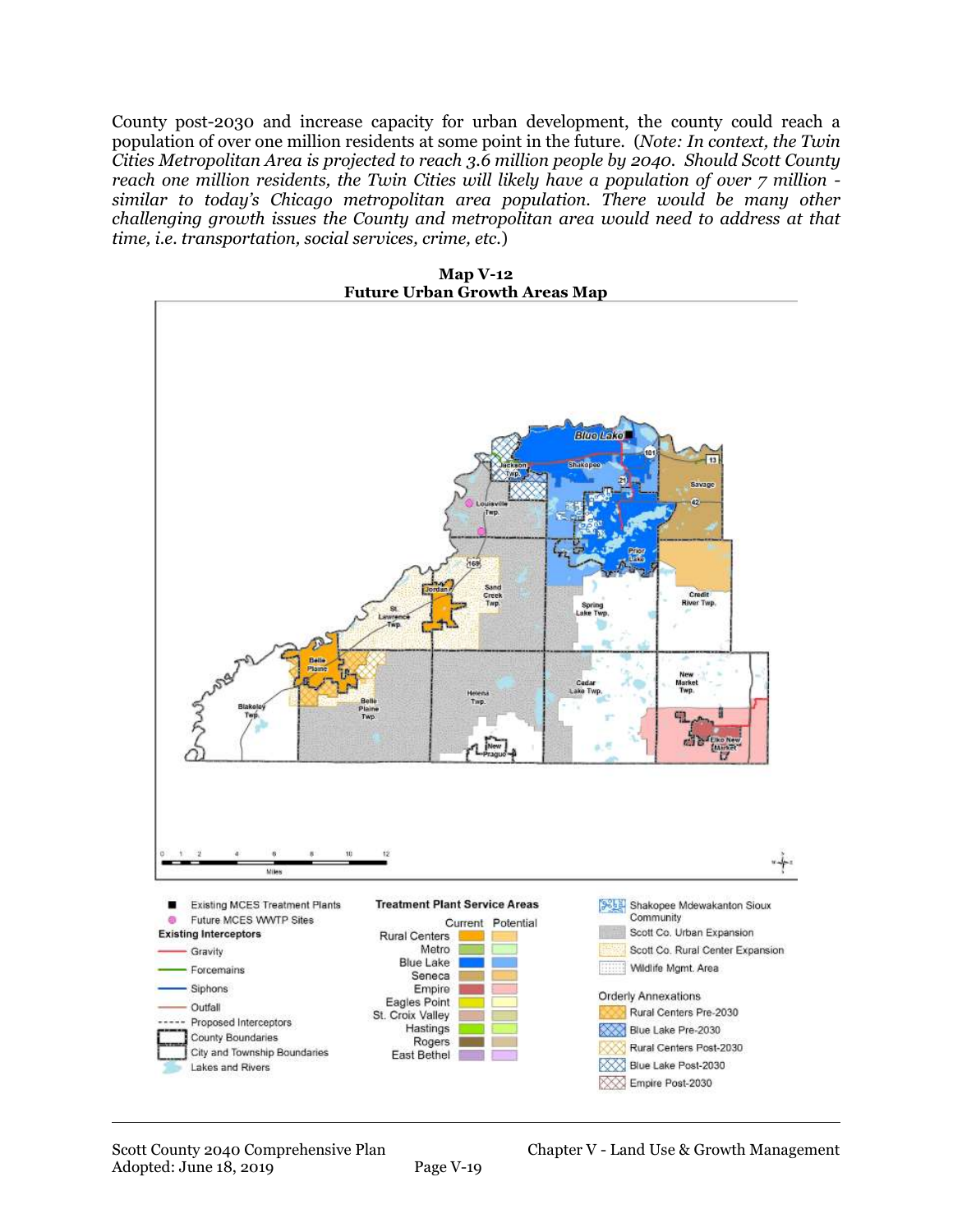### **LAND USE AND GROWTH MANAGEMENT GOALS AND POLICIES**

The unprecedented rate of growth in Scott County during the 1990s and 2000s has raised issues with regards to its impact on public services, including transportation and parks, stormwater management, natural environment, ground water and compatibility of land uses. The Scott County Board of Commissioners, recognizing these issues, has identified the need for a growth management strategy. Goals and policies, based on the Scott County 2040 Vision, are provided to define and guide Scott County's growth management efforts, focusing on the unincorporated areas. Goals and policies are defined below:

**Goals:** These are broad statements that express general public priorities about how the County should approach growth and development over the next 25 years. These goals are driven by the 2040 Vision as defined in Chapter IV.

**Policies:** These are rules or courses of action used to ensure plan implementation and to accomplish the goals. These policies are intended to be used by decision-makers to implement this 2040 Plan Update through ordinances and other official controls.

## **A. Process and Collaboration**

#### **Goal #V-1 Develop a cohesive countywide land use pattern that insures compatibility and functional relationships among activities and between jurisdictions.**

- a. Build on Scott County's strengths—such as environmental quality, open space, strong industrial and commercial areas, prime farm land, recreation and entertainment facilities, quality local government, and excellent school and park amenities—to realize the County's 2040 Vision.  *Reason: This policy reflects an overarching theme in the 2040 Vision. Scott County has many valuable resources. New development should be designed to coexist with existing development, and be compatible with the environment.*
- b. Working with the cities and townships, plan for a range of lot sizes, densities, land use types, and residential lifestyle choices for rural and urban residents. *Reason: This policy reflects the 2040 Vision. Offering a range of development options to meet different housing markets and individual preferences will result in a more diverse, well-balanced, and prosperous community.*
- c. Prepare and adopt a land use plan for the unincorporated portions of Scott County that designates land use areas and guides development to appropriate areas in order to ensure desirable land use patterns that provide for public infrastructure, protect the natural environment, preserves farmland, and minimize conflicts.

*Reason: The County has been the planning authority for the unincorporated areas since 1969. Rapid growth requires planning for adequate and sufficient infrastructure while preserving natural resources and farmland.* 

d. Provide for and encourage on-going opportunities for public participation including township officials, cities, stakeholders, property owners, and employers—in the planning and development review process.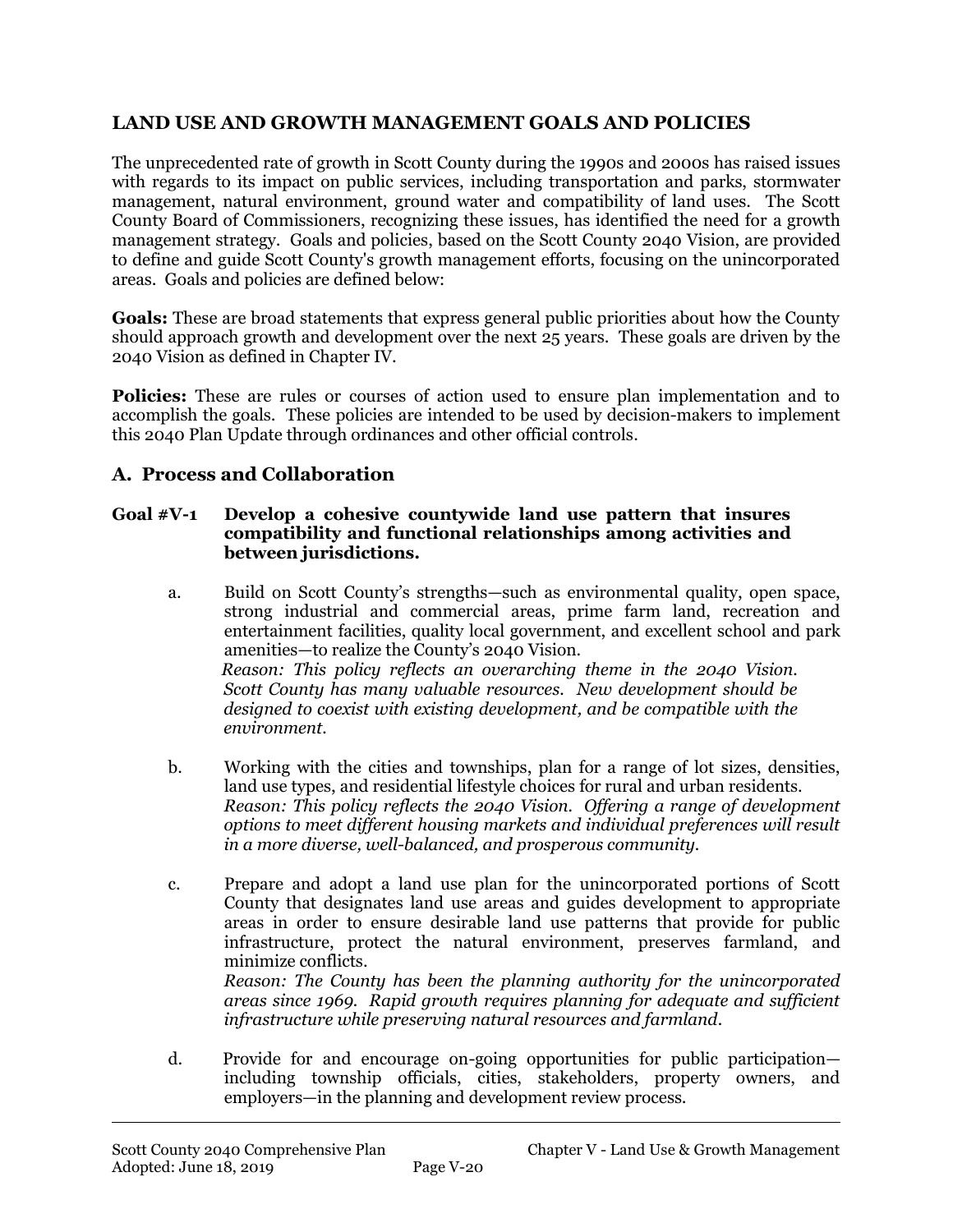- e. **Public Value Incentive Policy**: Use flexible zoning tools, such as Planned Unit Developments (PUDs) or clustering, and leverage traditional development controls (i.e., zoning, land subdivision regulations) where appropriate, to encourage the private sector into a collaborative development track that could include density bonuses in exchange for public values that promote varied housing options, improve public infrastructure systems, and encourage natural resource protection. Public values, depending on the land use category and specific site conditions, could include but are not limited to the following:
	- o **Publicly Managed Utilities**: Providing publicly managed sewer and water utilities, such as a community sewage treatment system (CSTS and/or a community water supply system, with an operating, financial, and management plan that is controlled by a public entity with taxing authority to insure proper maintenance, management, and financing that is approved by the Township and County. Developments with publicly managed systems in the urban expansion and urban transition areas should be designed for compatibility with and connections to future urban services and include a plan for legal and financial conversion to urban services.
	- o **Public Roadway/Transitway**: Providing any additional new dedicated public road right-of-way, above and beyond 60 feet from the road centerline, for an existing or new collector or arterial roadway as identified in County or Township long-range transportation plans, as amended, or as identified in an approved Alternative Urban Areawide Review (AUAR) or Detailed Area Plan (DAP) if required for the subject area. Or, providing right-of-way for supportive local roads along major arterials or public transit facilities as identified in County or Regional long-range transportation corridor or transit plans, as amended, or as identified in an approved AUAR or DAP if required for the subject area. Or, providing turn- and/or bypass lanes at the public road intersection of a state or county highway that serve not only the PUD development but also adjoining phases or parcels at time of future development.
	- o **Public Parkland**: Providing any additional dedicated public parkland, above and beyond the County's dedication requirement, for a regional, county, or town park if the subject parcel is located in or adjacent to a regional, county, or town park search area or proposed park boundary as identified and mapped in Scott County's Parks & Trails Plan, as amended.
	- o **Public Trailway**: Providing any additional dedicated public trail right-ofway, easements, or trail construction, above and beyond the County's dedication requirement, for a regional, county, or town trailway if the subject parcel is within a regional, county, or town trail search corridor as identified and mapped in Scott County's Parks & Trails Plan, as amended, or as identified in an approved AUAR or DAP if required for the subject area.
	- o **Regional Stormwater Management**: Providing any additional land, above and beyond 3 percent of the land area reserved for on-site stormwater management if regional stormwater management is considered feasible for the site by the County, the Township, or the applicable Watershed Management Organizations, or as identified in an approved AUAR or (DAP) if required for the subject area.
	- o **Natural Resource Conservation**: Conserving critical natural resource areas as identified and mapped in the County's natural resource management plans, as amended, the Natural Areas Corridor Map included in this plan as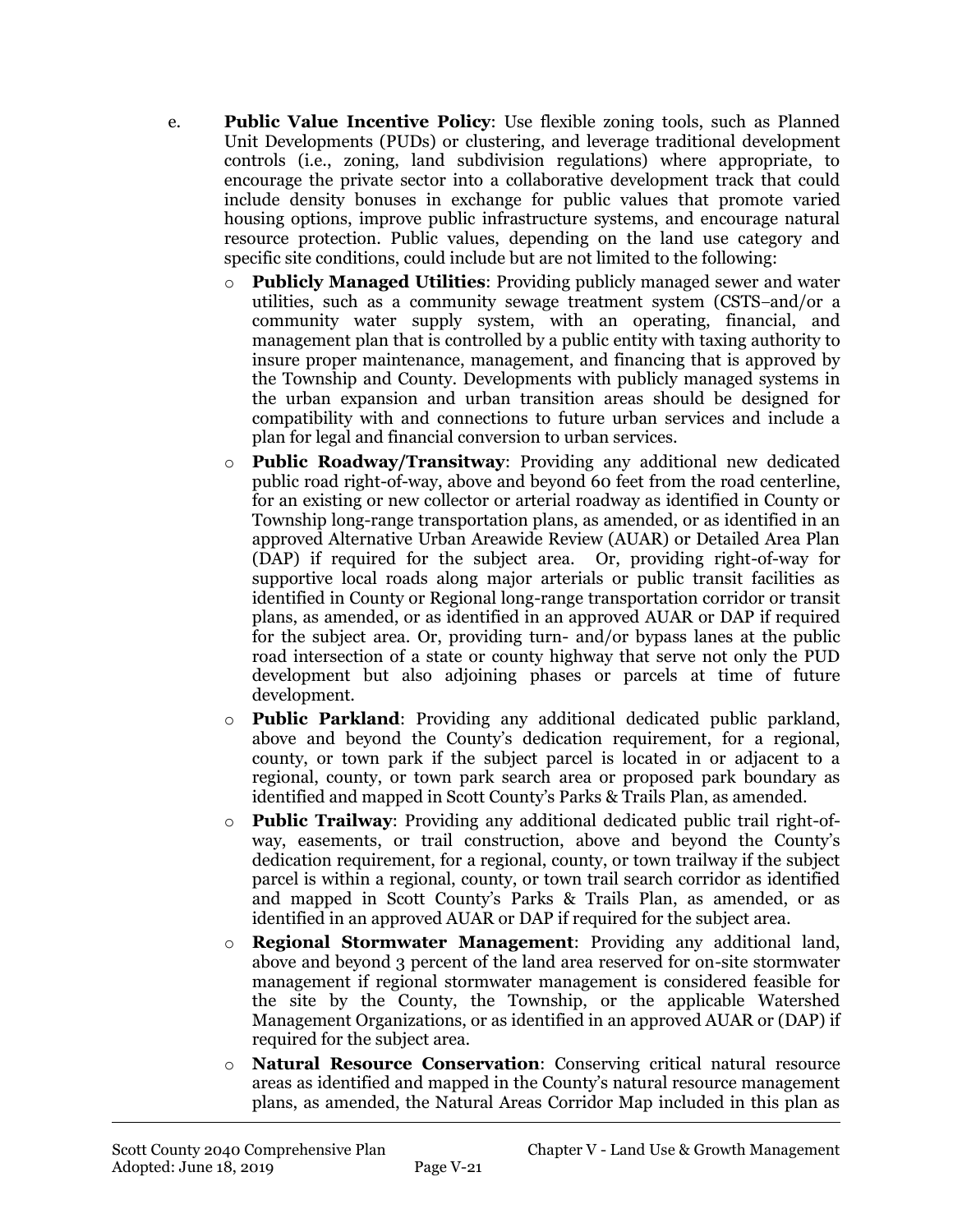Figure VIII-4, or as identified in an approved AUAR or DAP for the subject areas. A long-term stewardship management program involving a combination of stewardship, endowment funds, and/or contract for longterm maintenance is required.

- o **Wetland Restoration**: Restoring the hydrology and native plant communities of five or more acres of drained, altered or disturbed wetlands not including restorations for the purposes of mitigation and banking. A long-term management program involving a combination of stewardship, endowment funds, and/or contract for long-term maintenance is required. Public value density bonuses may be granted, even if restoring the wetland is not possible at the time of development because the restoration spans and affects additional properties, for the dedication of easements and endowment that would enable restoration and long-term management in the future when similar rights are obtained from other affected properties.
- o **Livable and Sustainable Neighborhoods**: Providing a variety of housing types such as lifecycle and senior housing, utilizing environmentally friendly building designs, utilizing on-site alternative energy sources and water and energy conservation practices, and/or implementing other sustainable development and active living design practices as defined in the Scott County Zoning Ordinance.

*Reason: Providing a more collaborative and public values-driven approach allows for more creativity in the development process, holds greater promise for win-win outcomes for the public and the developer, and works toward achieving the County's 2040 Vision.* 

- f. To the maximum extent possible, development policies and regulations shall be applied consistently and uniformly on similarly sited parcels. *Reason: Inconsistently applied policies and regulations are not fair, result in inconsistencies with adopted policies, and open the door to legal challenges that question the entire system.*
- g. Geographic land use designations and related zoning classifications shall be changed only when it can be demonstrated that such modifications are in the best long-term interest of the County. Other than special procedures for rezonings, such land use and zoning changes shall occur only when they will promote land use compatibility, meet the goals and policies of the County's Comprehensive Plan, and be based on a) changes in conditions, b) errors/inconsistencies with the Comprehensive Plan, or c) when needed to allow the clustering of density to preserve land for agricultural use, open space, or future development *Reason: Land use zoning should not be changed simply to accommodate a*

*proposed use, but should be established and maintained to the extent necessary to assure compatibility of adjacent land uses.* 

- h. The County will not approve a development or subdivision that includes, but is not limited to, any of the following:
	- is inconsistent with Scott County's adopted Comprehensive Plan, Detailed Area Plans, or long-range transportation corridor plans or studies;
	- the proposed local road or lot access location is inconsistent with the County's adopted Minimum Access Spacing Guidelines as established in the County's Land Division Ordinance;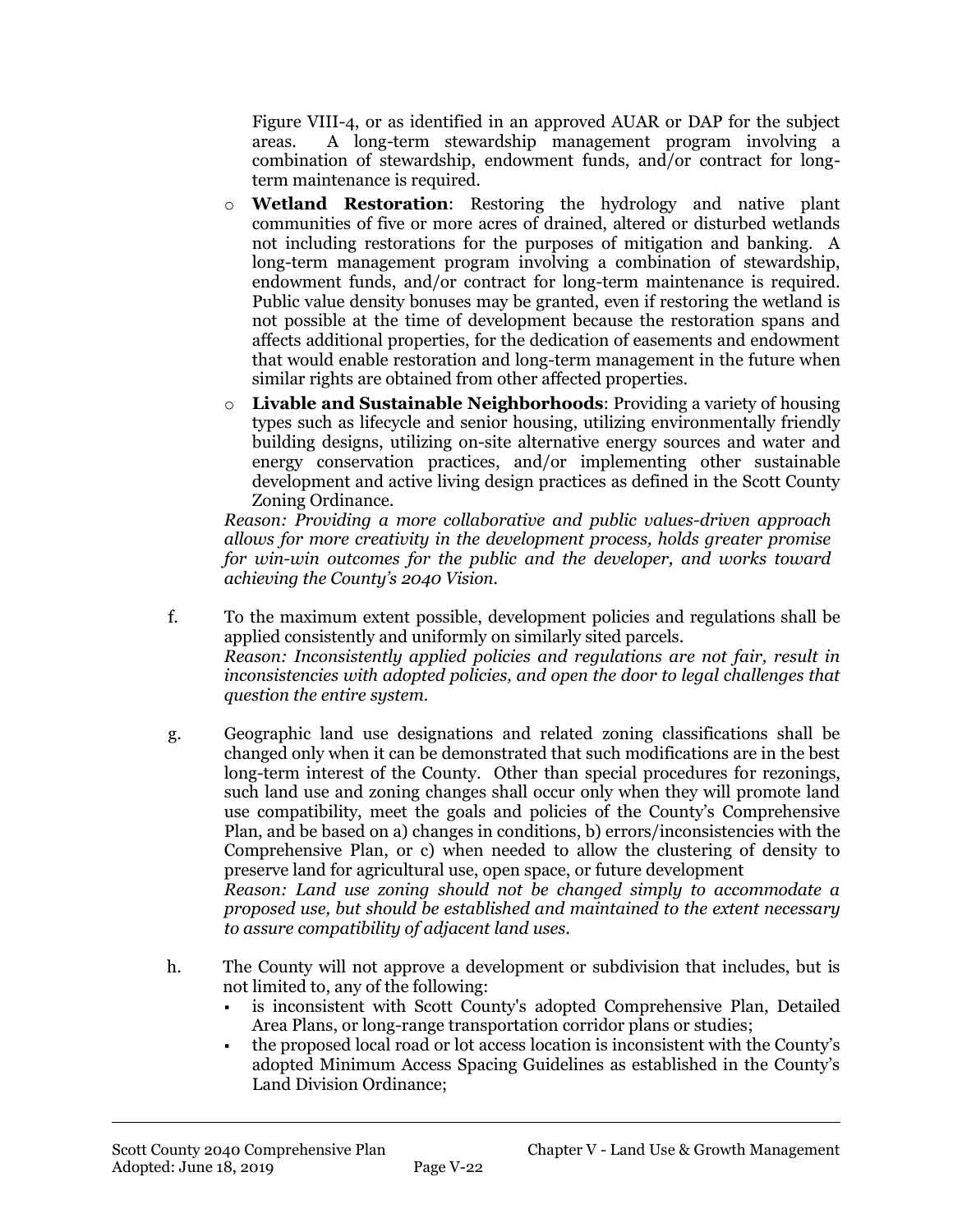- lacks necessary adequate local paved roads (or plans for future paved roads)to serve the subdivision or development;
- lacks adequate sanitary sewer and potable water capabilities;
- lacks adequate storm water drainage, storm water treatment facilities, or storm water management either within the development site or downstream;
- is inconsistent with Scott County's environmental protection regulations.

*Reason: The County has clear standards for approval of developments and subdivisions.*

### **Goal #V-2 Coordinate growth management and land use planning between the County, townships, and cities.**

a. County staff shall be proactive – individually or through SCALE – in collaborating and communicating with city, tribal and township staff on mutual planning issues such as urban expansion, annexation, land use, transportation, natural resources, farmland preservation, sanitary service and inspection, and parks, trails, and recreation.

*Reason: Joint planning studies and collaboration between cities, townships, and the County leads to better, more efficient planning.*

b. In advance of formal plan submittals, encourage cities to share, coordinate and communicate planning issues of mutual concern with the County during the preparation of comprehensive plans or system plans. Continue to share draft plans and plan amendments as required by the Metropolitan Land Planning Act and the Metropolitan Council.

*Reason: The exchange of information between local jurisdictions leads to better, more efficient planning and provides enhanced customer service to residents.*

- c. Coordinate the following township responsibilities with the Development Review Team (DRT) process:
	- Storm water management system maintenance;
	- Township road planning for supportive roadway systems and continuity;
	- Local parks and trails planning;
	- Weed control management;
	- Wetland Conservation Act enforcement;
	- Subordinate Service District establishment; and
	- Community Sewage Treatment Systems (CSTS)
- d. Coordinate long range transportation and other infrastructure plans that will support and direct future growth and allow for planned road right-of-way and infrastructure improvements.

*Reason: Planning for road needs to accommodate planned development is the most efficient way to meet transportation needs for a region and ensure public safety.*

e. Continue to require three-way agreements between the County, townships, and developers to address responsibilities for project implementation. Explore the feasibility of adding cities to these agreements for development within urban expansion areas.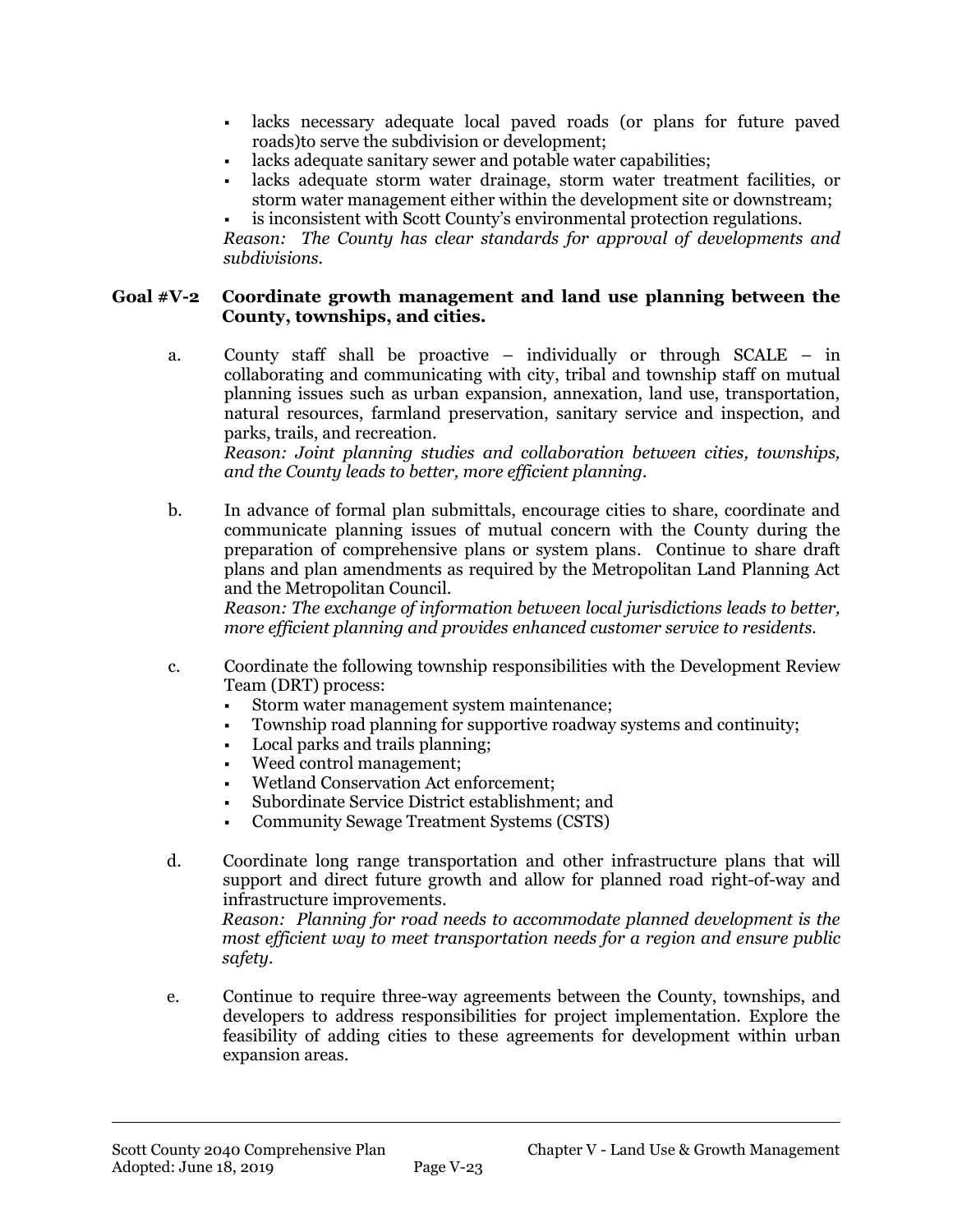*Reason: This will improve coordination between responsible parties, provide technical and enforcement support to townships, and ensure that projects are developed as approved.*

#### **Goal #V-3 Support forms of government capable of planning and providing public utilities and services for urban development within the urban expansion area.**

- a. Encourage townships that have land within the urban expansion area to consider, with appropriate administrative support, incorporation, consolidation with adjacent cities, joint powers agreements, meaningful orderly annexation agreements, or contractual agreements for extension/provision of urban services and renegotiation of existing outdated agreements that do not currently function. *Reason: Determining the timing and location of where and how to stage urban service extensions throughout the County is a key 2040 growth management goal. Agreement by the local governments on plans for ultimate development of the land within the urban expansion area allows land owners to realize the full potential value of their land and plan for development.*
- b. In evaluating the appropriate governmental options for Metropolitan Urban Service Area (MUSA) expansion, as well as local municipal service area expansions, affected cities and townships must consider physical and financial viability of providing public utilities and services to urban expansion areas. *Reason: This is needed to reasonably determine the location of future urban expansion areas.*
- c. Proactively coordinate and facilitate a process to assist townships and cities in establishing orderly annexation agreements (OAA) and identify outside resources to address infrastructure extension costs in areas where there are existing needs. For all existing OAA agreements, identify the local government unit responsible for preparing staff reports, administering mileage and per diems for board members, coordinating meeting agendas and minutes, and providing legal defense resources and funding for board actions. *Reason: There are statutory provisions to enable land use planning within*

*orderly annexation areas to best address future city growth plans. The County is in a unique position as the third party to engage the parties in productive problem solving.*

d. Promote cooperation between the County, cities, and townships for planning and implementing strategies for extending utilities within future urban areas where some of the costs of extending public services may be a partial responsibility of the local government jurisdiction.

*Reason: There are existing subdivisions adjacent to cities that have well and septic problems that should be connected to municipal services for public health reasons. However, the cost to bring services to these older subdivisions may exceed the assessable costs resulting in an overall cost to existing utility customers for providing this service to these homes. The County should work with the cities and townships to find ways to recover costs for extension of municipal services by ensuring the availability of additional developable land that could be served by municipal services in conjunction with extending the service to existing homes to help recover the high cost for extending the trunk*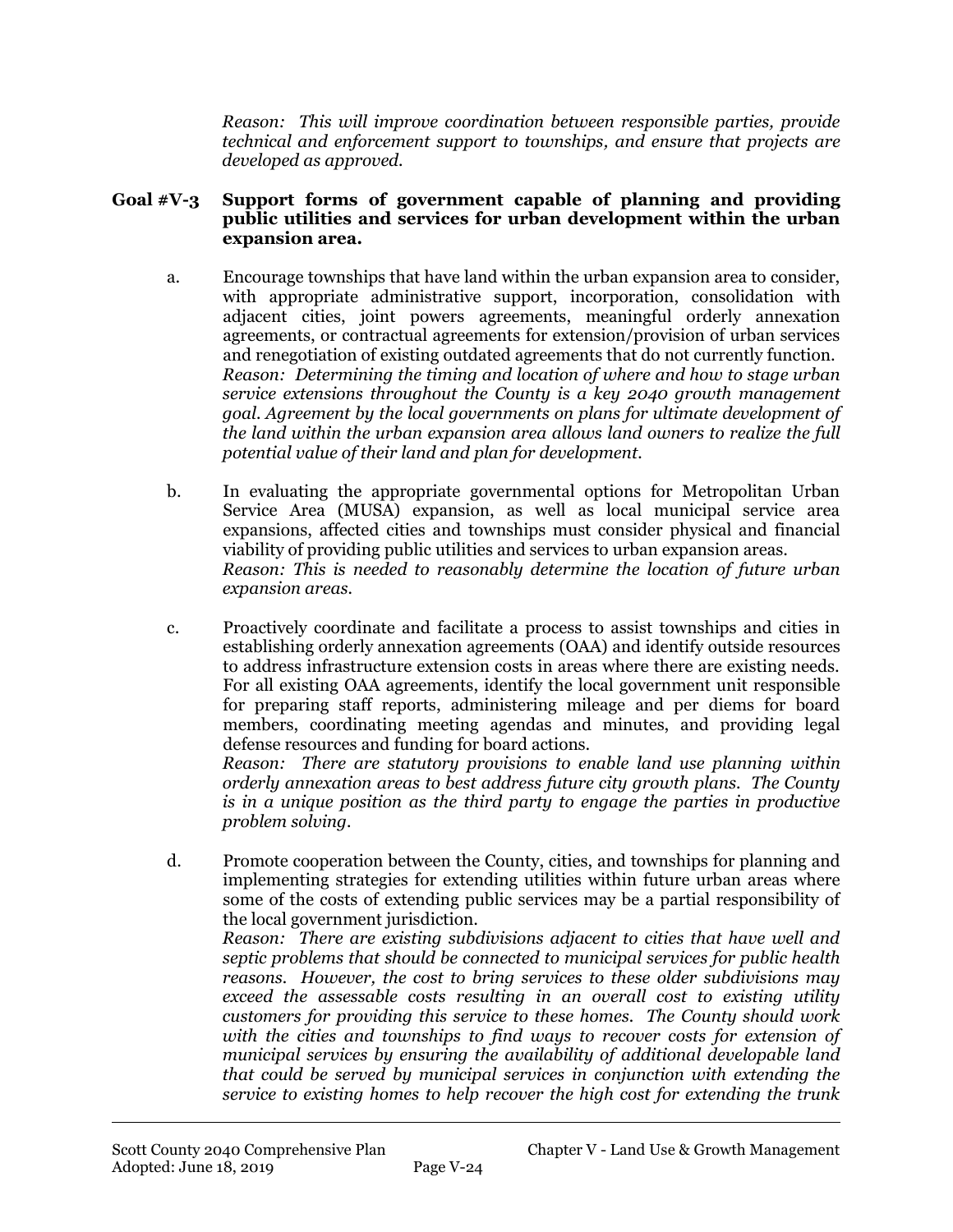*lines. Conversely, there are areas where vacant, developable land is adjacent to existing subdivisions with well and septic problems. Extension of sewer service to some vacant areas should also include the provision of service to nearby problematic areas.*

e. Promote cooperative efforts to solve public health hazards when a hazard can be corrected or controlled by public resources (sewer/water service, code enforcement, inspection, sharing infrastructure costs, etc.). *Reason: Failing sewers and contaminated wells that cannot be economically repaired or replaced without municipal services lead to public health threats. Lack of aggressive code enforcement can lead to blighted neighborhoods. It is in the public interest to work toward correction and prevention of these conditions.*

### **B. Growth Management**

- **Goal #V-4 Manage growth and land use development in a historically balanced manner that distributes the opportunity for growth and development throughout Scott County, is fiscally responsible, and will result in the staging of infrastructure investments to support growth.**
	- a. Recognize and plan for Scott County's share of the projected metropolitan growth for the Twin Cities region over the next two decades. *Reason: Met Council projects another 800,000 residents will be added to the Twin Cities regional population by 2040. Scott County's share of this regional growth is approximately 70,000 additional residents. Met Council is projecting that, by 2040, roughly 88 percent of the County's population will reside in a city; and the remaining 12 percent residing in the unincorporated area.*
	- b. Support MUSA expansion and compact growth patterns that stimulate development within cities and take advantage of in-place municipal infrastructure for most of the growth in the county. *Reason: This policy provides for utilization of existing city services rather than costly duplication by the County or townships. It also results in better utilization of land and more tax value per acre to pay for services, while sustaining the township areas.*
	- c. Support the preservation, dedication, and acquisition of right-of-way along existing and planned major transportation corridors prior to anticipated road improvements. *Reason: Increased populations lead to congested roads if transportation corridors are not improved and expanded to meet demand. Preserving future right-of-way prior to development reduces acquisition costs and allows for better design and integration with the surrounding area.*
	- d. Developers, not existing taxpayers, shall pay for their proportionate share of initial and incremental costs for needed and planned infrastructure related to or resulting from new development. *Reason: Development should pay its fair share for required initial and incremental improvements. This is especially applicable to residential development that provides a relatively low tax return to cover the increased demand for services, such as roads and storm water management systems.*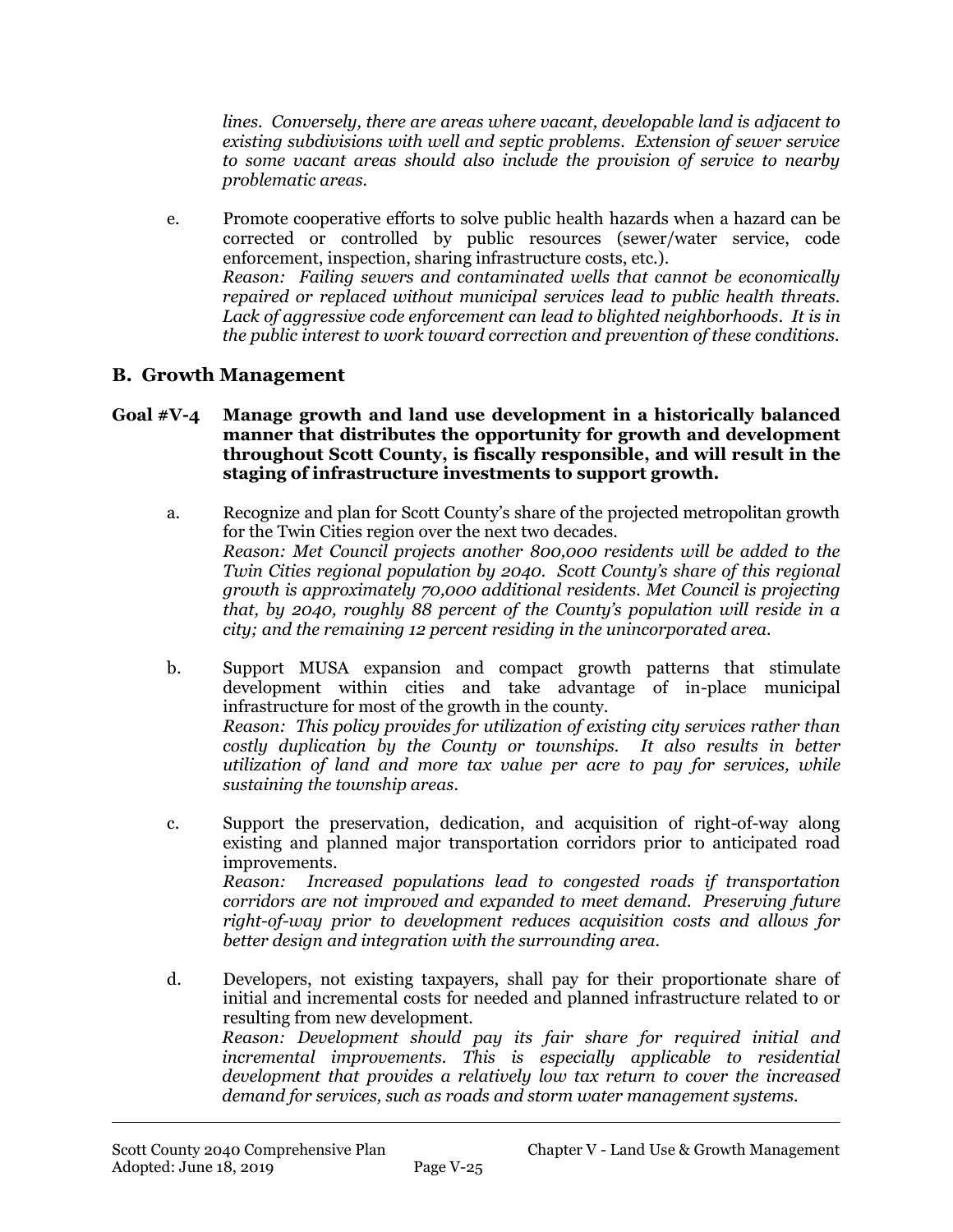- e. Annually review County development and infrastructure fees and funding programs, and periodically undertake a comprehensive analysis of County development fees and review underlying studies and plans that set the foundation for those fees
- f. Continue to maintain and implement a Capital Improvement Program (CIP), to properly finance public improvements, including transportation, parks and trails, and other public facilities, to adequately support growth. *Reason: An orderly CIP eliminates drastic swings in taxation levels and provides a systematic and planned way of providing these services.*
- g. Encourage cities and townships to develop Capital Improvement Programs to address their needs for future and improved infrastructure.
- h. New development shall provide sufficient land area to accommodate a protected backup location for replacement of the proposed sewage treatment system. *Reason: This is consistent with State standards and allows for a backup location should the primary location be damaged or should the system fail.*
- i. Support efforts that serve to implement the urban development goals for the urban expansion area. *Reason: The concept of concentrating people near their place of work and providing convenient access to needed services to reduce time and cost of travel for society and improve public safety and health is the core purpose of urban development. Improved roads and transportation has made it possible for improved accessibility for township residents to those services that are available within cities. However, dispersal of residents who are employed in cities into the unincorporated areas increases public cost for road construction and maintenance as well as for emergency and police services.*
- j. Consider the feasibility of establishing a Transfer of Development Rights (TDR) program that would allow development rights to be transferred from "sending areas" where land preservation is desired to "receiving areas" where development is planned.

*Reason: This type of land use implementation tool could help achieve some of this Plan's goals related to agricultural preservation, reserving land for future urban development, and protecting important natural resources. In 2009, county staff worked with developers and townships to develop a draft TDR ordinance. This ordinance should serve as the basis for TDR implementation when a viable development project is proposed by a developer or landowner.*

### **Goal #V-5 Promote higher-intensity, higher-density urban growth and development within Scott County's cities.**

a. Support infill urban development within existing city boundaries to maximize the use of existing infrastructure. *Reason: The cost for existing infrastructure has already been paid by local developers, residents, and taxpayers. Using this value before opening other areas to development is the most efficient use of tax revenue and service fees.*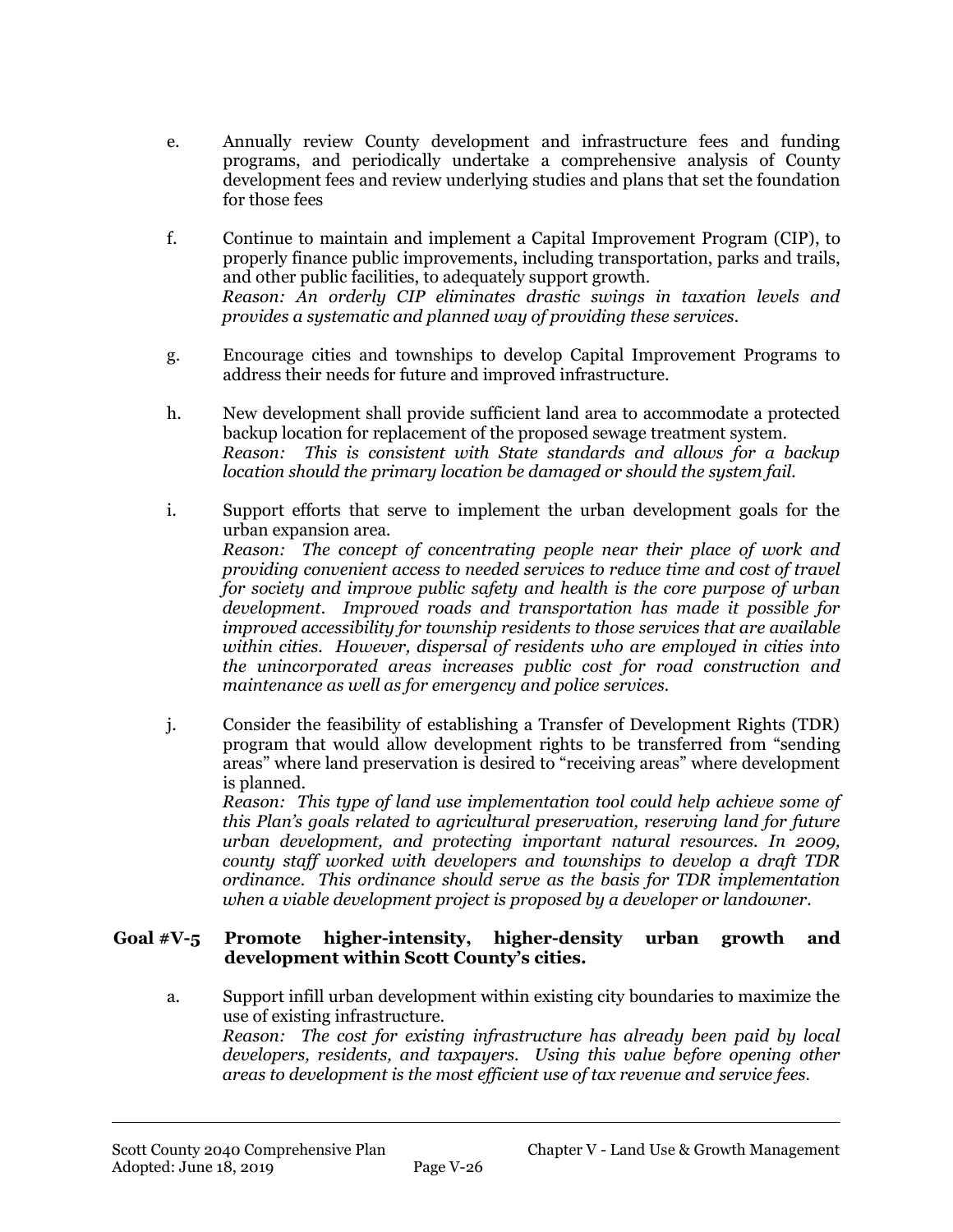b. Support and encourage the expansion of the Metropolitan Urban Service Area (MUSA) and/or locally provided service areas within the remaining undeveloped portions of Scott County's cities that capitalizes on in-place utility and service investment.

*Reason: The most cost efficient method of accommodating the majority of higher-density residential growth is within urban service areas.*

c. Encourage the provision of public utilities in a planned, orderly fashion that encompasses larger areas–rather than in a piece-meal, parcel-by-parcel fashion– so jurisdictions can plan for parks and trail links, school sites, utilities, street interconnections, local collectors, and minor arterial roadways. *Reason: Larger area planning allows for better and a more efficient extension of services and utilities.*

#### **Goal #V-6 Plan for and reserve areas beyond existing city boundaries for both short-term and long-term (post-2040) urban expansion.**

- a. Establish an urban expansion area (Tier I) sized to accommodate urban growth based on each cities' 2040 urban service capacity. The configuration of the urban expansion area will be reflective of the service capacity of available and planned services, including public sewer, water, roadways, and storm water management. *Reason: Expansion of existing urban development is more efficient than duplicating services. Preserving the ability for expansion of urban services into undeveloped land allows for recovery of costs for the extension of urban services to be paid for by the developer and not taxpayers or existing utility customers.*
- b. Establish an transition area (Tier II) sized to accommodate long-term (post-2040) urban growth based on the anticipated urban service area for a future regional wastewater treatment plant. The future regional wastewater treatment plant will provide additional urban sewer capacity for post-2040 growth. *Reason: In order to meet the long-range (post 2040) needs of the growing population of the southwest metro area in Scott County, the Metropolitan Council is considering construction of a future treatment plant to serve the western portion of the county. The siting of a new treatment plant will greatly increase the amount of land available for urbanization; therefore it is important to preserve this land for future urban development while providing land owners limited near-term development opportunities that are consistent with future urban uses.*
- c. The boundaries for the urban expansion and transition areas (Tiers I and II) shall be reviewed periodically and adjusted if new conditions warrant modifications. *Reason: New technologies or treatment plant expansions could add additional sanitary sewer service capacities.*
- d. Develop standards for interim development uses to allow for future conversion to sewered development when urban services become available.

*Reason: Once urban services are provided to an area, homes and businesses are generally required to connect to these services and abandon their private septic systems and wells. Planning for these future connections makes the transition to*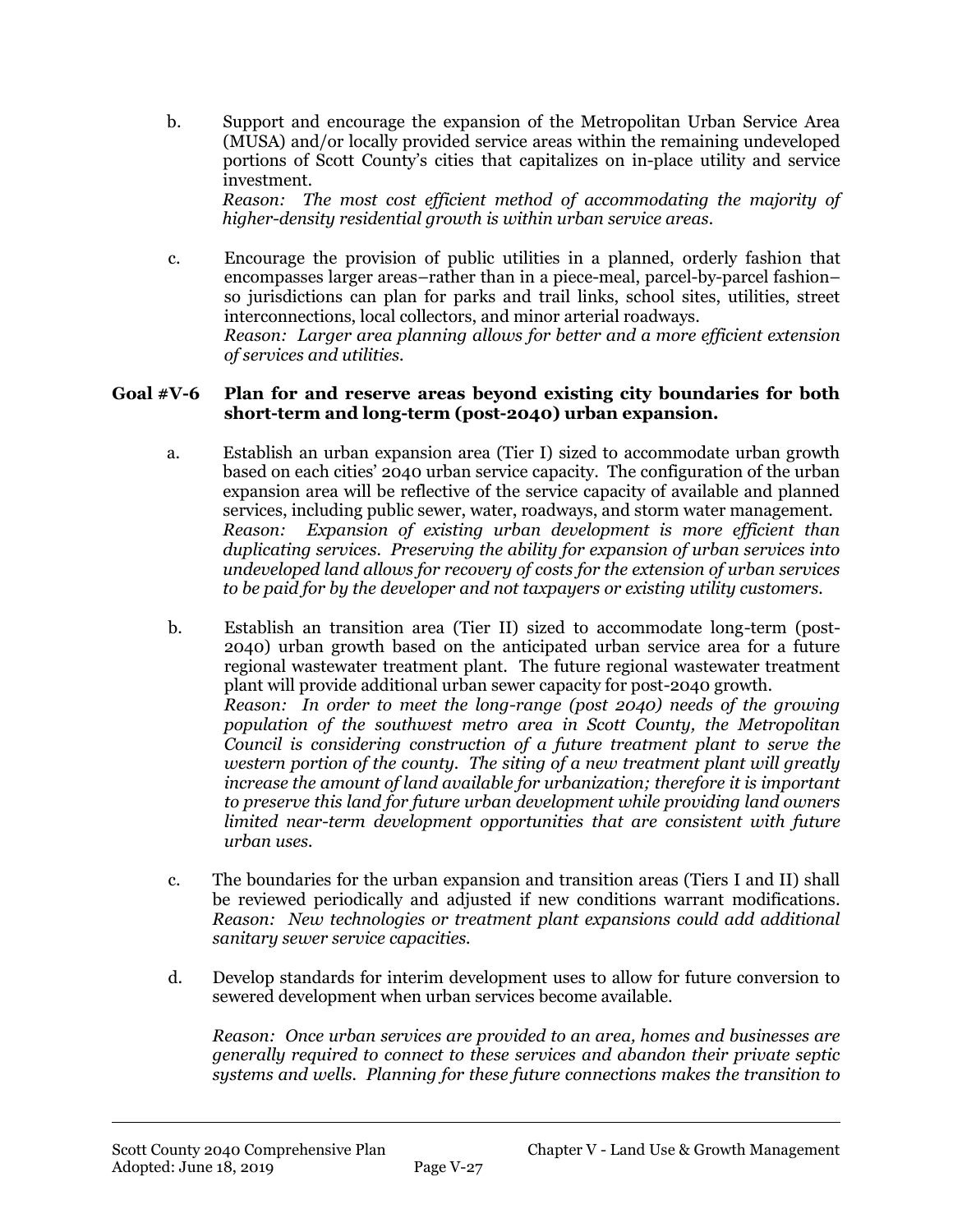*urban services more efficient and cost effective to both property owners and the public.* 

- e. Promote compatible land use patterns on shared boundaries between urban and rural uses as a means of protecting future urban expansion and transition areas. *Reason: Some land use development is reasonable where it will be compatible with future urban services growth.*
- f. Within the urban expansion areas, the County and townships shall discourage premature development, subdivisions or land use patterns that may obstruct the logical future extension of utilities. *Reason: Premature development is essentially development that is allowed to occur in the absence of a plan for the ultimate optimum development of an area. Unplanned premature development can thwart future planned optimum development of an area. Since cities do not yet have "build out plans" for areas adjacent to their current boundaries, it is prudent to preserve the opportunity for optimum utilization of a reasonable amount of land around cities for future urban development. This will greatly improve the long-term economics of the County and region.*
- g. New development and land use changes in urban expansion areas and orderly annexation areas shall be reviewed by the corresponding city for compatibility with their comprehensive infrastructure plans. *Reason: As cities and townships continue to grow in Scott County, infrastructure compatibility becomes a major issue in the urban expansion areas where annexation is expected to occur. Any land use change or development that occurs within urban expansion areas should be reviewed for consistency with the comprehensive infrastructure plan of the city that will be annexing the land in the future.*
- h. Perform the "community role" in accommodating growth and development in Diversified Rural community designations as identified in the Metropolitan Council's *Thrive MSP 2040*.
- i. The developer and/or benefiting property owners shall assume all or the significant majority of improvement/service costs, and agree to pay costs associated with extending services to serve their property. *Reason: Development of land is a business controlled by market influences. Cities require developers to pay for the costs of public infrastructure needed to accommodate their developments. Developers are attracted to the unincorporated areas in part to avoid these costs. There is a market for these rural properties, which attracts some city residents into the country. As more and more people disperse into areas outside of cities where public services investments have been made and into rural areas which lack those services, new rural residents begin demanding these public services. Provision for public services to a dispersed community is more costly than it is in established higherdensity cities. The result is an increased need for public revenue (taxes) from all residents to accommodate this growth.*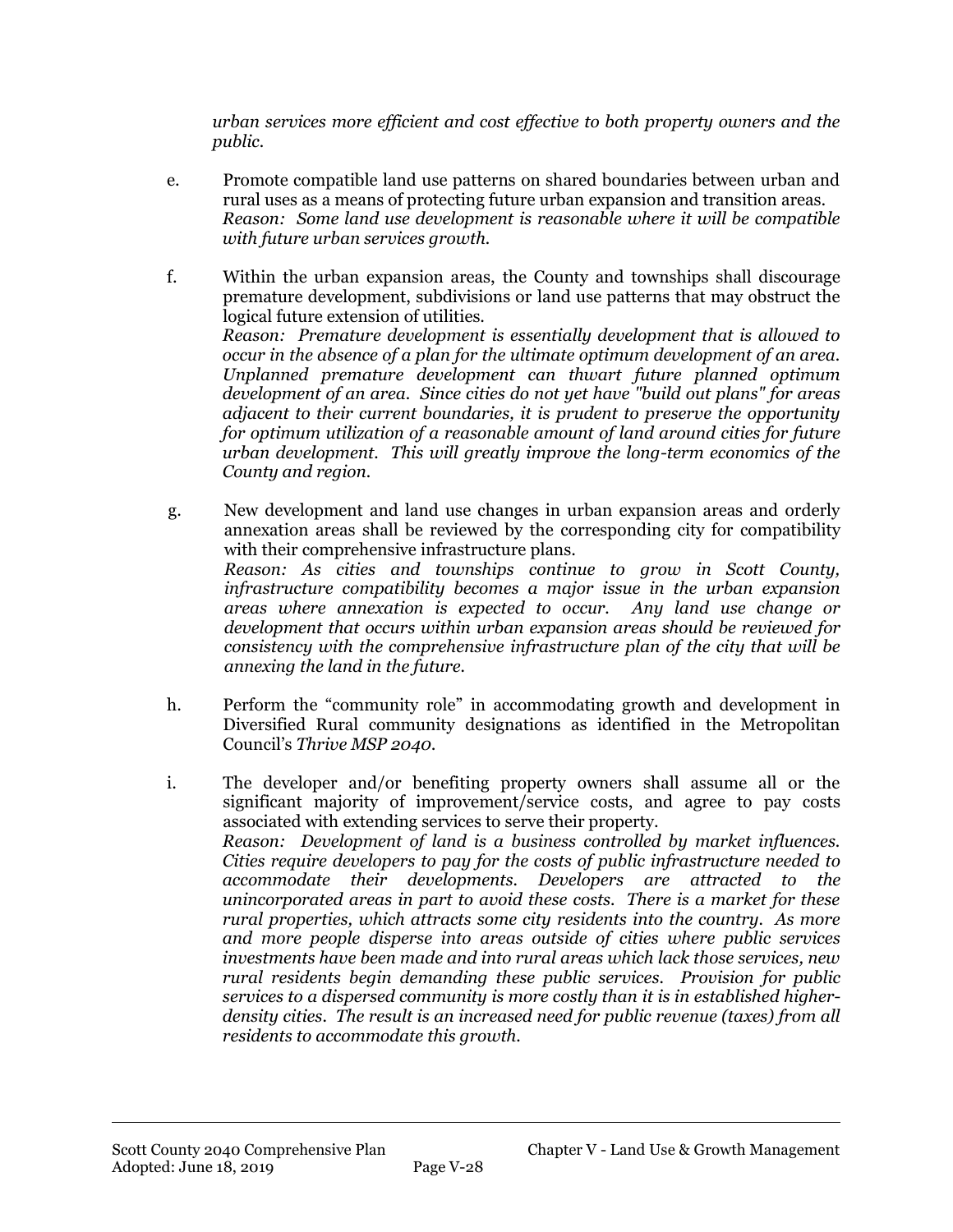### **Goal #V-7 Foster a low-density, rural land use pattern in limited areas that are planned for long-term unsewered development to preserve open space and natural resources.**

- a. Continue working with the Met Council to preserve long-range sanitary sewer service areas and continue implementing land use strategies for the balance of the county's land area that will likely never be served by public sewer service. *Reason: As part of the 2030 planning process, the County and Met Council identified areas that will remain in rural residential development without urban services. The County recognizes that where urban expansion can occur, it should occur as it is the most cost-effective use of land to accommodate residential needs. Therefore, it will be necessary to identify the realistic expansion capabilities of existing utilities, especially municipal sewer, in defining the urban expansion areas. At this time, it is believed to be unrealistic to anticipate total upsizing of trunk sewers to accommodate future growth. It is also recognized that, because of preexisting development and physical barriers, portions of Scott County will remain in a permanent non-sewered condition (assuming current technology). This policy reflects the need to define those likely boundaries to preserve the ability for future expansion of urban services in a cost-effective manner.*
- b. Generally limit development to residential and complimentary uses that can be serviced by individual or community sewage treatment systems and private or community water supply systems. *Reason: The areas proposed for rural residential development have been selected because of the improbability of the extension of urban services into these areas in the long term. Development should, therefore, be limited to uses compatible with the existing low-density housing in the area and uses which can sustain these basic services indefinitely.*
- **Goal #V-8 Support the staging of long-term, unsewered residential development through a phased basis, following a logical, planned sequence for road upgrades, storm water management, park, trails and open space planning, etc., to serve each staged area in a coherent, fiscallyresponsible manner.**
	- a. The Planning Commission will periodically evaluate land supply to assess the overall staging of development in the planned rural areas, taking into consideration the following criteria:
		- **imposite infrastructure needed to support growth;**
		- availability of land for development; and
		- local township road planning and storm water management system maintenance capabilities.
	- b. Prior to rezoning parcels in staged growth areas, review and reference the recommendations in the adopted 2009 *Rural Residential Service Area Detailed Area Plan* (DAP) that included:
		- A build-out analysis of the study area given planned densities;
		- Locations for regional surface water ponds and drainage system;
		- Locations for township collector roads;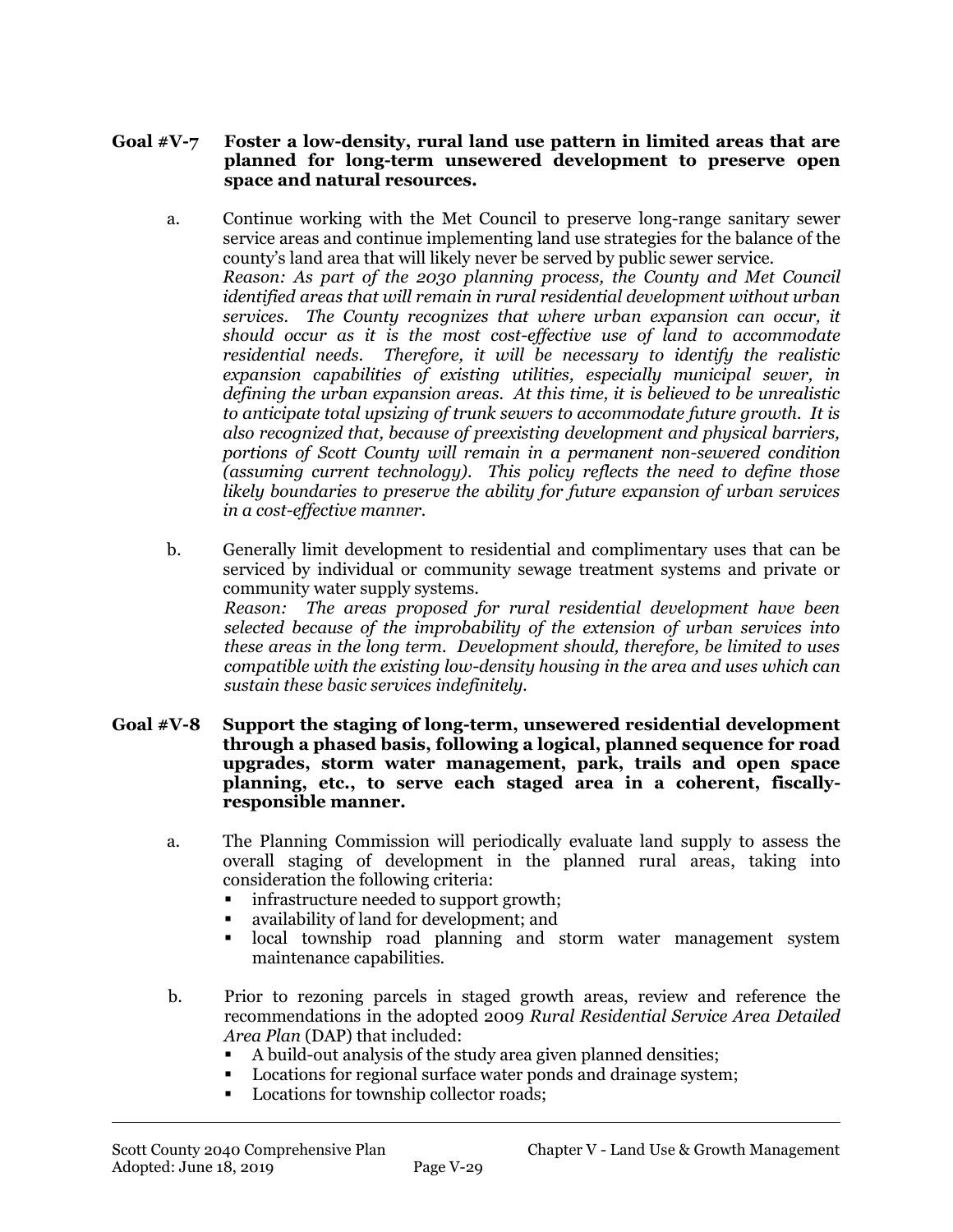- Township road access to County highways and interconnections;
- Need and location of turn-lanes and by-pass lanes;
- Condition of existing roads and bridges and identification of where improvements are needed;
- Available water supply for drinking water and fire safety;
- Well locations, water tower sites, and other water supply needs;
- **Locations for parks and trails;**
- Identification of areas where necessary public infrastructure such as storm water management plans and systems, roads, and utilities are in place;
- Opportunities for connectivity of local roads and reduction of cul-de-sacs;
- Focusing traffic onto a completed local road system and allowing for safer traffic exchanges on County roads; and
- **Providing for sustainable and desirable long-term development to maintain** and preserve the natural and cultural character of the staged growth area.
- c. Perform the "community role" in accommodating growth and development in Rural Residential community designations as identified in the Metropolitan Council's *Thrive MSP 2040*.

*Reason: Staging growth allows for immediate interconnection of roads rather than long term cul-de-sacs. Staging significantly reduces the conflicts of land uses that currently exist between residential and agricultural uses. Staging allows for upgrades of township roads by developers and reduces the cost burden on existing residents whom otherwise would not need the road improvements. Townships under State law are responsible for maintenance of storm water management systems in platted subdivisions and must maintain the storm water systems constructed by developers so that residents can be assured that storm water will continue to be managed as originally engineered.*

#### **Goal #V-9 Support development concepts that maximize wise use of land and, outside of the rural residential growth areas, preserve options for future development.**

- a. Provide a flexible development option with incentives (including densities based on gross acreage) for developers to build communities that preserve buildable land for the future while enhancing the sense of a neighborhood. *Reason: This development option provides for higher density rural residential developments while preserving buildable land for the future when infrastructure and services are able to accommodate increased housing density.*
- b. Promote flexible development opportunities that include:
	- Protection of natural resources;
	- Neighborhoods that preserve permanent open space for environmental, recreational and leisure purposes, and fosters a sense of community;
	- Efficient use of land;
	- Potential for reduced infrastructure costs without compromising road connectivity;
	- Preserves land for future density when infrastructure is available; and
	- Opportunities for affordable and lifecycle housing (i.e., accessory dwelling units).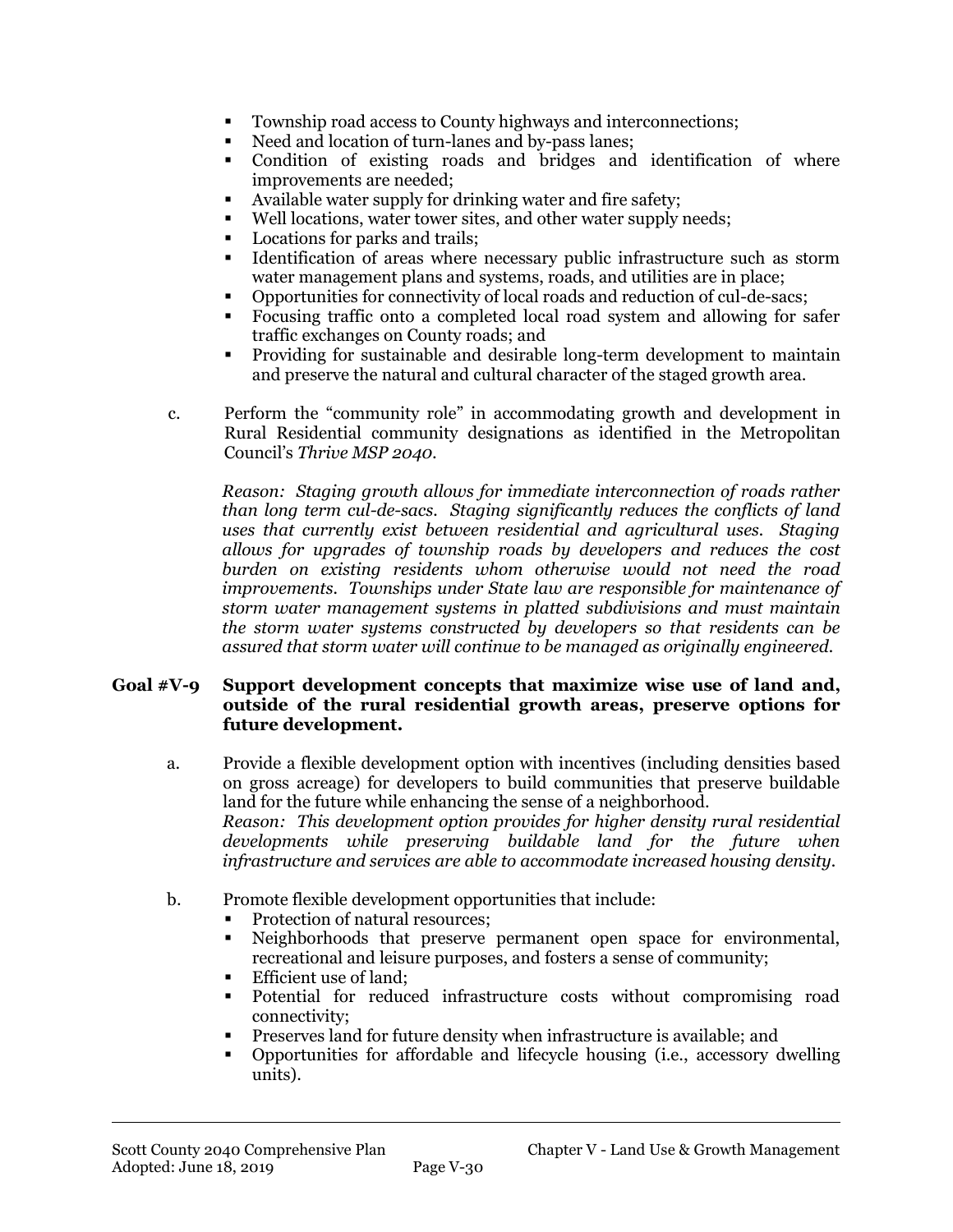*Reason: This provides development alternatives and preserves future options. This policy is consistent with the Metropolitan Council's promotion of flexible residential development ordinances to guide development in long-term sanitary service areas, as established in 2008.*

#### **Goal #V-10 Encourage large parcel or multi-parcel development (rather than small, piece-meal development) that is accompanied by a sufficient level of supportive site design, services, and facilities (i.e., roads, stormwater management systems, parks, trails, sewer, water, access).**

- a. Encourage large parcel or multi-parcel development to efficiently provide corresponding public infrastructure and support facilities including, but not limited to, roads, storm water management systems, sewer, water supply, parks, trails, fire, medical, police protection, etc. *Reason: Typically, small scale developments by individual land owners or developers completed in a piece-meal fashion are less likely to provide regional infrastructure, such as roads, sewer systems, storm water management systems, parks, and trails. Assembling this type of regional infrastructure can be more efficient and cost effective in larger-scale developments.*
- b. Limit direct access to principal arterial, major collector, and arterial roadways.  *Reason: Provide safe access to higher speed traffic conditions on roadways, which are designed to move traffic efficiently.*
- c. In accordance with the adopted 2009 *Rural Residential Service Area Detailed Area Plan* (DAP), work with townships to establish a funding mechanism to cover the costs of turn-lane improvements necessitated by "first one in" land development but could benefit a larger geographic area

# **C. Land Use Compatibility**

### **Goal #V-11 Promote a compatible land use pattern that limits existing and potential conflicts and respects private property rights.**

- a. When considering growth in the unincorporated area, guide new land uses to areas where similar uses are located and plan for transitional areas along natural or physical barriers (i.e., topography, drainageways, transportation routes, etc.) to minimize potential impacts. *Reason: Not all land uses are compatible and issues between abutting uses may create conflicts, such as noise, odor, lighting, and traffic. As a result, existing land uses may pre-commit the land use of surrounding properties to maintain compatibility and reduce conflicts.*
- b. Assure that incompatible land uses are not located close to one another, and that appropriate measures–such as larger lot size requirements while maintaining large setbacks, requiring additional landscape screening, and/or orientating lots and buildings, equipment, vehicle parking, and exterior storage away from surrounding land uses–are used in instances where incompatibilities may otherwise occur.

*Reason: This can minimize the potential number of complaints about noise, odor, lighting, and traffic often associated with incompatible uses.*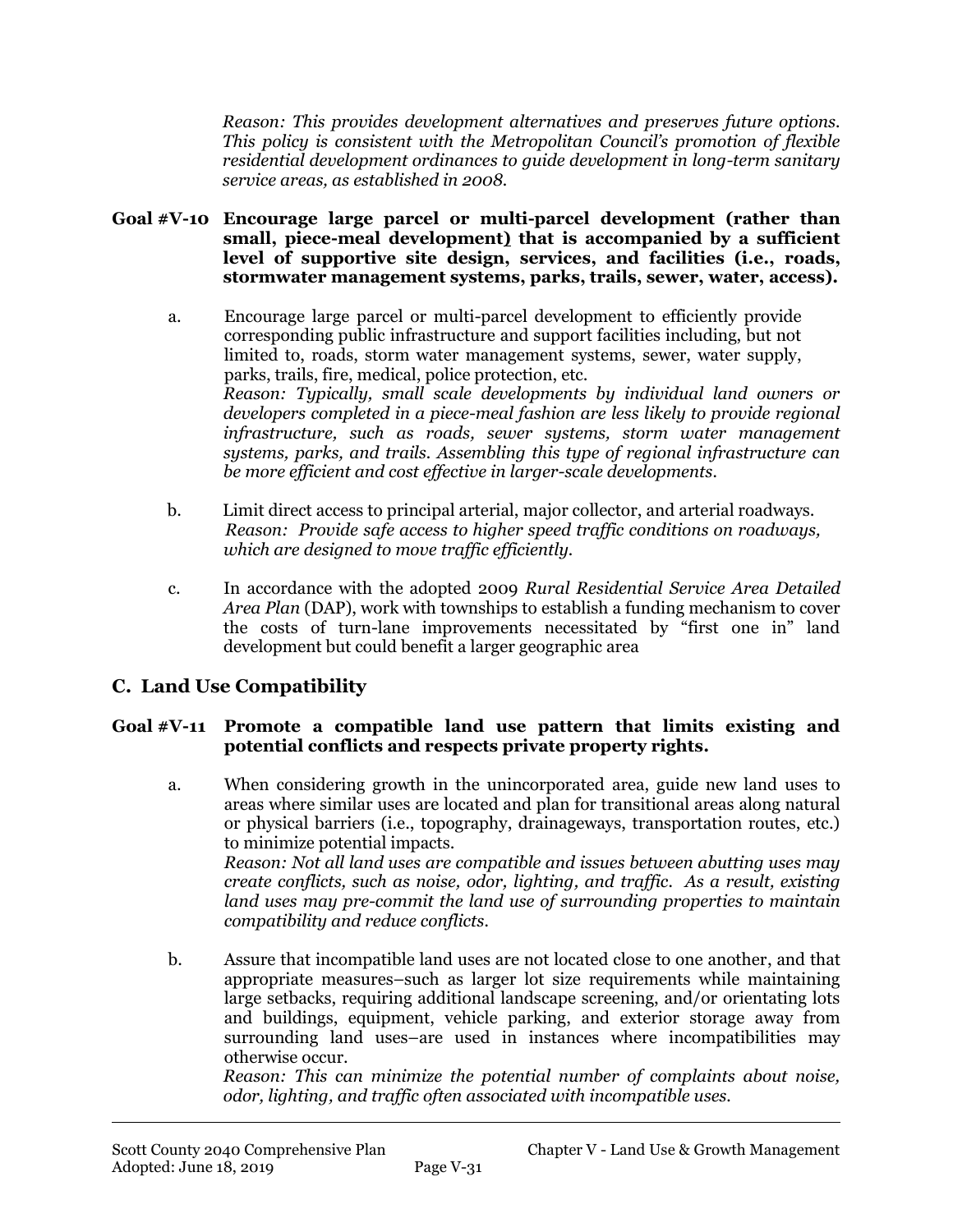- c. Guide the location and overall site design, including landscaping and screening, of utility facilities and structures (substations, water towers, lift stations, pole structures, solar gardens, etc.) in a way that they are compatible with surrounding land uses. *Reason: An example of incompatible land uses is a utility facility, such as an electric substation or architecturally plain public water well, within a residential development. Even though these facilities are necessary in order to supply services to homes, they tend to be received negatively by neighboring residential property owners due to the appearance and design of taller complex infrastructure, lack of landscaping, construction noise, and traffic generation. Some of these issues may be perceived rather than based on actual facts. Regardless, these facilities should be located in areas with more compatible land uses, such as commercial, industrial, or agricultural areas that do not impact as many residents.*
- d. Residential lots abutting larger residential lots, hobby farms, or farms shall not be considered incompatible land uses. The County encourages best management practices for farming operations.
- e. Adequate lot sizes and soundly constructed buildings of sufficient size shall be required for all types of development. *Reason: Lots which require on-site sewage systems, individual wells, and storm water management facilities must be larger than those served by municipal services. Larger size lots also provide more flexibility and options for the changing needs of the owners which otherwise would encroach and jeopardize the areas needed for these basic facilities. Poorly constructed buildings require premature replacement, lead to blight conditions, and adversely impact surrounding property market values.*
- f. Allow institutional uses such as churches, government facilities or other uses in the unincorporated areas provided that **all** traffic, access spacing, infrastructure, utility setbacks, storm water management, and compatibility issues are sufficiently addressed. *Reason: Institutional uses tend to generate large amounts of traffic, impervious surfaces, and sanitary service needs. As a result, these uses should be responsible for the impacts they create.*

### **Goal #V-12 Ensure that land use and development is compatible and harmonious with the natural environment.**

- a. Identify and evaluate all critical and sensitive environmental features in Scott County. *Reason: It is important to identify and map all environmental features that should be protected before any land use changes occur.*
- b. The preservation, restoration, and enhancement of shoreland and wetland environments in their natural state shall be encouraged. Where desirable and practical, development which complements these features and that which is in conformance with federal, state, and local regulations shall be promoted. *Reason: This is a federal and state policy supported by regulations. This*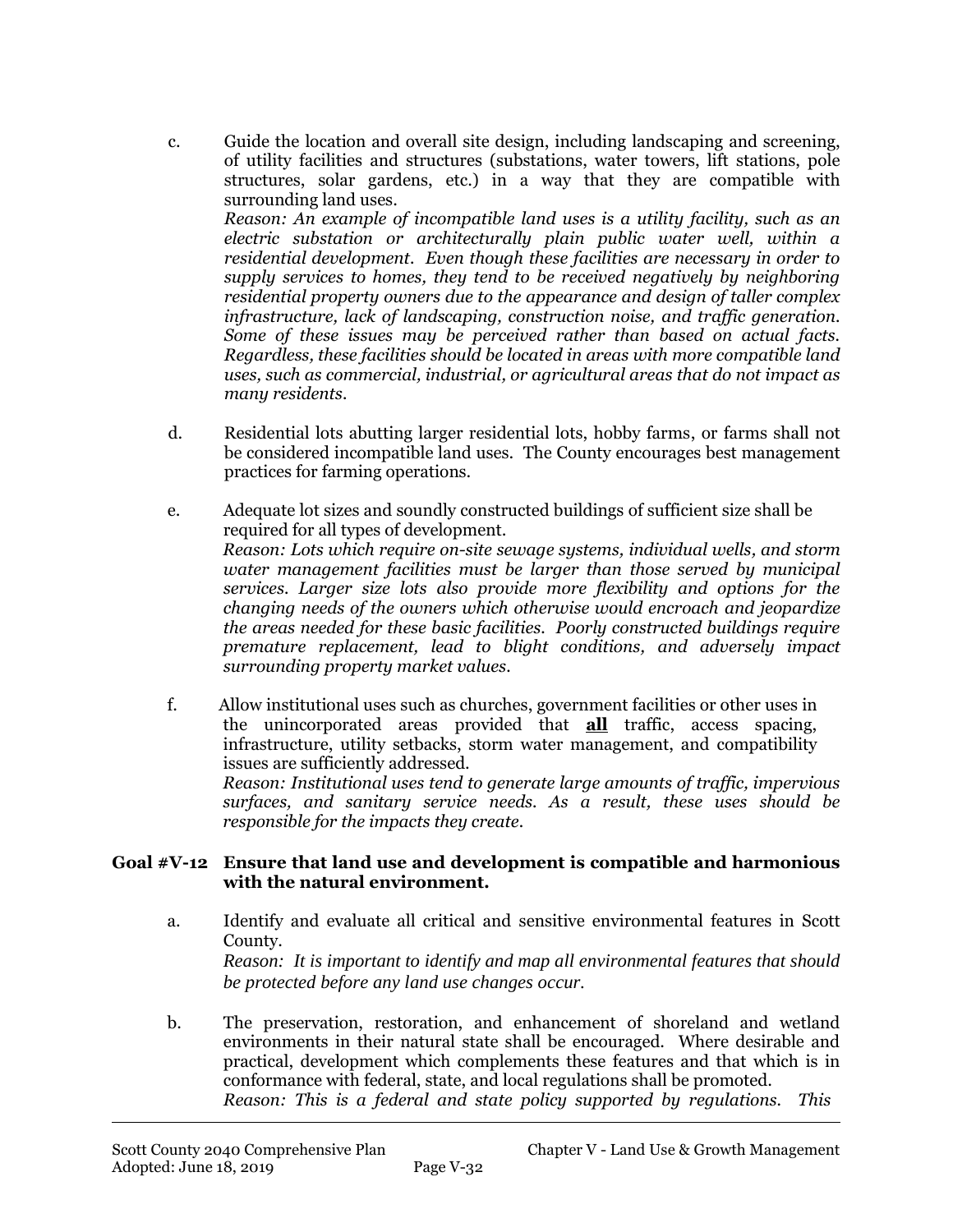*reduces erosion caused by excessive storm water runoff, enhances the natural features of the environment, contributes to ground water recharge, and improves air quality.*

c. Instead of the County's traditional development controls (i.e., zoning, land subdivision regulations), encourage a planned unit development (PUD) track that could include density bonuses in exchange for public values such as preserving, protecting, or enhancing natural features. *Reason: Providing a more collaborative and public values-driven approach allows for more creativity in the development process and holds greater* 

*promise for win-win outcomes for the public and the developer.* 

### **Goals #V-13 Maintain, protect, and where necessary upgrade the character of established neighborhoods, which includes elimination of nonconforming and incompatible uses.**

- a. Encourage the redevelopment of substandard, obsolete, or blighted properties including the removal of unsafe or hazardous structures inconsistent with the proposed land use changes. *Reason: Unless integrated into the neighborhood design, leaving old farm buildings that were designed for agricultural uses in a residential development that consists of more expensive construction often results in citizen complaints, potential locations for illegal uses, attractive nuisances, and property devaluation.*
- b. Provide land use transitions and/or proper buffering or screening between distinctly different types of land uses. *Reason: This can minimize the potential number of complaints about noise, odor, lighting, and traffic often associated with incompatible uses.*
- c. Property values can be protected through the harmonious relationship of land uses, roads, natural features, and the maintenance of properties. *Reason: Property values and taxable valuations are driven by market influences. Properties with good access, adjacent natural amenities, and compatible land uses have higher market values.*
- d. Encourage nonconforming uses and structures to be brought into conformity with current standards over time.

### **Goal#V-14 Allow reasonable access to solar energy by controlling artificial blockage of solar radiation through reasonable zoning and building codes.**

a. Continue to follow, and update as necessary, zoning regulations such as building setbacks and height requirements to ensure reasonable access to solar energy. *Reason: Scott County recognizes the need to regulate structures and vegetation on individual properties, to the extent necessary to provide access to solar energy, by reasonably regulating the interests of neighboring property holders. The use of solar energy collectors is subject to natural constraints imposed by the diversity of topography and natural features within the County.*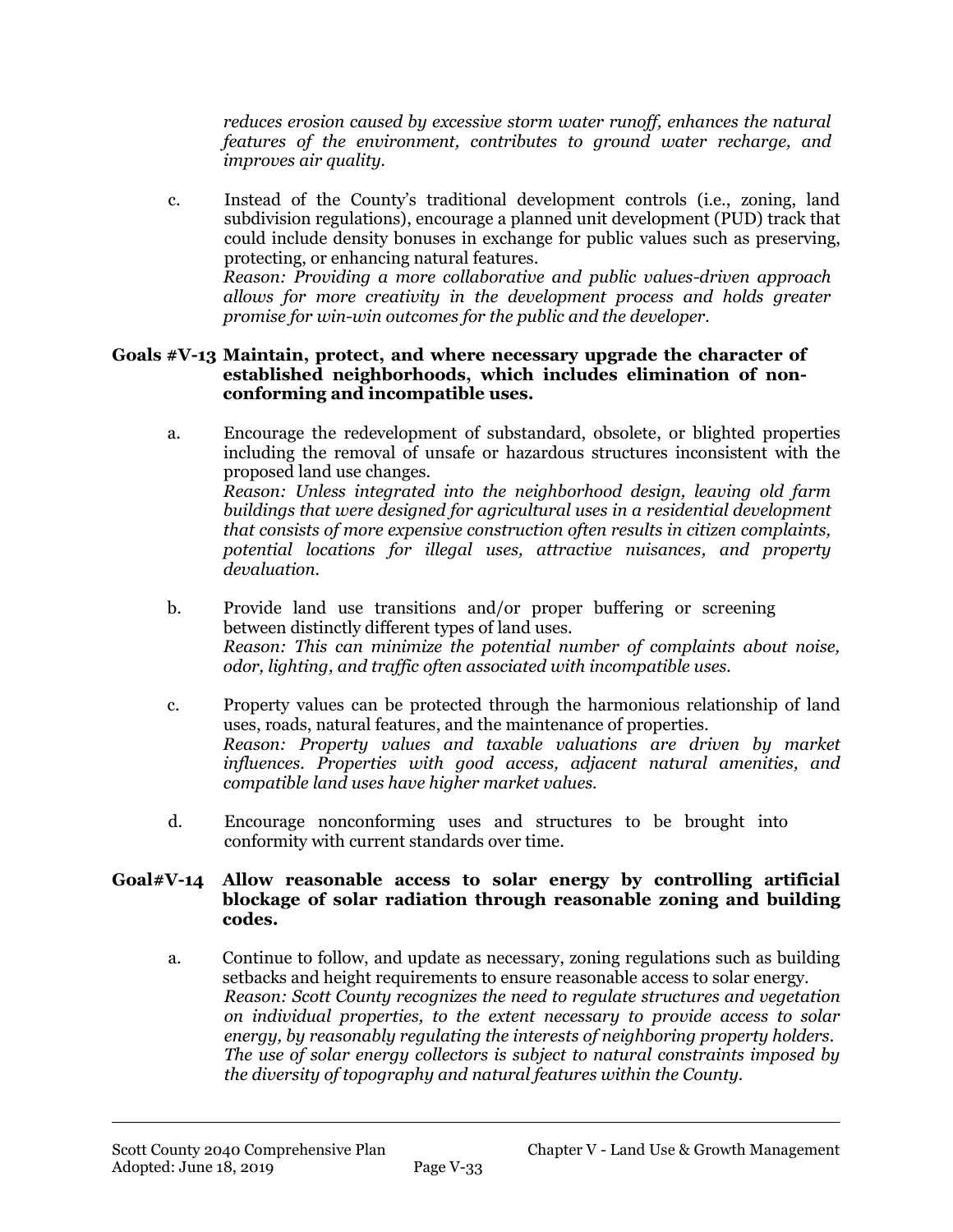b. Continue to ensure solar access protection rights are maintained and find new ways to allow for the use of alternative energy systems.

#### **Goal #V-15 Encourage the local production of solar photovoltaic energy to the extent feasible, while minimizing potential biological, agricultural, visual, and other environmental impacts.**

a. Establish clear guidelines and siting criteria for community solar garden (CSG) development in those zoning districts where community solar is a permitted interim or conditional use.

### **Goal #V-16 Encourage protection of valuable historical sites to preserve the County's sense of history.**

- a. Development proposals should be reviewed carefully for impacts to valuable historical sites.
- b. Federal laws protecting Native American historical sites shall be adhered to.
- c. Coordinate review of any developments that may have a potential to impact historical sites with affected communities and with the Scott County Historical Society, State Historical Society, and Shakopee Mdewakanton Sioux Community.
- d. Encourage preservation and maintenance of structures and surrounding properties of historic or architectural significance.
- e. Support efforts that preserve and protect historic structures and neighborhoods within the cities.

### **D. Residential Development Design**

#### **Goal #V-16 Support and encourage clustered developments that respect the overall planned density for the area and that minimize the impact of development on the environment and significant natural features.**

- a. Encourage the placement of housing units in a manner that preserves significant natural resources. *Reason: Natural resources enhance the quality of life in residential areas and improve market values. Natural areas also help improve storm water runoff conditions.*
- b. Encourage innovation in subdivision design and housing development through the use of devices such as the cluster unit development concept, sustainable development practices (low impact development, best management practices, etc.), environmentally friendly building (green roofs, energy efficient materials, LEED certified construction, etc.), and development techniques that conserve land and increase value, provided desired densities can be maintained.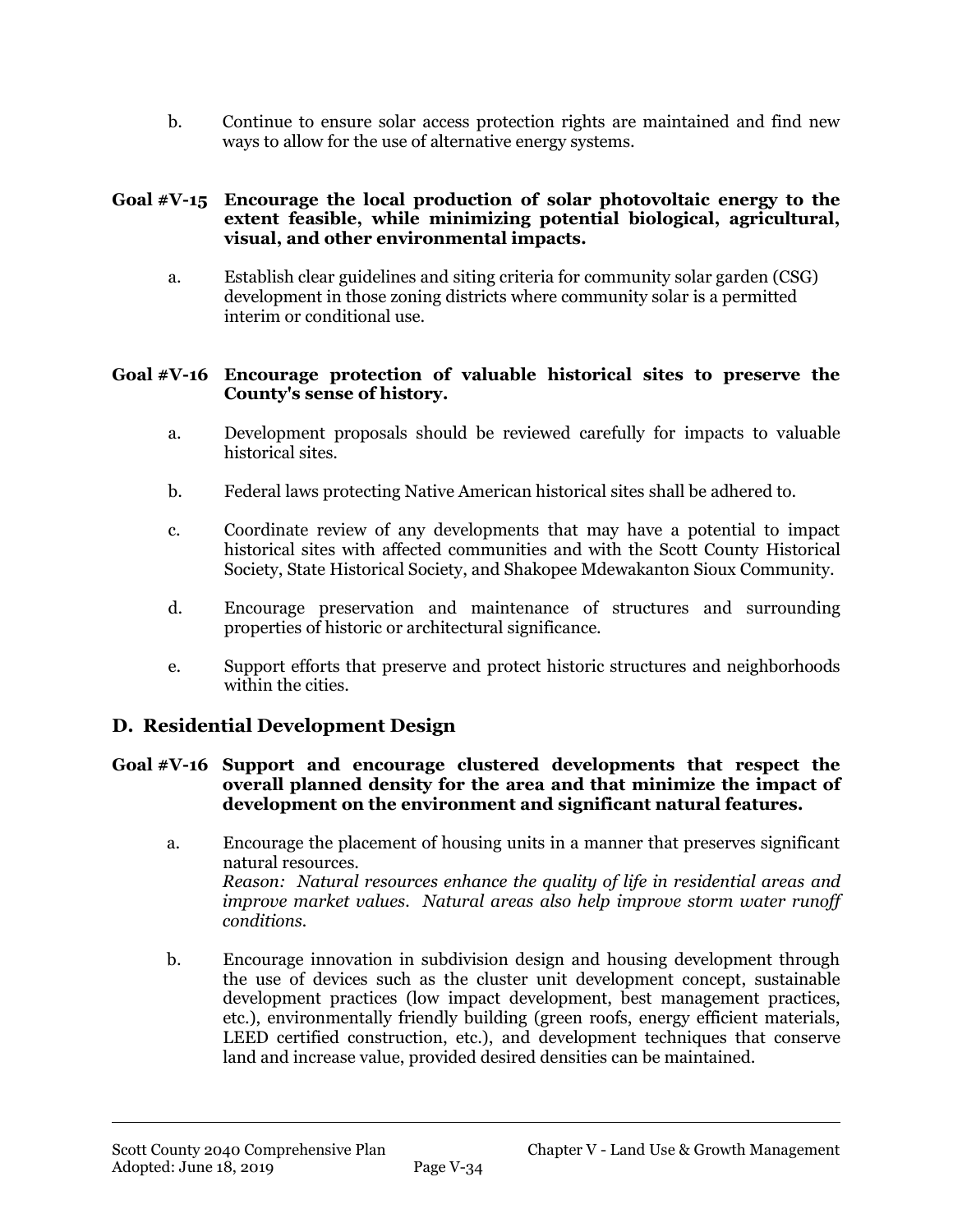*Reason: This policy reflects the 2040 Vision. Innovation can improve marketability and thus value as well as provide for living feature enhancements for residents.*

c. Continue to ensure that accessory uses and structures are compatible with the overall land use in the area. *Reason: Residential living in the unincorporated areas affords opportunities not often allowed in city residential communities and is one of the reasons people seek this living option. However, accessory uses and structures should be consistent with the surrounding and planned land uses so as not to present incompatible land uses or decreased surrounding market values.*

### **Goal #V-17 Support the development of subdivisions that provide opportunities for residents to maintain active lifestyles in order to promote healthy living and help reduce the costs of preventative health care.**

a. Parks, trails, walking paths, and open space should be encouraged in the design of new residential developments, and connected to adjoining developments and regional systems if possible, to provide opportunities for residents to maintain active lifestyles near their homes.

*Reason: The results of an inactive population and its potential health-related problems can lead to major increases in health care costs and lower quality of life standards for a community. The development of trails in residential areas can help promote exercise.*

## **E. Commercial/Industrial/Extraction Land Uses**

### **Goal #V-18 Guide higher intensive commercial and industrial development into areas where urban services and infrastructure are available.**

a. The majority of new, high intensive commercial and industrial growth should occur in the seven cities. *Reason: Commercial and industrial development is accompanied with relatively intensive demands best provided by municipal services. These include: storm water management, treatment of industrial/commercial wastewater not compatible with individual sewage treatment systems, fire protection, traffic, and water supply.*

#### **Goal #V-19 To promote building durability and expand the local tax base, encourage commercial and industrial development of high architectural and aesthetic quality in the unincorporated areas.**

- a. Identify specific planned areas where low intensity commercial and industrial uses (i.e., small businesses with outside storage) can locate in the unincorporated area under appropriate standards for infrastructure and aesthetics. *Reason: There is an unmet need for industrial and commercial areas where outside storage is allowed within the county. However, these types of businesses are not often aesthetically desirable to surrounding uses without well-designed and maintained sites with extensive landscaping.*
- b. In the initial DRT process, inform new business prospects of the initiatives,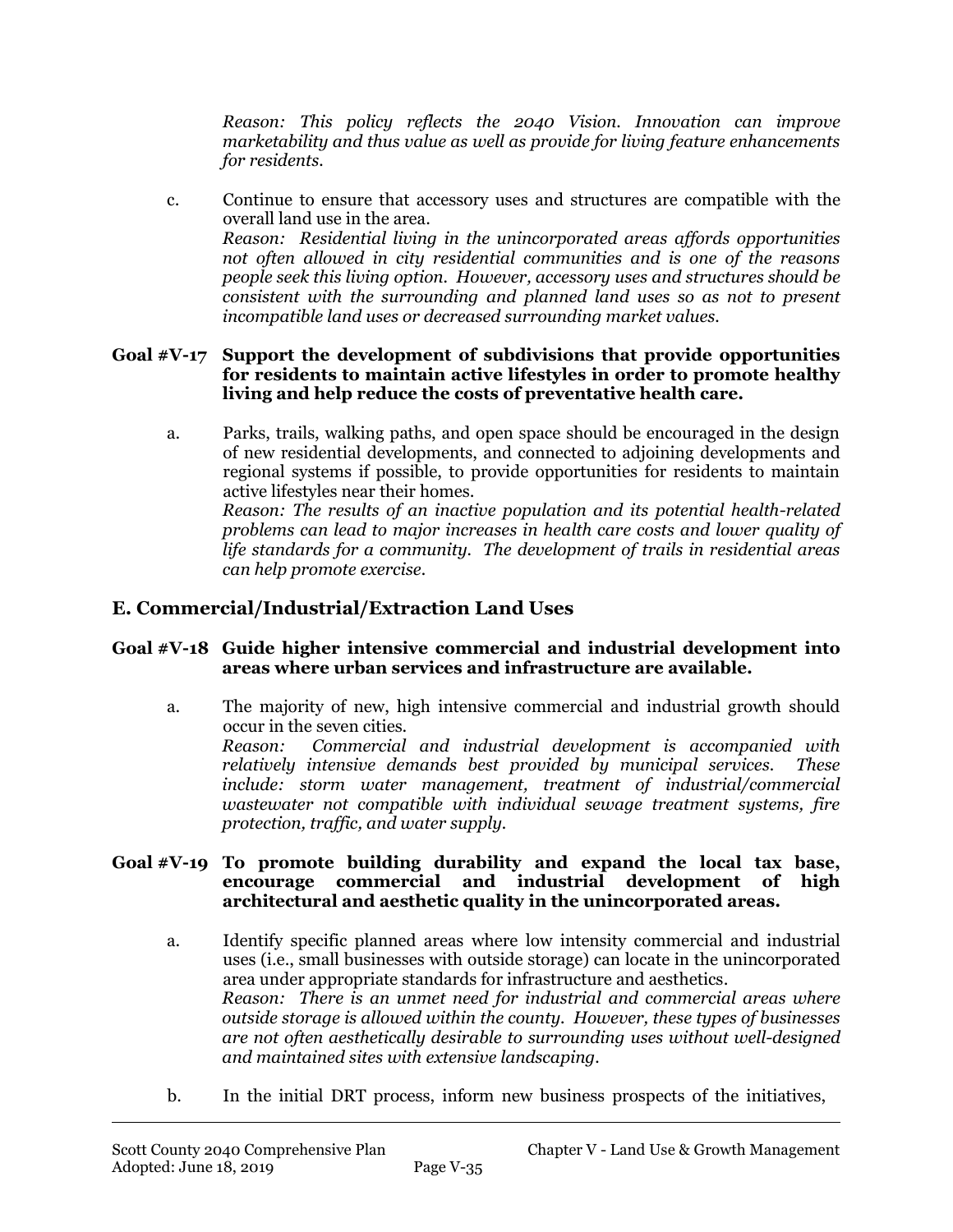objectives, and regulations that may assist them in the construction, maintenance, or renovation of their properties. *Reason: Education is far less expensive than enforcement. Acceptance of policies and regulations by an informed public is easier to achieve than by a skeptical, uninformed public.* 

c. Encourage preservation and maintenance of commercial and industrial structures and surrounding properties of historic or architectural significance.

### **Goal #V-20 To enhance Scott County's image, encourage commercial and industrial development of high architectural and aesthetic quality along TH 169, STH 13, and I-35 corridors**

- a. Review standards that encourage businesses to construct aesthetically pleasing buildings and sites that enhance, rather than detract from, the visual appeal of the County's major transportation corridors. *Reason: Higher architectural and more aesthetic buildings hold their value longer, improve the tax base, and attract other higher value businesses.*
- b. Support private redevelopment of commercial and industrial properties which contain deteriorated building conditions, obsolete site design, blighted signs and billboards, incompatible land use arrangements, and/or under-utilization of the site, especially in the highly visible TH 169 and I-35 corridors. *Reason: Land valuation is driven by market demand. Investments in properties and new developments are less likely to occur in areas appearing to be blighted.*

#### **Goal #V-21 Identify and reserve land along arterial transportation routes for future commercial or industrial development that will be served by urban services, or by rural services and accessed from planned frontage/backroads.**

- a. Commercial and Industrial areas should only be identified and reserved where compatible with existing and planned land uses and infrastructure. *Reason: This type of land use often presents incompatibility problems such as noise, dust, traffic, odor, lighting, etc.*
- b. Hold land in urban business reserve areas until either: a) urban services are extended to the area; b) annexation of the land into a city occurs; or c) supplies of existing vacant commercial and industrial land are substantially depleted. *Reason: Areas that have been generally guided toward commercial/industrial development which are anticipated to receive urban services that will significantly improve the value of the land and tax base should be protected from being developed with land uses which would conflict with the future development to commercial/industrial.*
- c. Hold land in rural business reserve areas until a.) supportive frontage or backage roads are built to serve the rural development or b.) proper stormwater management practices can be achieved on-site. Reason: *Areas generally guided toward rural commercial/industrial development should not directly access a Principal Arterial, but instead be accessed from a planned frontage or backage road*.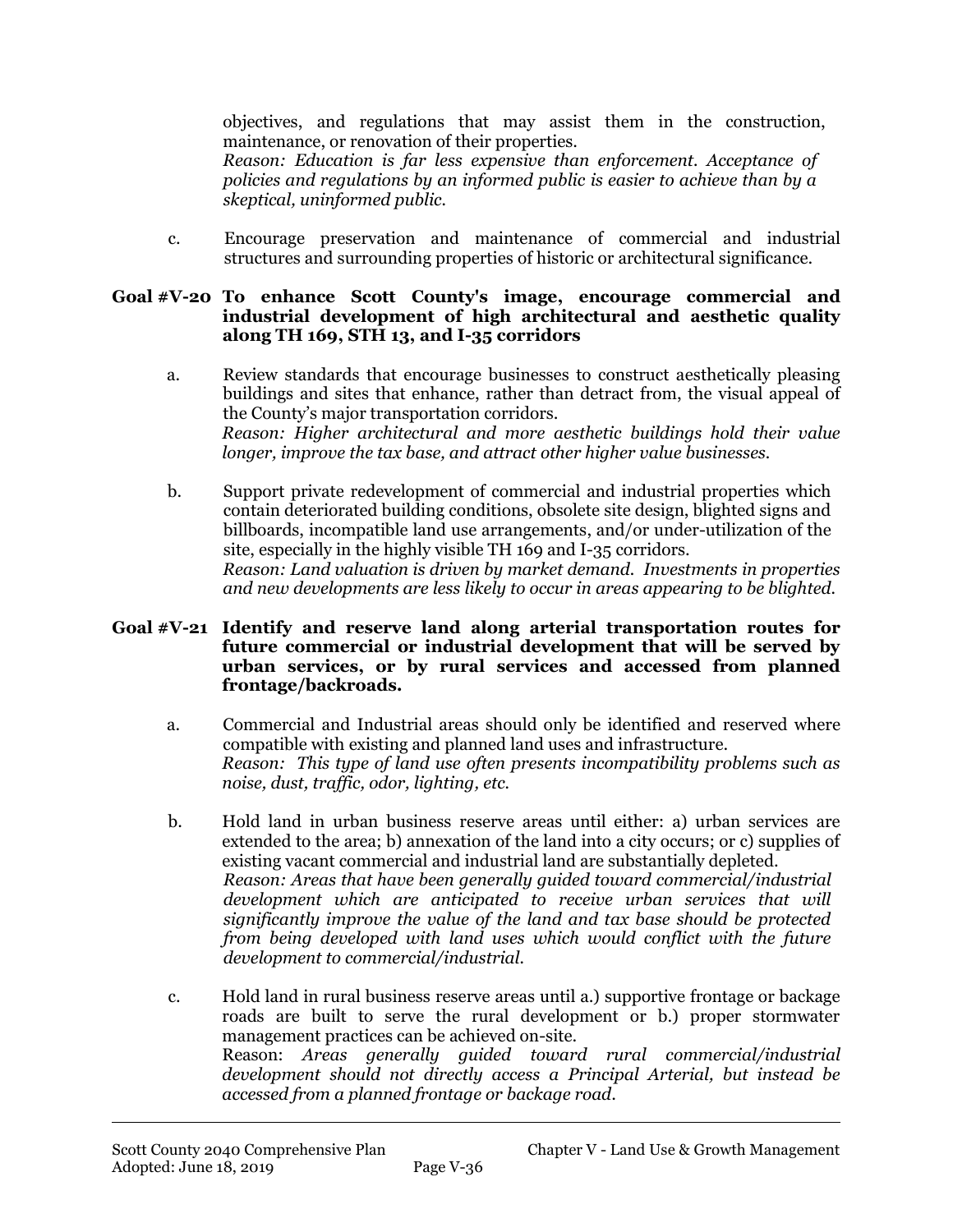d. Work with the cities to preserve future commercial and industrial land in future urban and orderly annexation areas. For proposed rural commercial or industrial development in orderly annexation agreement areas, apply the same site design (landscaping, screening, lighting, building materials, etc.) and performance standards as required by the municipality and comply with any future infrastructure plans for the OAA.

*Reason: This will reduce premature development and provide an efficient extension of services, and ensure compatibility with neighboring properties.*

### **Goal #V-22 Preserve and protect non-metallic mineral deposits.**

- a. Identify significant deposits of aggregate materials (includes sand, gravel, silica sand, crushed rock and limestone), and where appropriate, consider preservation and protection for future access and resource-based activities that provide for a diverse, regional, and sustainable economy and environment.
- b. Aggregate mining shall be allowed as an interim land use as appropriate within the zoning districts established in the County Zoning Ordinance. Extraction shall follow strict standards for operations and end use reclamation that provides compatibility with nearby land uses and leaves at least 25% to 50% of the net developable acreage of the property under mining permit in a condition that allows for future extension of roads and/or utilities to develop the aggregate mining site for tax-generating land uses typical of those within the zoning district in which the site is located. Not all properties have the same potential for development prior to issuance of an Interim Use Permit due to environmental, natural resource, soil and bedrock conditions for each particular site, so an analysis of the potential for development for each property prior to any Interim Use Permit being prepared is necessary to determine the amount of acreage that should be reclaimed for future development.

*Reason: Aggregate resources are needed by society. Gravel removal operations are generally compatible land uses in industrial and rural areas. However, mining should be looked at as an interim use rather than an end use of the land. End uses should be compatible with surrounding land uses and in conformance with the comprehensive plan.* 

- c. The siting and operation of aggregate mining operations shall consider compatibility with adjoining and planned land uses and mitigation measures to reduce nuisance concerns such as noise, dust, hours of operation, and traffic.
- e. Restrict portable concrete/asphalt plants to permitted aggregate mining operations. *Reason: Temporary concrete and asphalt plants present land use concerns similar to aggregate mining operations and are associated with aggregate mining in areas where road construction is occurring sufficiently to sustain their viability.*
- *f.* Encourage aggregate resources to be extracted prior to development of an aggregate-rich site.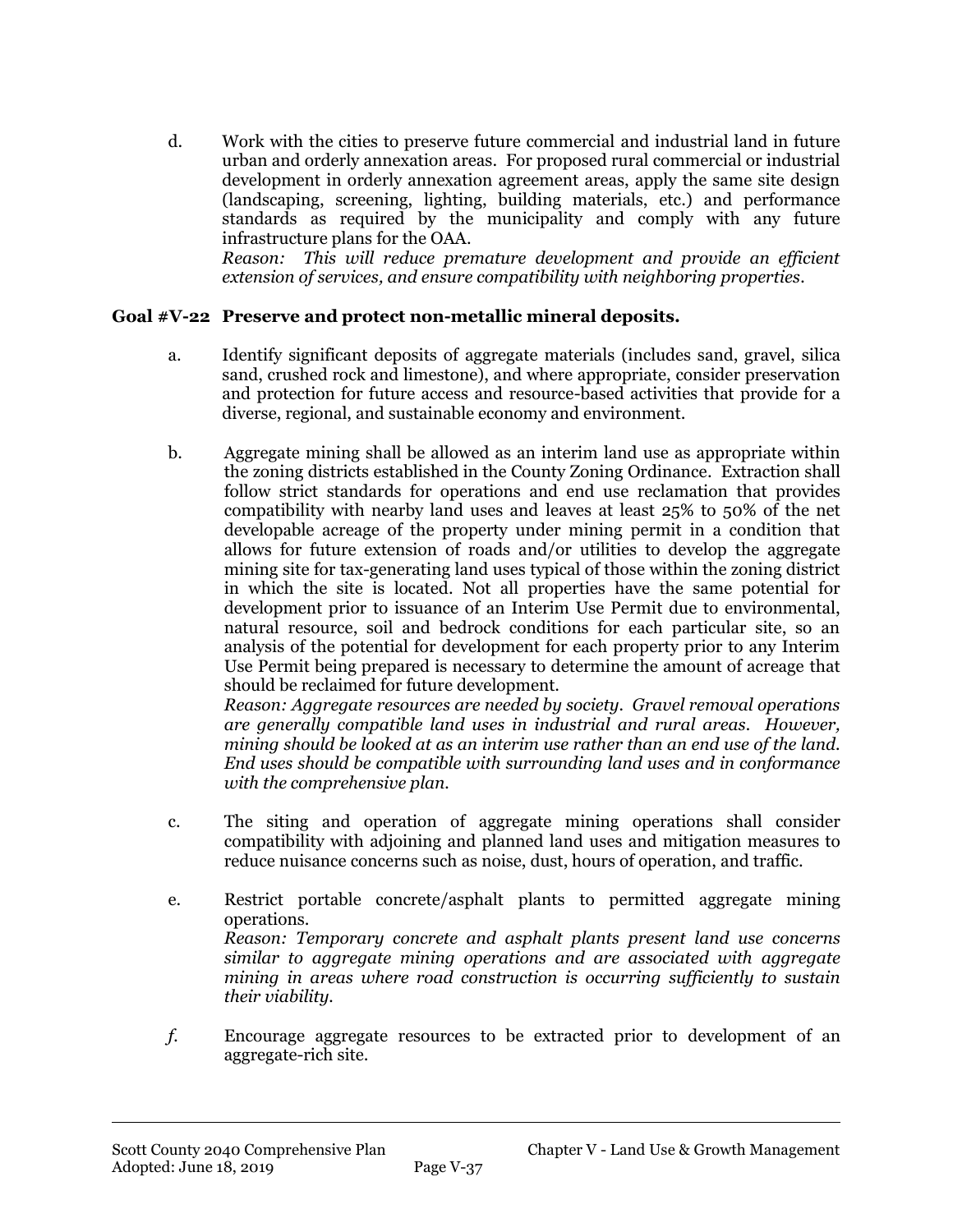*Reason: Due to increasing demand and shrinking supply of construction grade resources, aggregates should be removed from a site before development occurs.* 

g. If the proposed end land use of the aggregate mining site is for natural area conservation of wildlife protection or if it is determined that a proposed end use for development is unlikely for a given property, requirements in the mining permit should be put in place to ensure ecological enhancement and long-term financial stewardship of the land to sustain the environmental value of the property.

### **F. Agricultural Uses**

### **Goal #V-23 Protect and preserve agricultural uses and the economic viability of farming operations.**

- a. The preservation of agricultural uses and operating farms within the agricultural areas shall be a priority in all planning and development decisions. *Reason: Maintaining expansive farming areas is an important element of the County's 2040 Vision. Prime agricultural land is a resource that should be protected at a priority reflective of its relative benefit to society.*
- b. Limit residential development in the areas planned for long-term agriculture to very low densities that preserve the majority of the land for agricultural purposes. *Reason: Residential development in long-term agricultural areas should be limited due to the importance of agriculture on the local economy and the lack of necessary infrastructure to handle new growth.*
- c. Support local, state, and federal programs designed to assist farming operations, support conservation and natural resource management programs, and provide educational and public informational services. These programs include enrollment in the Agricultural Preserves and Green Acres programs. *Reason: Agriculture is a local industry that provides jobs and taxes for residents. Conservation programs protect natural and water resources that enable agriculture to be sustainable.*
- d. Promote a locally-based food production system by preserving small lot farms used for fruit and vegetable production; supporting public institutions in purchasing food grown within the County; assisting in improving connections between local food producers and consumers; and assisting local governments in developing strategies that will promote a locally-based food production system.
- e. Periodically engage a farmer advisory group to form recommendations regarding maintaining the viability of farming and preserving farmland in Scott County. The group should consist of farmers from a variety of farming operations within Scott County. *Reason: Receiving input from the farmer advisory group will help position the*

*County to develop and implement policies that support farmers and their farming operations to ensure agriculture remains a viable industry.*

### **Goal #V-24 Encourage agricultural land uses to operate in a manner that is consistent with this Plan's goals and policies for water and natural resources and parks, trails, and open space.**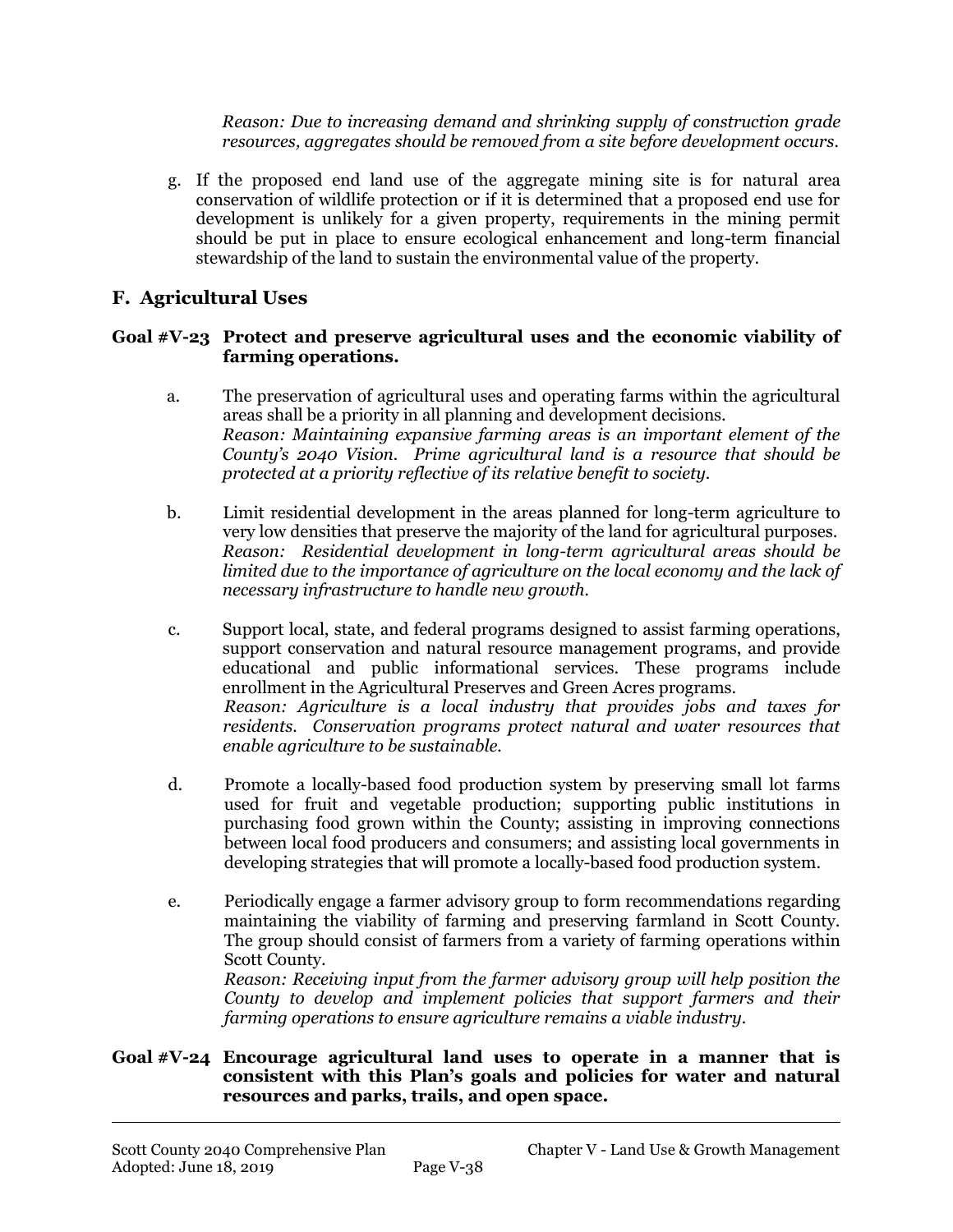a. Agricultural land uses should be encouraged to utilize best management practices and observe conservation practices that prevent erosion and preserve natural resources.

*Reason: Agriculture is an intensive land use because it has the potential for significant impacts on storm water conveyance systems, ground water resources and air quality. Agriculture is a necessary land use for society but can be accomplished with reduced adverse impacts by adhering to recognized best management practices. Failure to do so can destroy the long-term productivity of the land and contaminate ground water resources for future generations, resulting in flooding, erosion problems, and air pollution.*

b. New or expanding feedlots resulting in over 500 animal units or more shall be regulated to minimize impacts on existing residences and the environment. *Reason: Large feedlots present the potential for greater impacts to the environment than traditional smaller labor intensive operations. Feedlots and resulting manure management present increased concerns for ground water protection, air quality, storm water runoff, insect control, and public health. These intensive land uses should be controlled to prevent adverse impacts that are detrimental to society and the long-term economy of the area.*

### **Goal #V-25 Protect active farming operations from the encroachment of conflicting residential land uses through the use of clustering.**

a. Clustering of residential development shall be limited to areas where it can be demonstrated that it does not conflict with agricultural uses. *Reason: Clustering of residential uses into areas, which are less productive and which do not conflict with the primary land use, provides for some economic support to farmers who have land less suitable for farming. It also provides a residential living option to satisfy this relatively small market need.*

#### **Goal #V-26 Support the protection of farming from nuisance violations when conflicts between agricultural uses and residential development occur.**

- a. When nuisance complaints and conflicts occur between agricultural practices and land uses, agriculture—because of its long and vital economic benefits and historical roots—will be considered to be the prevailing land use. *Reason: Farming remains a vital industry in parts of central and southwestern Scott County. While growth continues in the unincorporated areas, responses from previous planning surveys indicated residents support the longevity of agricultural practices and protection of farmers' rights from new developments.*
- b. Encourage townships to adopt Right-to-Farm ordinances based on state regulations. Nuisance violations related to non-agricultural operations shall not be protected by Right-to-Farm ordinances. *Reason: To protect farmers from nuisance complaints and help sustain agricultural uses, Right-to-Farm ordinances have been established throughout the state and nation. These ordinances prevent neighboring property owners from filing nuisance complaints based on conventional agricultural operations.*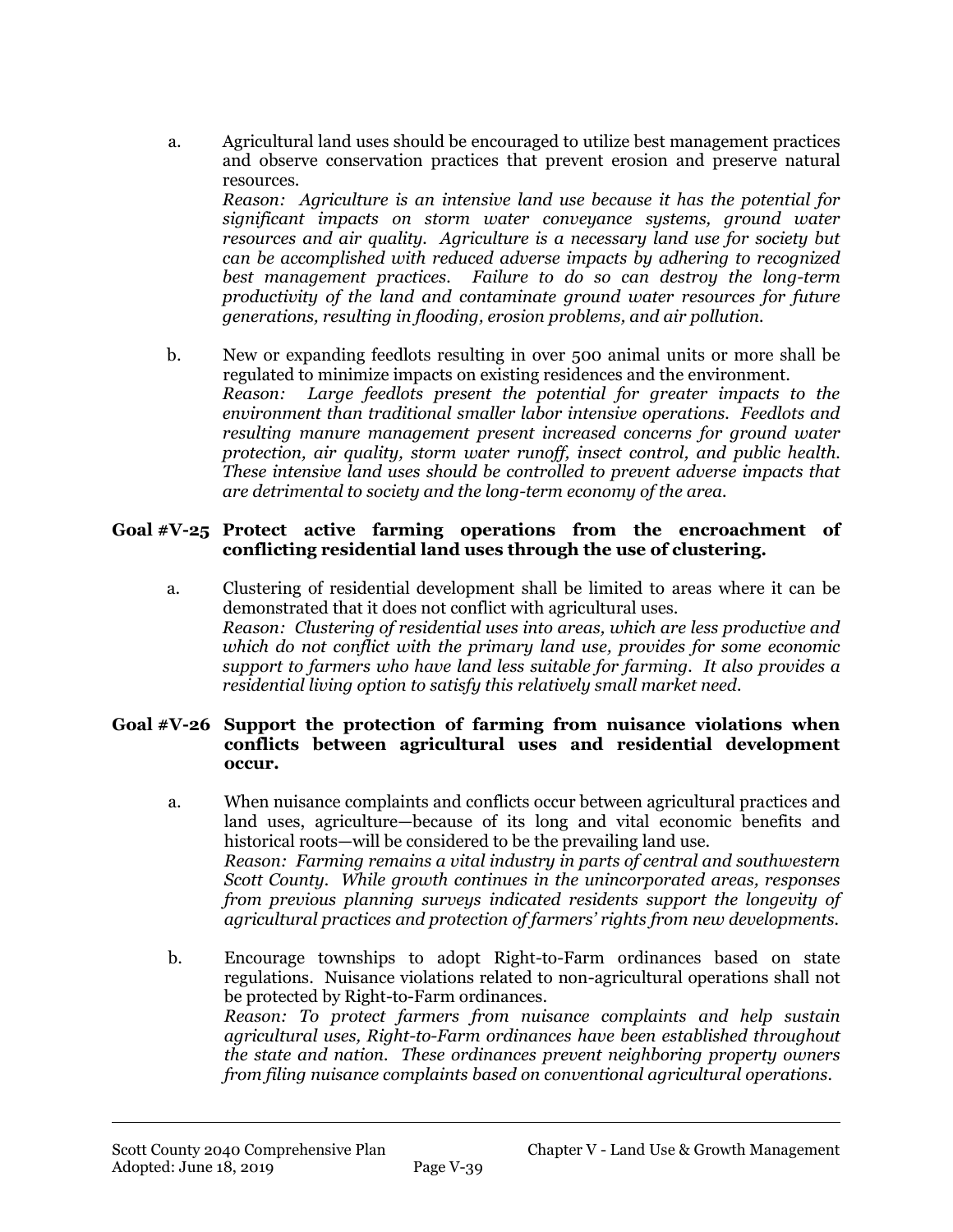### **PLANNED LAND USE**

To guide future land use development, this chapter includes a 2040 Planned Land Use map (Map V-15). The 2040 Planned Land Use map guides areas for farming, housing, business and industry in the unincorporated area with a range of densities and intensities based on the 2040 Vision and goals for land use and growth management. It is intended to guide day-to-day development decisions, as well as provide the standards and principles for updating the County's zoning ordinance and other official development controls.

The 2040 Planned Land Use map guides a sufficient amount of land to support the forecasted population, household and employment growth in the unincorporated area for 2020, 2030 and 2040 as outlined in Chapter I. The map reflects and is coordinated with the THRIVE MSP 2040 Community Designations as outlined earlier in this chapter. The 2040 Planned Land Use map shows five broad designations—agricultural, urban reserve, rural reserve, commercial/industrial, and park/open space—with ten planned land use sub-categories along with lakes, rivers and streams, roads, hamlet mixed use, and cities/tribal jurisdictions. The following is a definition of each major planned land use category and a description of the corresponding zoning district(s) that implement each category. Also included is a description of how the planned land use category corresponds with the land use policies for Community Designations in THRIVE MSP 2040. Figure V-14 defines different residential development opportunities and guided densities and lot sizes for each land use category.



## **Agricultural Planning Designation**

The agricultural designation identifies areas for long-term farming and agricultural uses. The 2040 Planned Land Use Map shows approximately 29,000 acres in this designation – or about 13% of the county's total area. This designation allows for low density residential development, but requires the majority of land be preserved for long-term farmland or future urban development.

### **Agricultural Preservation**

The purpose of this planning category is to protect and preserve agricultural uses and the economic viability of farming operations by limiting residential development to very low densities. Agriculture is recognized in the 2040 Vision as an important part of the economy, history, and quality of life. As a result, and due to the limited infrastructure in this area, development at densities higher than one unit per 40 acres shall be determined to be premature. This planning category most closely corresponds with the **Met Council's Agricultural** community designation in *Thrive MSP 2040*. Farmland within this category zoned at a density of one unit per 40 acres and meeting all other eligibility requirements shall be considered "certified" eligible for the Metropolitan Agricultural Preserves Program.

- Residential Density: 1 dwelling unit per 40 acres, or quarter-quarter section. Lot sizes for single family detached homes can range from 40 acres down to 1 acre of non-hydric land if the plat preserves 70% or more of non-hydric land for open space or farming use.
- Typical Uses: Larger-scale farms and related agricultural uses including feedlots and livestock raising; small-parcel farms for local food production; single-family detached dwellings; institutional uses; and limited recreational open space uses (golf courses, public parks, conservation areas, natural preserves, stables and riding academies)
- Corresponding Zoning: County zoning districts most compatible with this plan category include Agricultural Preservation (A-1) and Agricultural Preservation Density (A-3).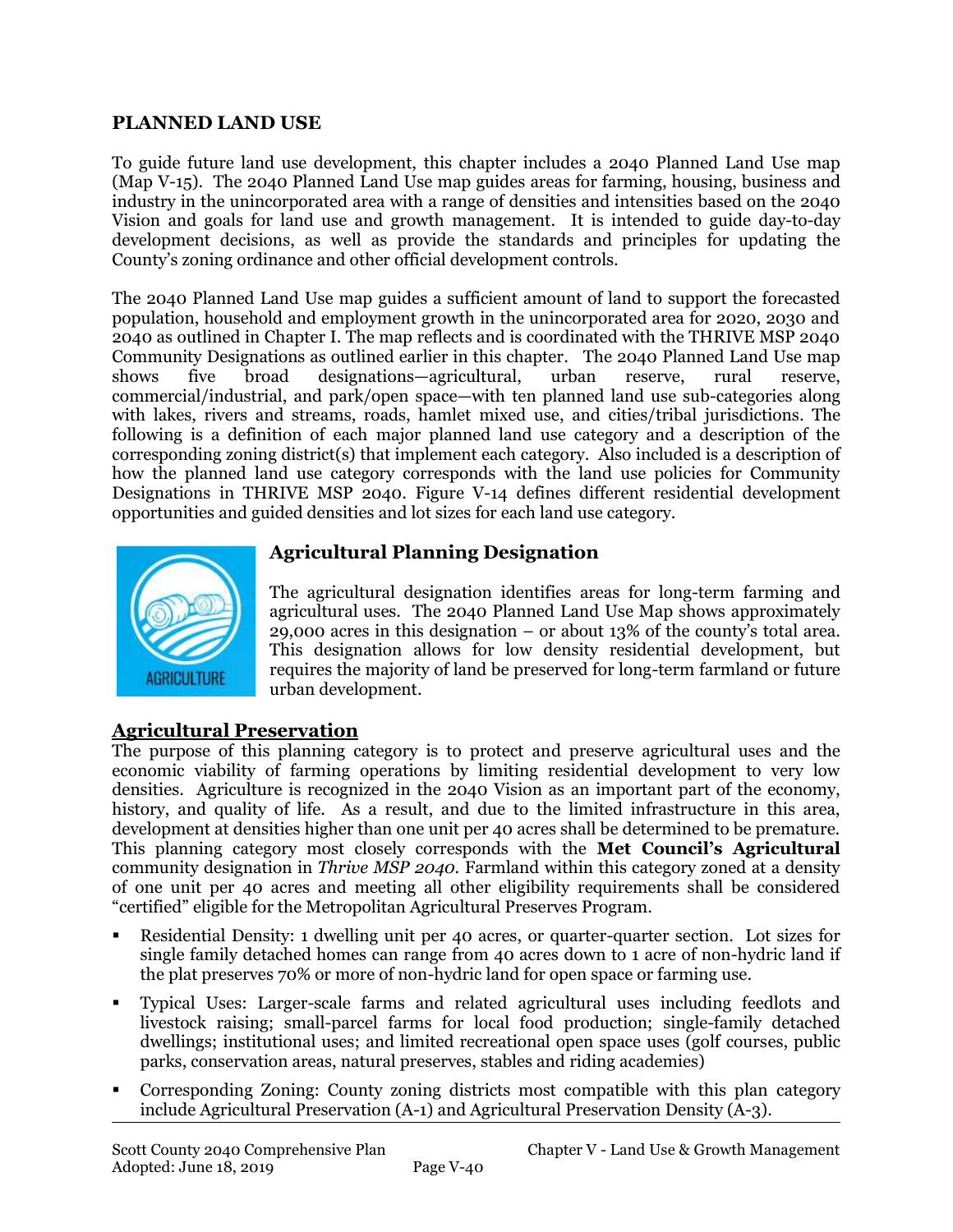

# **Urban Reserve Planning Designation**

The 2040 map shows a two-tiered approach to mapping and identifying future urban growth areas. Tier 1 (*Urban Expansion*) is guided for eventual urban densities and mapped consistent with each city's longrange sanitary sewer service area. Tier 2 (*Transition Area)* is guided for interim agricultural and rural uses prior to urban densities beyond the 2040 planning horizon and mapped within the potential Long-Term Service Area for a future regional wastewater treatment plant to serve

western and central Scott County. Both tiers allow for interim residential development prior to urbanization, but require the majority of land be preserved for future urban development.

### **Urban Expansion**

The purpose of this planning category is to preserve areas around cities for future urban expansion and development. The boundaries of the urban expansion areas reflect each city's long-range sanitary sewer service plans based on known capacities of existing regional or local treatment facilities. This planning category most closely corresponds with the **Met Council's Diversified Rural** community designation in *Thrive MSP 2040*. Farmland within this category zoned at a density of one unit per 40 acres and meeting all other eligibility requirements shall be considered "certified" eligible for the Metropolitan Agricultural Preserves Program. The County shall also consider support from the adjacent city in its review of enrollment applications.

- Residential Density: 1 dwelling unit per 40 acres, or quarter-quarter section. Lot sizes for single family detached homes can range from 40 acres down to 1 acre of non-hydric land if the plat preserves 70% or more of non-hydric land for open space, farming or future development. Clustered development in this category shall be set by a zoning district that is consistent with the Met Council's Flexible Residential Development Ordinance Guidelines.
- Typical Uses: Larger-scale farms and related agricultural uses; small-parcel farms for local food production; single-family detached dwellings; cluster residential developments with buildable land area preserved for future sewered development; institutional uses; and limited recreational open space uses (golf courses, public parks, conservation areas, natural preserves, stables and riding academies)
- Corresponding Zoning: County zoning districts most compatible with this plan category include Urban Expansion Reserve (UER), Urban Expansion Reserve Cluster (UER-C), Agricultural Preservation (A-1), and Agricultural Preservation Density (A-3). Other zoning districts, such as Rural Residential Single Family (RR-2) and Rural Residential Suburban Single Family (RR-3), could be applied on a limited basis in this plan category but only for existing conditions.

### **Transition Area**

The purpose of this planning category is to reserve areas for future urban development beyond the 2040 planning horizon when planned regional sanitary sewer service capacity is increased to serve western and central Scott County. The boundaries of the Transition Area reflect the potential Long-Term Service Area for the future regional wastewater treatment plant. This planning category most closely corresponds with the **Met Council's Diversified Rural**  community designation in *Thrive MSP 2040*. The maximum density guided in this category is one unit per 10 acres with set-aside preservation requirements; however, farmland within this category zoned at a density of one unit per 40 acres and meeting all other eligibility requirements shall be considered "certified" eligible for the Metropolitan Agricultural Preserves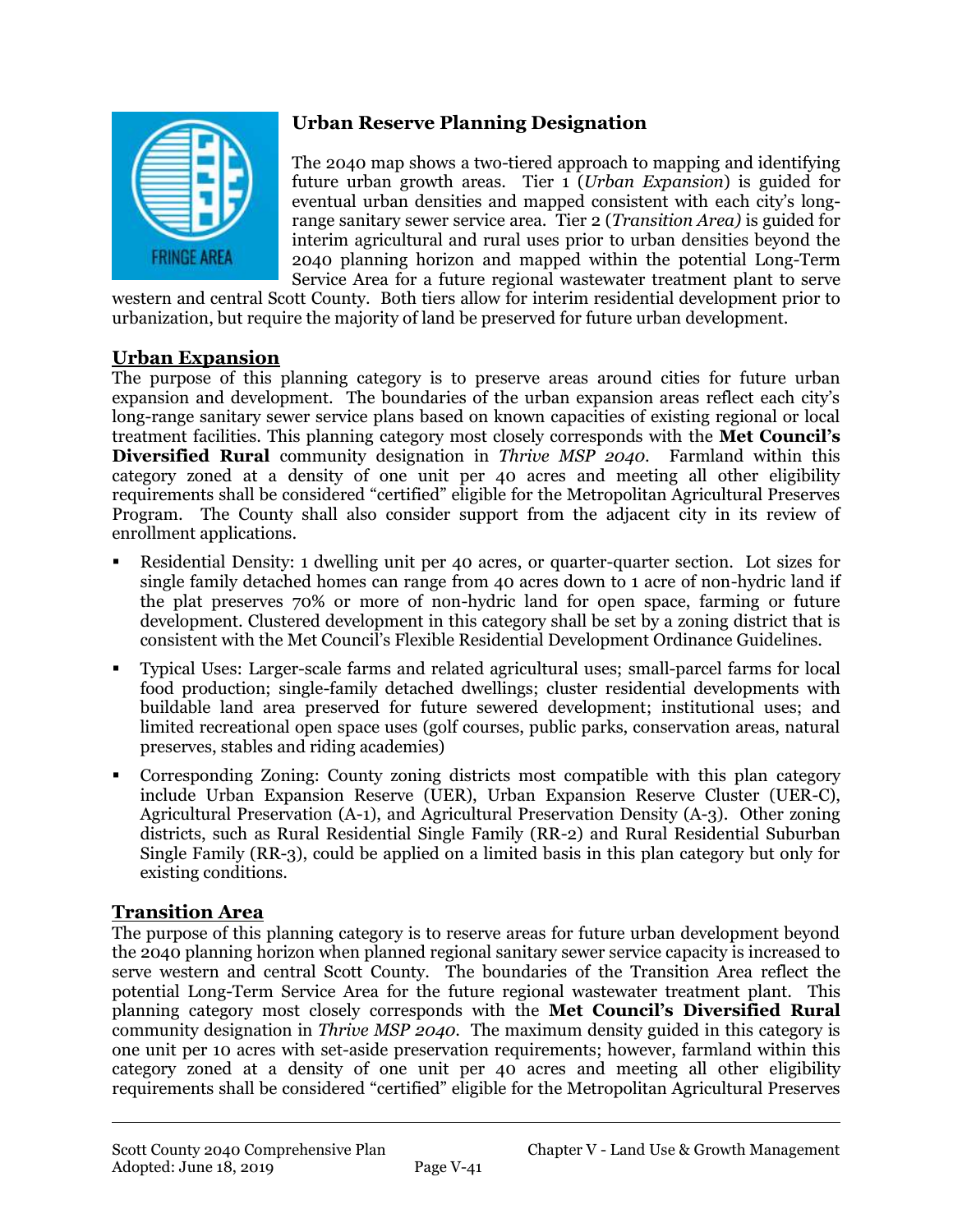Program. Existing parcels enrolled in this program should not be rezoned to allow densities greater than 1 home per 40 acres.

- Maximum Residential Density: 1 dwelling unit per 10 acres clustered, with 70% or more of non-hydric land preserved for open space, farming, or future development. Lot sizes for single family detached homes can range from 1 to 3 acres. Clustered development in this category shall be set by a zoning district that is consistent with the Met Council's Flexible Residential Development Ordinance Guidelines.
- Typical Uses: Larger-scale farms and related agricultural uses; small-parcel farms for local food production; single-family detached dwellings; cluster residential developments with buildable land area preserved for future sewered development; institutional uses; and limited recreational open space uses (golf courses, public parks, conservation areas, natural preserves, stables and riding academies)
- Corresponding Zoning: County zoning districts most compatible with this plan category include Urban Transition Reserve (UTR) and Urban Transition Reserve Cluster (UTR-C). Agricultural Preservation (A-1) zoning can be retained for existing conditions and could be applied to support on-going farm operations. Other zoning districts, such as Agricultural Woodlands (A-2), Agricultural Preservation Density (A-3), Rural Residential Single Family (RR-2), and Rural Residential Suburban Single Family (RR-3) could be applied on a limited basis in this area but only for existing conditions.



## **Rural Reserve Planning Designation**

The 2040 map shows a two-tiered approach to mapping and identifying areas for rural uses that are not planned to be served by regional or municipal public sanitary sewer service. Tier 1 (*Rural Residential Growth)* is guided for long-term rural residential densities and lot sizes ranging from 2½-acres t0 10 acres. Tier 2 (*Rural Residential Reserve)*  is guided for long-term rural residential densities and lot sizes generally 10 acres in size.

### **Rural Residential Reserve**

The purpose of this planning category is to reserve land for additional rural residential development when the necessary infrastructure has been planned and, in some cases, developed. This planning category most closely corresponds with the **Met Council's Diversified Rural** community designation in *Thrive MSP 2040*. Farmland within this category zoned at a density of one unit per 40 acres and meeting all other eligibility requirements shall be considered "certified" eligible for the Metropolitan Agricultural Preserves Program.

- Maximum Residential Density: In Cedar Lake Township, 1 dwelling unit per 10 acres on 10 acre lots. Outside of Cedar Lake Township, 1 dwelling unit per 8 acres clustered, with 50% or more of non-hydric land preserved for open space, farming, or future development. Lot sizes for single family detached homes can range from 2.5 to 10 acres.
- Typical Uses: Single-family detached dwellings; small-parcel farms for local food production; cluster residential developments; institutional uses; limited recreational open space uses (golf courses, public parks, conservation areas, natural preserves, stables and riding academies); and smaller-scale agricultural and related uses
- Corresponding Zoning: County zoning districts most compatible with this plan category are Rural Residential Reserve (RR-1) and Rural Residential Reserve Cluster (RR-1C). Other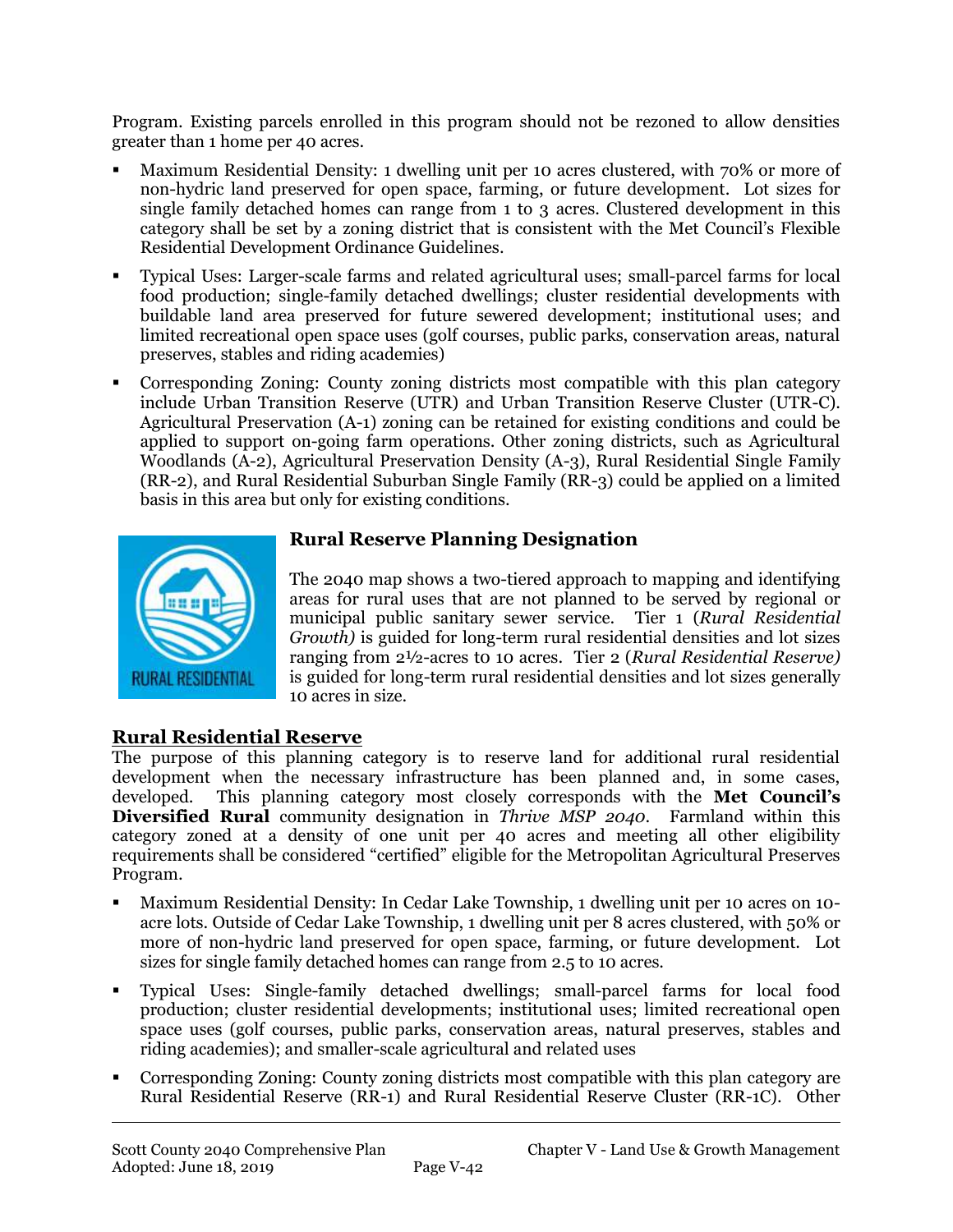zoning districts, such as Agricultural Preservation (A-1), Rural Residential Single Family (RR-2) and Rural Residential Suburban Single Family (RR-3), could be applied on a limited basis in this plan category but only for existing conditions.

# **Rural Residential Growth**

The purpose of this planning category is to promote reasonable residential growth in those areas where infrastructure and similar growth patterns exist. This area will likely never be served by a regional or municipal sanitary sewer system. Therefore, policies in this category encourage the use of individual or community sewer and water supply systems and the tight cluster concept to encourage the sense of rural community. This planning category most closely corresponds with **Met Council's Rural Residential** community designation in *Thrive MSP 2040*.

- Maximum Residential Density: 1 dwelling unit per 2.5 acres to 1 unit per 10 acres, where possible. Lot sizes for single family detached homes are 2.5 acres or greater.
- Typical Uses: Single-family detached dwellings; cluster residential developments; institutional uses; limited recreational open space uses (golf courses, public parks, conservation areas, natural preserves, stables and riding academies)
- Corresponding Zoning: The County zoning district most compatible with this plan category is Rural Residential Single Family (RR-2). Other zoning districts, such as Rural Residential Suburban Single Family (RR-3), could be applied on a limited basis in this plan category but only for existing conditions.



## **Commercial & Industrial Planning Designations**

The 2040 map includes land use categories for rural commercial and industrial development, small-scale business development in the hamlets, as well as areas to be reserved for future urban or rural business development. Many of these land use categories will require new zoning districts to implement the desired goals. This planning category most closely corresponds with **Met Council's Diversified Rural** community designation in *Thrive MSP 2040*

# **Commercial**

The purpose of this planning category is to provide areas for commercial development in the unincorporated areas to expand the local tax base and allow for economic development. This category is intended to provide land for uses with limited traffic and water usage, outdoor storage, and other uses that may not be appropriate in the urbanized areas. New development will be allowed provided all necessary infrastructure (septic, storm water treatment, interconnected road system, public safety, etc.) is available.

- Lot Size : 2.5 acres (minimum); lot size could be less than 2.5 acres as part of a Planned Unit Development (PUD) provided all septic and storm water requirements are satisfied
- Typical Uses: General commercial and retail uses; offices; outdoor sales and display uses; agricultural and related uses
- Corresponding Zoning: County zoning districts most compatible with this plan category is the General Commercial (C-1) district.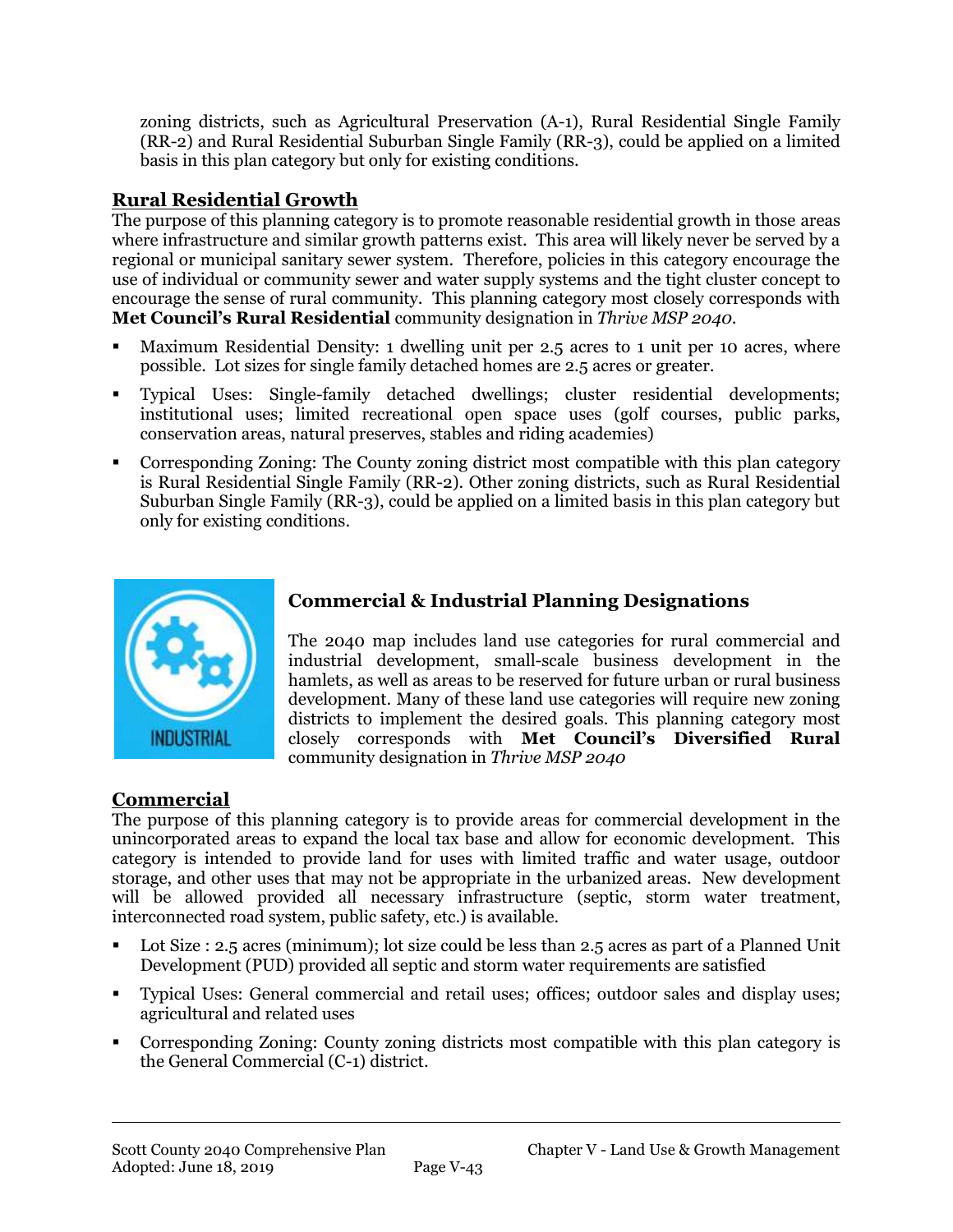# **Industrial**

The purpose of this planning category is to provide areas for industrial development in the unincorporated areas to expand the local tax base and allow for economic development. This category is intended to provide land for uses with limited traffic and water usage, outdoor storage, and other uses that may not be appropriate in the urbanized areas. New development will be allowed provided all necessary infrastructure (septic, storm water treatment, interconnected road system, public safety, etc.) is available.

- Lot Size : 2.5 acres (minimum); lot size could be less than 2.5 acres as part of a Planned Unit Development (PUD) provided all septic and storm water requirements are satisfied
- Typical Uses: contractor yards; warehousing; manufacturing and processing; outdoor storage uses; agricultural and related uses
- Corresponding Zoning: County zoning districts most compatible with this plan category is the Rural Industrial (I-1) district. A brand new zoning district and performance standards for heavier industrial uses should be evaluated to implement this category after the adoption of this Plan update. Based on a recommendation from the Minnesota Pollution Control Agency, a new zoning district for the closed Louisville Landfill should also be evaluated after the adoption of this Plan.

### **Hamlet Mixed Use**

The purpose of this planned land use overlay category is to provide an opportunity for mixed use residential and commercial development in and around the hamlets of Scott County (Lydia, St Patrick, Union Hill, Marystown, Blakeley) when deemed appropriate. Properties within this overlay boundary may be eligible to develop for small-scale commercial land uses without requiring a comprehensive plan amendment. Eligibility and performance standards will be established in a brand new zoning overlay district. This Plan recommends that once a draft zoning district is established, the County will initiate a Comprehensive Plan Amendment (CPA) for Met Council review prior to adopting and implementing this new zoning district. Until this CPA is approved, this category as shown on the 2040 Planned Lane Use map is intended for visual reference only.

- Maximum Residential Density: Maximum densities for each parcel in this land use category will be set by the underlying planned land use. The underlying properties in the historic hamlets of Blakeley and Union Hill are guided Agricultural Preservation - which sets a maximum density of 1 unit per 40 acres. The underlying properties in the historic hamlets of Marystown, Lydia, and St Patrick are guided Transition Area - which sets a maximum density of 1 unit per 10 acres clustered.
- Typical Uses: Small-scale neighborhood commercial uses such as convenience retail, gas stations, local service-oriented businesses and offices; single family detached dwellings; store-top residential units; and churches. The expected share of individual uses in the land use category is 90% single family residential, 10% commercial or institutional.
- Corresponding Zoning: A new overlay zoning district that reflects the recommended mix, scale and intensity of uses with appropriate traffic, septic and stormwater management performance standards is needed to implement this plan category.

### **Urban Business Reserve**

The purpose of this planning category is to reserve land for future commercial and/or industrial development with urban services. The land will be limited to residential development at a very low density until urban services are provided.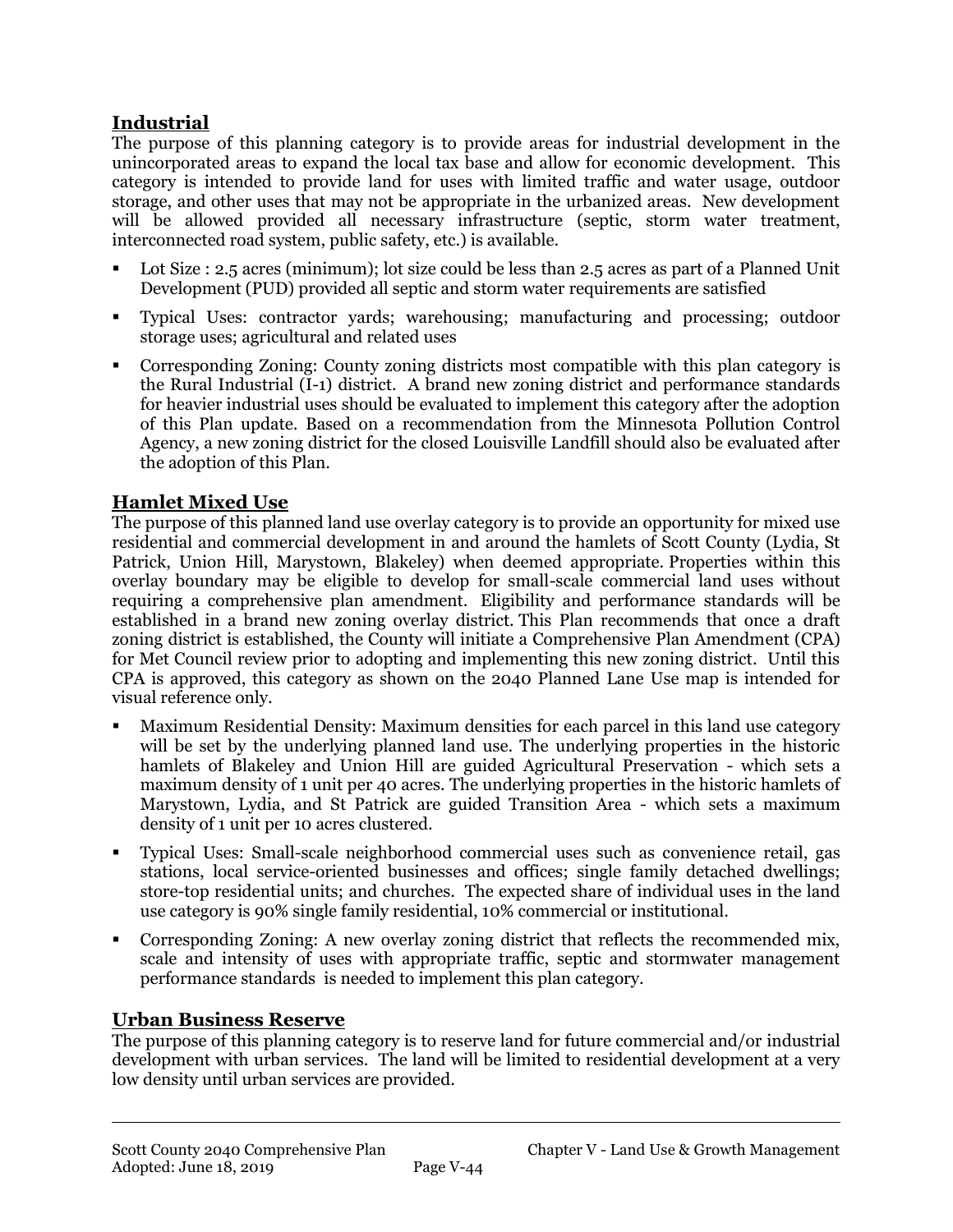- Maximum Residential Density: 1 dwelling unit per 40 acres, or quarter-quarter section. Lot sizes for single family detached homes is 40 acres.
- Typical Uses: Agricultural and related uses; single family detached dwellings
- Corresponding Zoning: The County zoning district most compatible with this plan category is Urban Business Reserve (UBR).

### **Rural Business Reserve**

The purpose of this planning category is to reserve land for future rural commercial and/or industrial development served with on-site utilities and appropriate road access. The land will be limited to residential development at a very low density until frontage or backage roads and suitable on-site well and septic utilities can be provided.

- Maximum Residential Density: 1 dwelling unit per 40 acres, or quarter-quarter section. Lot sizes for single family detached homes is 40 acres.
- Typical Uses: Contractor yards, lumber yards, landscape supply businesses, commercial trucking companies, indoor storage or rental uses, leased commercial buildings, light manufacturing, warehousing, wholesaling, home extended business, agricultural and related uses; single family detached dwellings
- Corresponding Zoning: A brand new zoning district and performance standards for rural business reserve should be evaluated to implement this category after the adoption of this Plan update.



### **Park/Open Space Planning Designation**

The park/open space designation provides a land use category for both recreation and natural and wildlife habitat areas. Land areas within this category are publicly owned or privately owned inholdings within an approved regional park boundary.

# **Park/Open Space**

The purpose of this planning category is to protect significant natural resource and wildlife habitat areas and provide recreational opportunities for residents.

- Typical Uses: Parkland and related uses; natural and wildlife habitat areas
- Corresponding Zoning: County zoning districts most compatible with this plan category are Agricultural Preservation (A-1), Agricultural Woodlands (A-2), Agricultural Preservation Density (A-3), Urban Expansion Reserve (UER), Urban Expansion Reserve Cluster (UER-C), Rural Residential Reserve (RR-1), Rural Residential Reserve Cluster (RR-1C), Rural Residential Single Family (RR-2), Rural Residential Suburban Single Family (RR-3), and Urban Business Reserve (UBR). Applied zoning districts should be consistent with the surrounding area.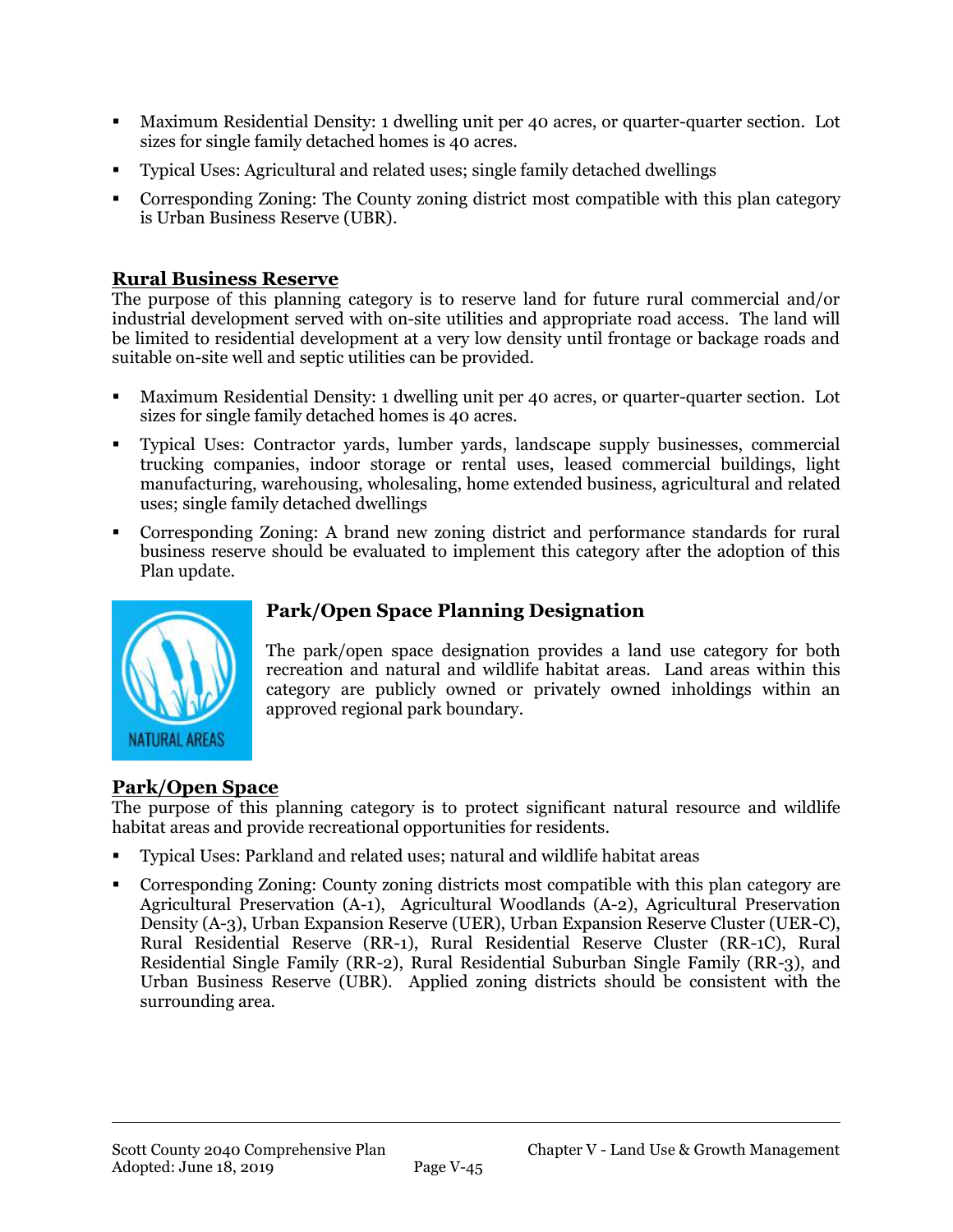| <b>Figure V-14</b><br><b>Residential Land Use Category</b><br><b>Densities (Units/Gross Acre) and Lot Sizes</b> |                                   |                                                                                                                                                 |                                                                                                                                                                               |  |  |
|-----------------------------------------------------------------------------------------------------------------|-----------------------------------|-------------------------------------------------------------------------------------------------------------------------------------------------|-------------------------------------------------------------------------------------------------------------------------------------------------------------------------------|--|--|
| <b>Land Use Category</b>                                                                                        | <b>Base Density</b>               | <b>Cluster Density</b><br>with smaller lots                                                                                                     | <b>Cluster Density (w/PUD and</b><br><b>Public Value Incentives)<sup>1</sup></b>                                                                                              |  |  |
| Agricultural<br>Preservation                                                                                    | $1/40^2$<br>(40-acre lot min.)    | 1/40<br>$(2.5$ -acre lot max.)                                                                                                                  | Up to $4/40$<br>Not applicable in Blakeley Twp                                                                                                                                |  |  |
| <b>Urban Expansion</b>                                                                                          | 1/40<br>(40-acre lot min.)        | 1/40<br>(2.5 acre lot max.)                                                                                                                     | Up to $1/10$<br>Up to $1/5$ w/publicly managed<br>utilities <sup>3</sup><br>(with developable land reserved for<br>future urban development)                                  |  |  |
| <b>Transition Area</b>                                                                                          | 1/40<br>(40-acre lot min.)        | 1/10<br>(1- to 2-acre lot sizes)<br>(with developable land<br>reserved for future<br>urban development)                                         | Up to $1/8$<br>Up to $1/4$ w/publicly managed<br>utilities <sup>3</sup><br>(with developable land reserved for<br>future urban development)                                   |  |  |
| <b>Rural Residential</b><br><b>Reserve</b>                                                                      | 1/10<br>(10-acre lot min.)        | 1/8<br>$(2.5$ -acre lot)<br>(with developable land<br>reserved for open space<br>or future development)<br>Not applicable in Cedar<br>Lake Twp. | Up to $1/5$<br>Up to $1/2.5$ w/publicly managed<br>utilities<br>(with developable land reserved for<br>open space or future development)<br>Not applicable in Cedar Lake Twp. |  |  |
| <b>Rural Residential</b><br>Growth                                                                              | 1/2.5<br>(1- to 2-acre lot sizes) | Not applicable                                                                                                                                  | No maximum density                                                                                                                                                            |  |  |
| <b>Urban Business Reserve</b>                                                                                   | 1/40<br>(40-acre lot min.)        | Not applicable                                                                                                                                  | Not applicable                                                                                                                                                                |  |  |
| <b>Rural Business Reserve</b>                                                                                   | 1/40<br>(40-acre lot min.)        | Not applicable                                                                                                                                  | Not applicable                                                                                                                                                                |  |  |

<sup>1</sup> Density to be negotiated as part of the public values incentive program.

<sup>2</sup> Existing heavily wooded parcels zoned Agricultural Woodlands (A-2 District) are eligible for a gross density of 1 unit per 10 acres.

<sup>3</sup> Planned Unit Developments on publicly managed sewer and water are eligible for additional density, such as PUDs with planned future urban lots with interim individual sewage treatment systems (ISTS), or lots served by a community sewage treatment system (CSTS), and community well under a Subordinate Sewer District. Lots and interim rural neighborhood shall be designed for future urban service standards.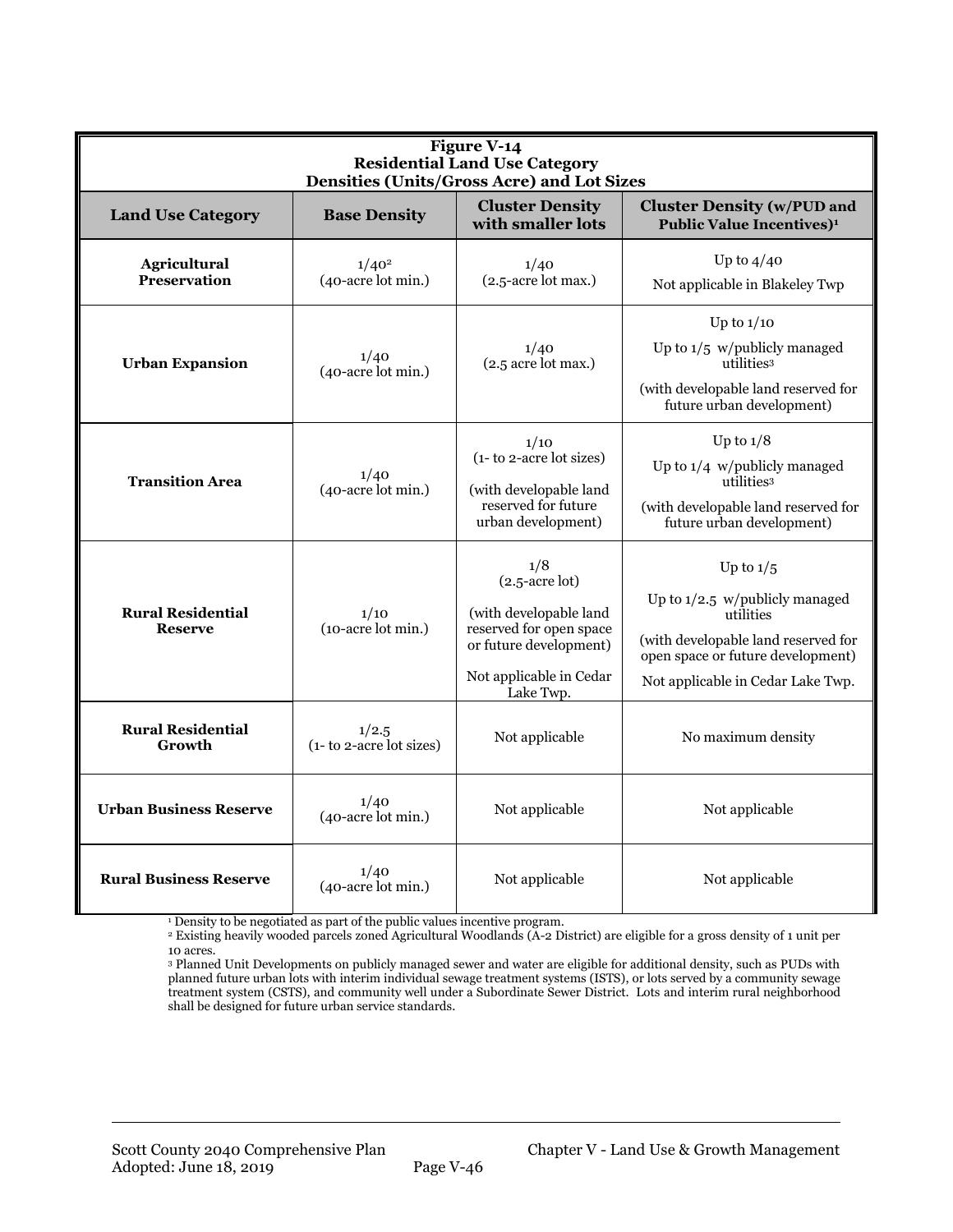**PLACEHOLDER FOR MAP V-15 2040 PLANNED LAND USE MAP**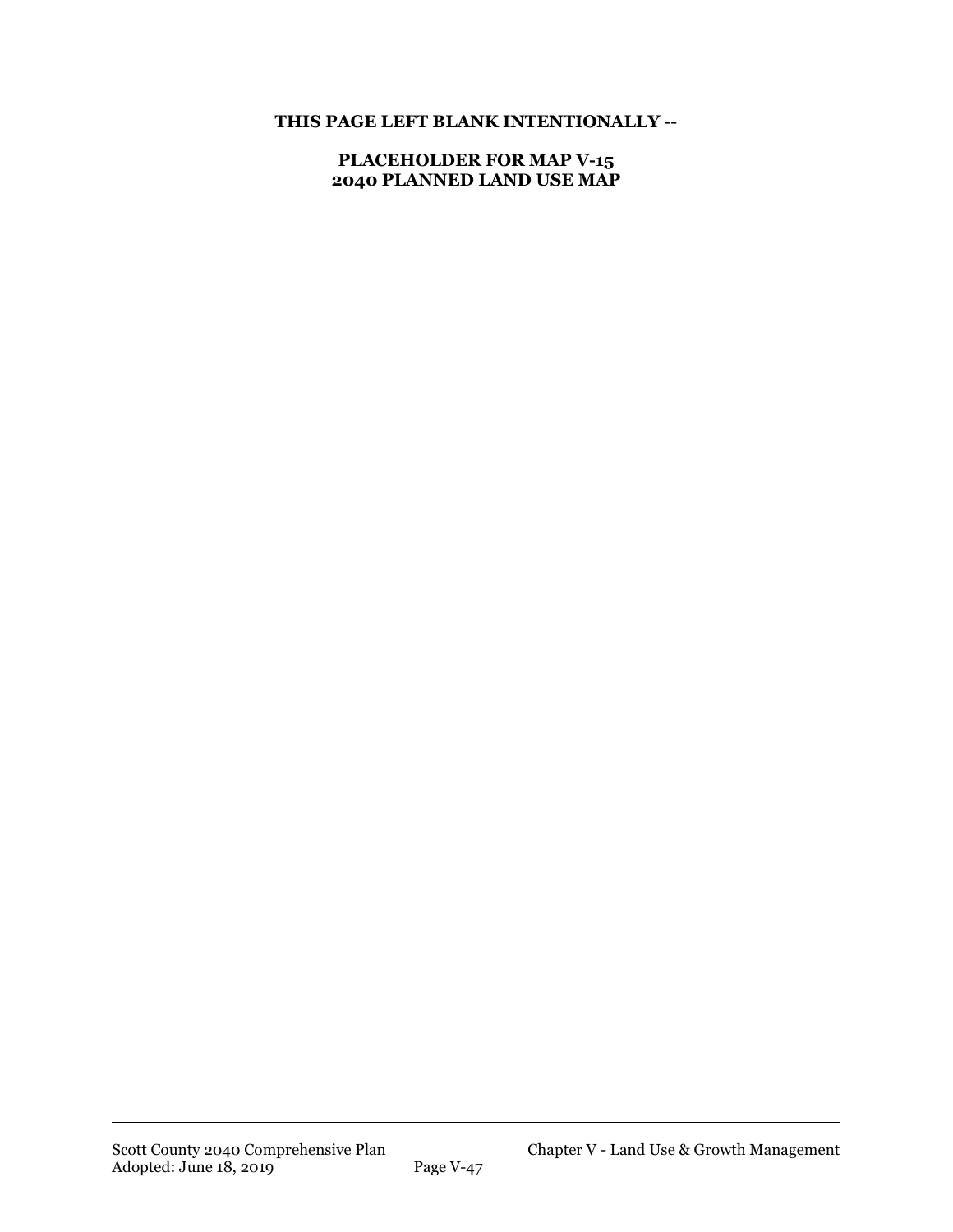### **CONSISTENCY WITH OFFICIAL CONTROLS**

According to Minnesota state laws §§473.858 and 473.865, a local governmental unit shall not adopt any official control or permit activity which is in conflict with its comprehensive plan. Upon completion of the 2040 Plan Update, the County will review its official controls, including the Zoning Ordinance and Zoning Map, to identify possible inconsistencies between the adopted plan and official controls. An inconsistency would be any official control that is in direct conflict with the goals and policies of this 2040 Plan.

The County will not approve any development applications or rezonings that are inconsistent with the densities defined in the 2040 Planned Land Use map and its planned land use categories. The 2040 Plan Update identifies which zoning districts are generally consistent with each of the land use classifications. Zoning districts not specifically identified under each land use classification may also be allowed if the resulting density and type of development are consistent with the Comprehensive Plan. Should an inconsistency between the 2040 Planned Land Use map and Zoning Map occur, the densities and general uses described in the 2040 Plan Update shall supersede the rules in the Zoning Ordinance.

### **PROJECTED DEMAND/COMPARISON WITH 2030 LAND USE PLAN**

Figure V-16 shows gross and developable acreages for each 2040 land use planning category that calls for development. For the purposes of the table, twenty-five percent of the gross acreage was estimated to be undevelopable due to wetlands and wetland buffers, floodplain, natural water bodies, public parks and open space, steep slopes, arterial road right-of-way, and other building constraints.

| <b>Figure V-16</b><br>2040 Gross and Developable Acres, Scott County        |        |        |  |  |  |
|-----------------------------------------------------------------------------|--------|--------|--|--|--|
| <b>Land Use Category</b><br><b>Gross Acres</b><br><b>Developable Acres*</b> |        |        |  |  |  |
| <b>Agricultural</b>                                                         | 29,038 | 21,778 |  |  |  |
| <b>Agricultural Preservation</b>                                            | 29,038 | 21,778 |  |  |  |
| <b>Urban Reserve</b>                                                        | 76,628 | 57,471 |  |  |  |
| Urban Expansion                                                             | 27,863 | 20,897 |  |  |  |
| <b>Transition Area</b>                                                      | 48,765 | 36,573 |  |  |  |
|                                                                             |        |        |  |  |  |
| <b>Rural Reserve</b>                                                        | 34,312 | 25,734 |  |  |  |
| Rural Residential Reserve                                                   | 19,537 | 14,652 |  |  |  |
| Rural Residential Growth                                                    | 14,775 | 11,081 |  |  |  |
|                                                                             |        |        |  |  |  |
| <b>Commercial &amp; Industrial</b>                                          | 8,367  | 6,275  |  |  |  |
| Commercial                                                                  | 325    | 244    |  |  |  |
| Industrial                                                                  | 2,501  | 1,876  |  |  |  |
| Urban Business Reserve                                                      | 4,512  | 3,384  |  |  |  |
| <b>Rural Business Reserve</b>                                               | 725    | 543    |  |  |  |
| <b>Hamlet Mixed Use</b>                                                     | 304    | 228    |  |  |  |
|                                                                             |        |        |  |  |  |

\* **Note:** Developable Acres assumes 75 percent of gross acreage is developable per Met Council guidance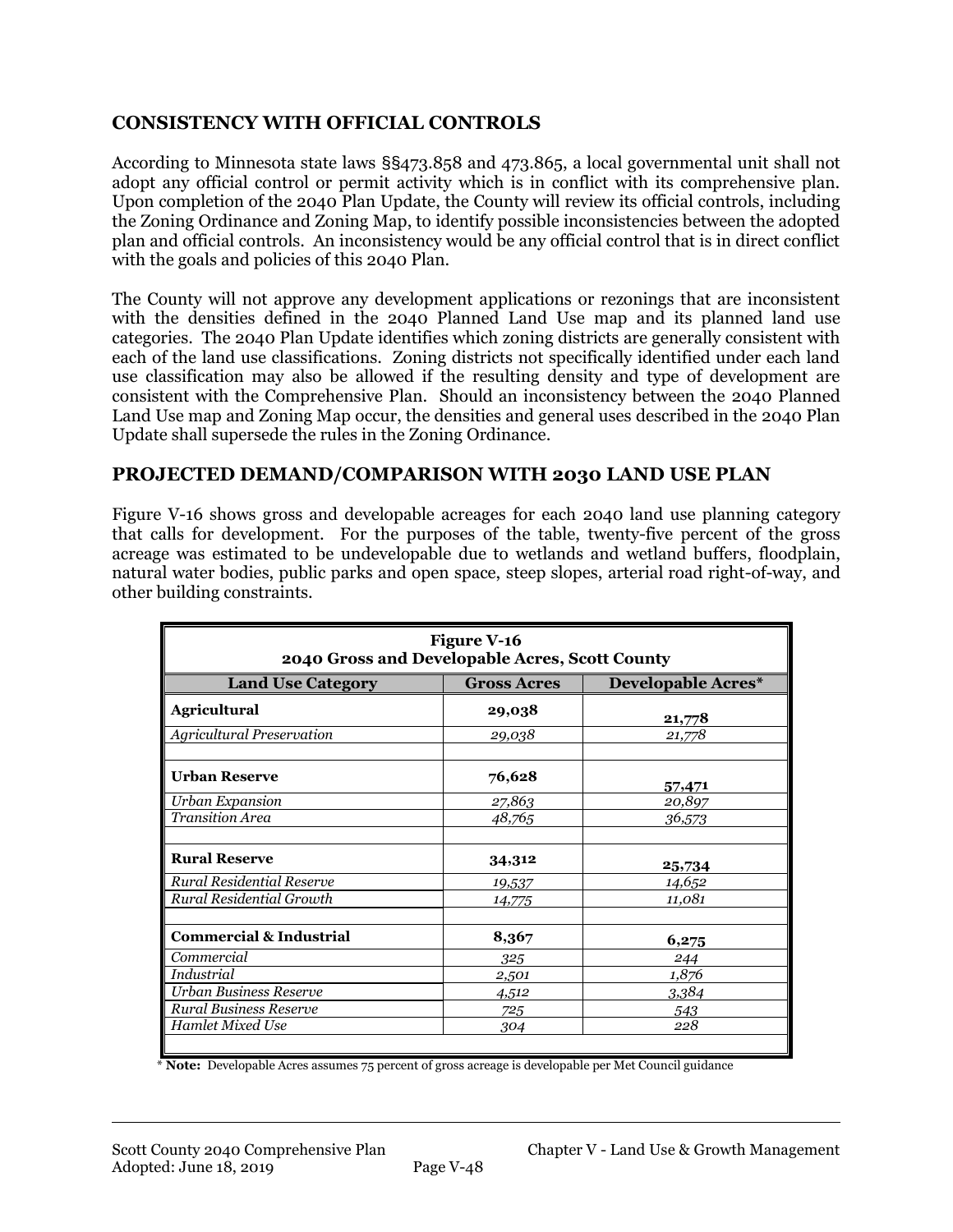The 2040 map and Figure V-16 shows enough developable land guided for a range of rural densities to accommodate the Met Council's 2040 population and household projections for the unincorporated area. As discussed in Chapter III, an additional 1,667 households in the eleven townships are anticipated between 2010 and 2040. Assuming these projected households were built on a range of 40-, 10-, 5- and 2.5-acre lots (or an average of 10 acres per projected household), there is a need for at least 16,000 to 18,000 acres of platted, developable land to accommodate this growth. However, this 2040 Plan promotes strategies such as clustering, planned unit developments, and public value density bonuses that could absorb this number of projected households using half the land area (8,000 to 9,000 acres of platted, developable land). It is important to note that only a portion of total platted acreage is actually developed when cluster techniques are utilized. Scott County advocates cluster plats with outlots preserved for further subdivision opportunities in future land use plans or once urban services are provided. Figure V-17 compares the 2040 map with the previous 2030 map. The general philosophy of preserving land around the cities for future urban development is maintained. The two-tier system of urban expansion and transition acknowledges the future added capacity in regional wastewater treatment to serve urban development post 2040. The total land area guided for commercial and industrial uses has also increased since the last plan, primarily in response to the County working with the townships to guide areas for rural business reserve and hamlet mixed uses.

| <b>Figure V-17</b><br>Comparison of 2030 and 2040 Land Use, Scott County |                  |              |              |               |
|--------------------------------------------------------------------------|------------------|--------------|--------------|---------------|
| <b>Land Use Category</b>                                                 | <b>2030 Plan</b> |              | 2040 Plan    |               |
|                                                                          | <b>Acres</b>     | % Total      | <b>Acres</b> | % Total       |
| <b>Agricultural</b>                                                      | 31,868           | 14.2%        | 29,038       | 12.9%         |
| <b>Agricultural Preservation</b><br><b>Agricultural Transition</b>       | 15,958<br>15,910 | 7.1%<br>7.1% | 29,038<br>NA | 12.9%<br>NA   |
| <b>Urban Reserve</b>                                                     | 82,059           | 36.5%        | 76,628       | 34.1%         |
| Urban Expansion                                                          | 43,571           | 19.4%        | 27,863       | 12.4%         |
| <b>Transition Area</b>                                                   | 38,488           | 17.1%        | 48,765       | 21.7%         |
| <b>Rural Reserve</b>                                                     | 42,995           | 19.1%        | 34,312       | 15.2%         |
| <b>Rural Residential Reserve</b>                                         | 20,161           | 8.9%         | 19,537       | 8.6%          |
| Rural Residential Growth                                                 | 8,092            | 3.6%         | 14,775       | 6.6%          |
| Rural Res. Growth - Staged                                               | 14,742           | 6.6%         | NA           | NA            |
| <b>Commercial &amp; Industrial</b>                                       | 7,852            | 3.4%         | 8,364        | $3.6\%$       |
| Commercial                                                               |                  | 1.1%         | 345          | $\langle 1\%$ |
| Industrial                                                               | 2,623            |              | 2,501        | $1.1\%$       |
| <b>Urban Business Reserve</b>                                            | 5,229            | 2.3%         | 4,491        | 1.9%          |
| <b>Rural Business Reserve</b>                                            | NA               | NA           | 725          | $1\%$         |
| <b>Hamlet Mixed Use</b>                                                  | NA               | NA           | 302          | $\langle 1\%$ |
| <b>Not Under County Planning</b>                                         | 39,116           | 17.4%        | 57,845       | 25.1%         |
| Park/Open Space                                                          | 12,283           | 5.5%         | 9,985        | 4.4%          |
| Lakes                                                                    | 8,526            | 3.8%         | 8,526        | 3.8%          |
| <b>Total</b>                                                             | 224,699          | 100%         | 224,699      | 100%          |
|                                                                          |                  |              |              |               |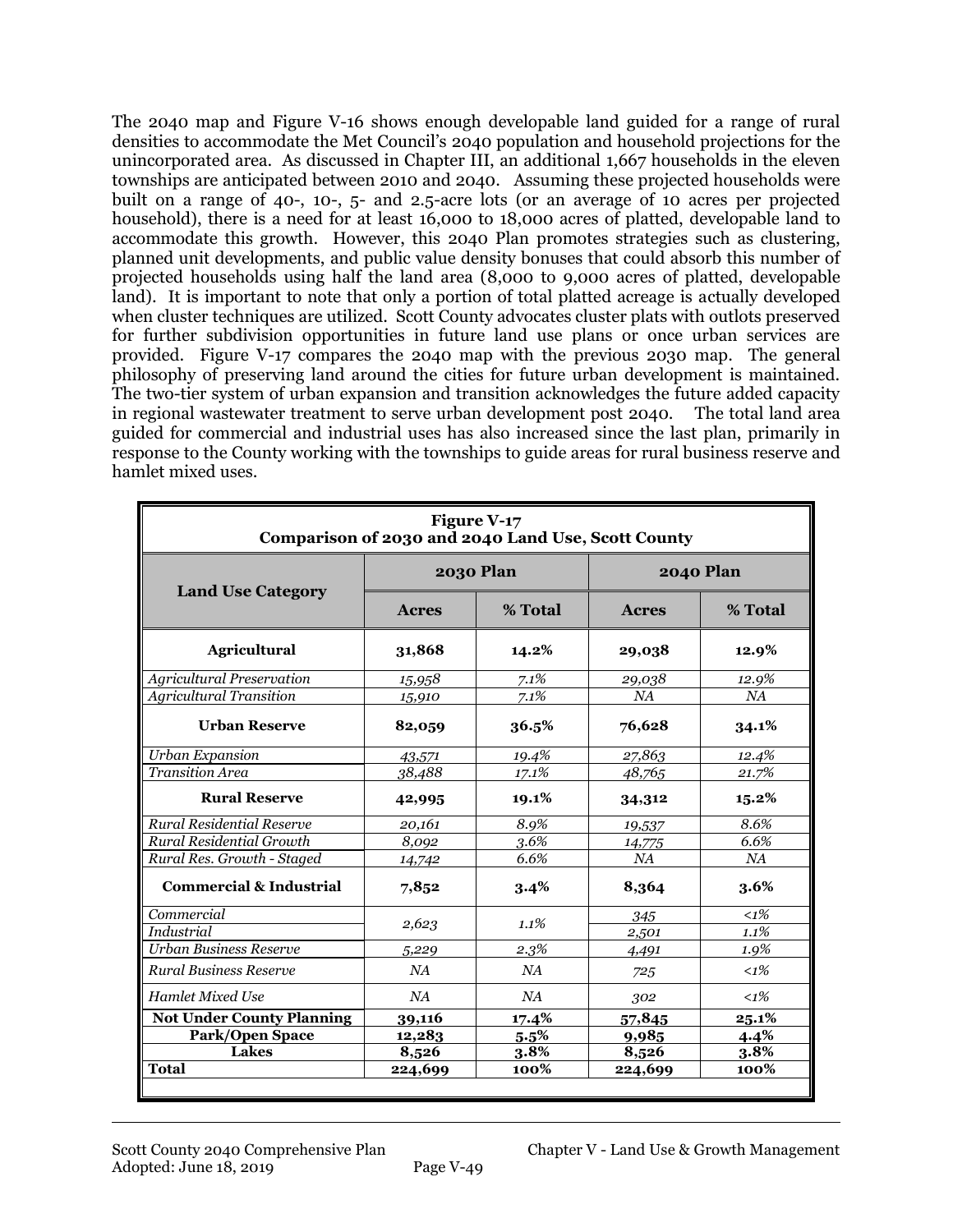### **RELATIONSHIP WITH ADJACENT AND OVERLAPPING PLANS: CONFORMITY, CONSISTENCY AND COMPATIBILITY WITH REGIONAL FRAMEWORK**

The 2040 Plan's land use and growth management goals, policies, and accompanying 2040 Planned Land Use map is consistent with the policies of the Metropolitan Council as expressed through THRIVE MSP 2040. This Plan Update clearly recognizes the importance of staging urban service areas in a rapidly developing county, and most of its policies revolve around this overarching principle.

Developing communities within the Metropolitan Urban Service Area (Prior Lake, Savage, Shakopee) are encouraged to plan for compact growth and mixed- or multiple- use development and redevelopment. The 2040 Plan Update recognizes that growth in the serviced cities reduces demand in un-serviced, rural, and semi-rural locations. Rural Centers (Belle Plaine, Elko New Market, Jordan) and New Prague are all encouraged to grow in a manner that respects their established character and the limitations of their urban service systems. While Scott County does not have land use and planning authority in the municipalities, the land use plans adopted by these seven cities were evaluated and helped shape the County's 2040Planned Land Use map. All seven cities are encouraged to expand their urban service area in a gradual manner based on analyses of available land, forecasted growth, and the capacity of local and regional systems. The 2040 Planned Land Use map states a preference for where these expansions should occur in

the townships (within mapped Urban Expansion Areas and Urban Business Reserve Areas in the short-term and Transition Areas in the long-term).

In the unincorporated service area, housing densities are proposed to be kept relatively low. Density policies range from 1 unit per Quarter-Quarter section (or 40 acres) in areas guided for agricultural use to generally 4 units per Quarter-Quarter section in the transitional farming and urban expansion areas. For areas within a



potential Long-Term Service Area of a future regional wastewater treatment plant, this plan promotes clustering residential development at densities greater than one unit per 10 acres (with guided density ranging from 1 per 8 to 1 per 4 acres) but in a manner that will preserve buildable land for future sewered development (see Chapter XI for more discussion on specific guidelines for this Flexible Development approach). Densities of 10 to 16 units per Quarter-Quarter section are guided in areas that are not planned for long-term urban services. These rural areas have undergone more detailed planning and analysis to assess impacts on local and regional transportation, storm water management, and parks and trails systems.

Also consistent with regional policy, commercial and industrial development is directed to the cities where there are adequate urban services and infrastructure. Commercial and industrial growth in unsewered areas continues to be limited, but opportunities remain (through commercial and industrial guided land, small scale neighborhood commercial uses in historic hamlets, farm-related businesses, and home extended businesses in residential areas) to meet the Metropolitan Council's employment forecasts for each of the townships. The total land area guided for commercial and industrial uses provides a sufficient supply of developable land that satisfies the ten-year commercially-zoned land market demand projected in the *2016 Commercial/Industrial Land Supply Analysis for Scott County, Minnesota.*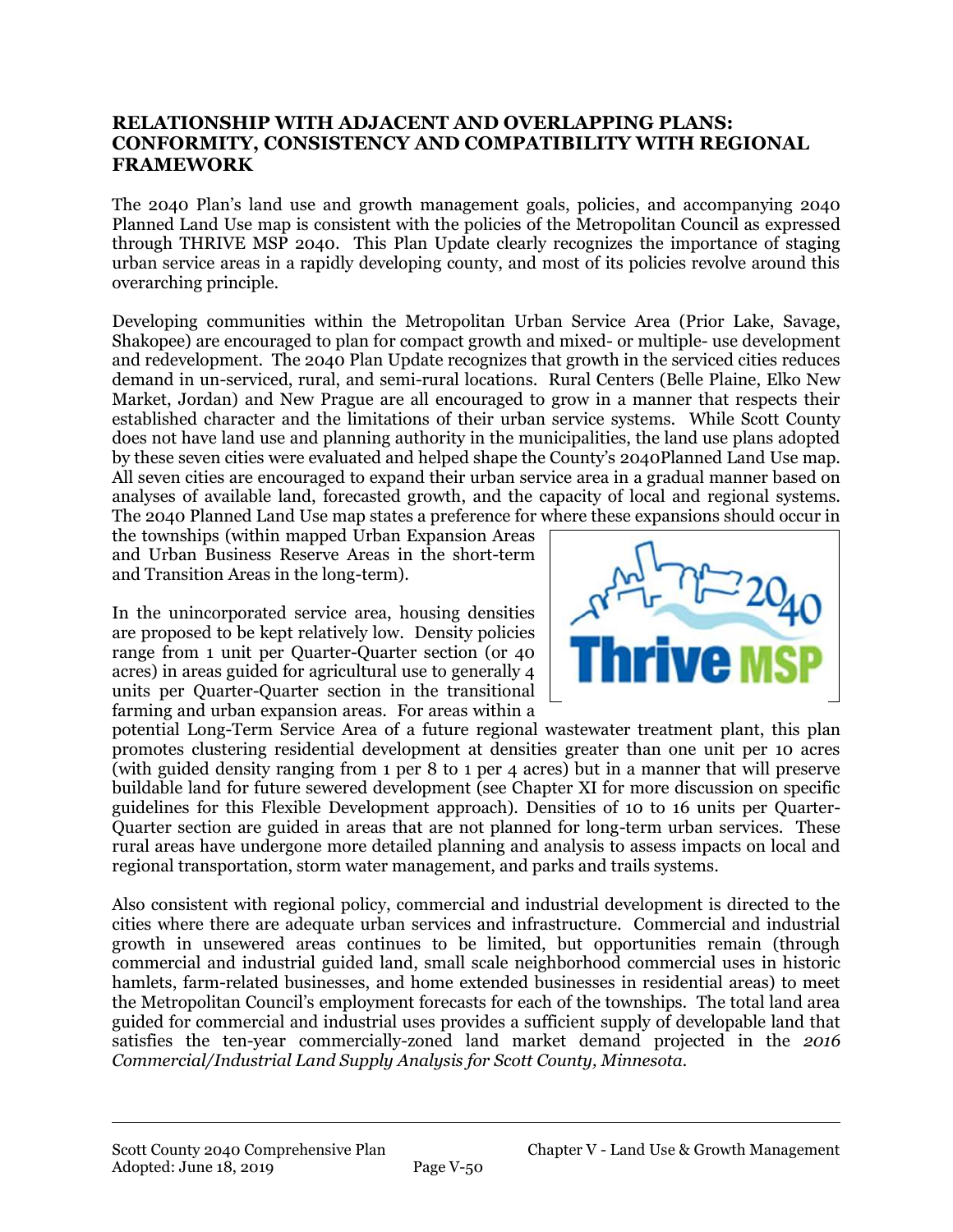The 2040 Planned Land Use map supports the Council's policies regarding regional transportation, parks and trails, and sewers. The County's updated transportation plan was based on the 2040 land use plan. Its modeling assumptions reflect the growth expectations in both the urban and rural areas. In addition, the map was shaped by the joint study between the County and Metropolitan Council in the late 2000s to identify a site and ultimate service area for a future regional wastewater treatment plant.

The policies in this 2040 Plan are designed to protect the quality of the County's groundwater, surface water and other sensitive natural features such as wetlands and steep slopes.

The 2040 Plan continues to advance innovative techniques to accomplish regional goals. In the unincorporated service areas, this Plan Update encourages developers and land owners to utilize the PUD/public value incentive program, when possible. This option requires clustering to preserve open space with additional density in exchange for "public values" such as: additional dedicated right-of-way for County highways earmarked for needed expansion or extension to serve the regional system; additional dedicated land or easements for regional parks and regional trails; or dedicated or permanently preserved land identified as a regional natural corridor.

### **LAND USE AND GROWTH MANAGEMENT IMPLEMENTATION STRATEGIES**

This 2040 Plan recommends six broad implementation strategies to help achieve the desired rural land use vision for Scott County:

- Undertake a development fee study
- Conduct a Cost of Services Study for Agricultural, Commercial and Rural Areas
- Adopt a new Heavy Industrial (I-2) zoning district
- Adopt a new Hamlet Mixed Use (HMU) zoning overlay district
- Adopt a new Rural Business Reserve (RBR) zoning district
- Adopt a new Closed Landfill Restricted (CLR) zoning district

These broad strategies should be further researched and eventually acted upon after the adoption of the 2040 Plan. The following sections describe these broad strategies in more detail.

### **A. Development Fee Study**

As in most growing communities, Scott County has imposed development fees as part of the platting process to finance the capital costs associated with growth. Such fees are required for all residential, commercial and industrial subdivisions, and include fees for addressing, fees in-lieu of parkland dedication, storm water planning, and ground water planning. The basis for these fees were established in various plans and studies prepared in the 2000s. The fees are evaluated and adopted each year by the County Board.

As part of implementation, this Plan recommends that Scott County Zoning Administration undertake a Development Fee Study to review, assess and provide recommendations regarding the level and structure of existing development fees. This would include a comprehensive review of the various plans and studies that serve as the basis for the fees.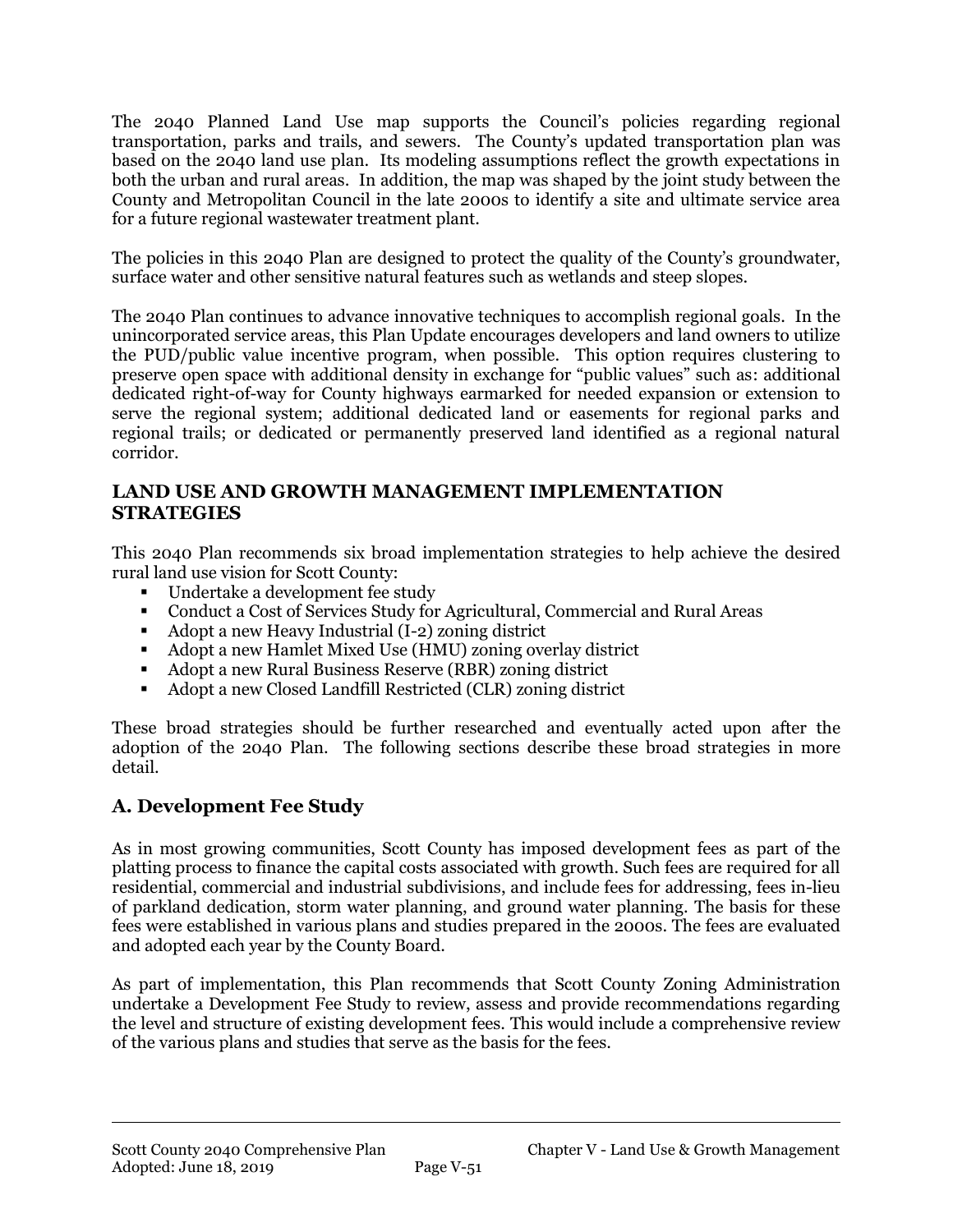# **B. Cost of Service Study – Agricultural, Rural, Commercial**

This Plan recommends the county undertake a Cost of Community Services Study for the County's three broad land use categories guided in the 2040 Comprehensive Plan: *Agricultural Preservation* (1/40 density), *Rural Residential* (1/2.5 density), and *Rural Commercial/Industrial*.

Cost of Community Services (COCS) studies help people understand the fiscal impacts associated with different types of land use. These studies show that the fiscal consequences of different land uses vary significantly, in terms of both tax revenues received and local government services expenses incurred. The results of a COCS study are in the form of an easy to understand ratio that compares how many dollars of local government services are required for every dollar in taxes collected. Common services include road repair, sewer maintenance, and public schools (schools constitute an especially large portion of government spending in residential areas). A ratio greater than 1.0 means that for every dollar of revenue collected from a given category of land, more than one dollar is spent on services for that land. A ratio below 1.0 means the government spends less in services for the land than it receives in tax revenue, resulting in a net gain. COCS studies also dispel common misconceptions about the fiscal impacts of land use.

# **C. Heavy Industrial Zoning District**

The County's zoning ordinance adopted in the 1970s and updated through the 1990s had two industrial zoning districts: a light industrial (or manufacturing) district and a heavy industrial district. The light industrial zoning district was intended for uses that did not create off-site nuisances such as odor, vibration, dust, or heavy equipment traffic. The heavy industrial district was intended for uses that could pose potential nuisances for adjacent land uses. Despite having two separate zoning districts, the list of uses permitted by right and allowed through a conditional use were very similar, as was the two district's lot size requirements and performance standards. Because of this close similarity, when the County's zoning ordinance was updated in the 2000s, the two districts were combined into today's *I-1 Rural Industrial District*.

As part of implementation, this Plan recommends that Scott County Zoning Administration undertake a study with the townships, industrially-zoned land owners, and industrial users to determine if bringing back a heavy industrial zoning district is warranted This study should review the location of all I-1 zoned properties and those properties guided for *Industrial* use and determine if some permitted, conditional or interim uses in the I-1 district could pose potential nuisances to adjacent neighborhoods or properties.

The study should consult with local and region economic development agencies, such as First Stop Shop and Greater MSP, to assess if there is a demand for heavier industrial uses wanting to locate in the rural areas. It should determine if there is a need to separate out the types of industrial uses between the "rural" and "heavy" classification. Different lot size requirements and site performance standards should be evaluated. Any recommendation coming out of this study will inform the comprehensive revision and update to Scott County's Zoning Ordinance, which is required to be completed nine months after the Metropolitan Council's acceptance of this 2040 plan.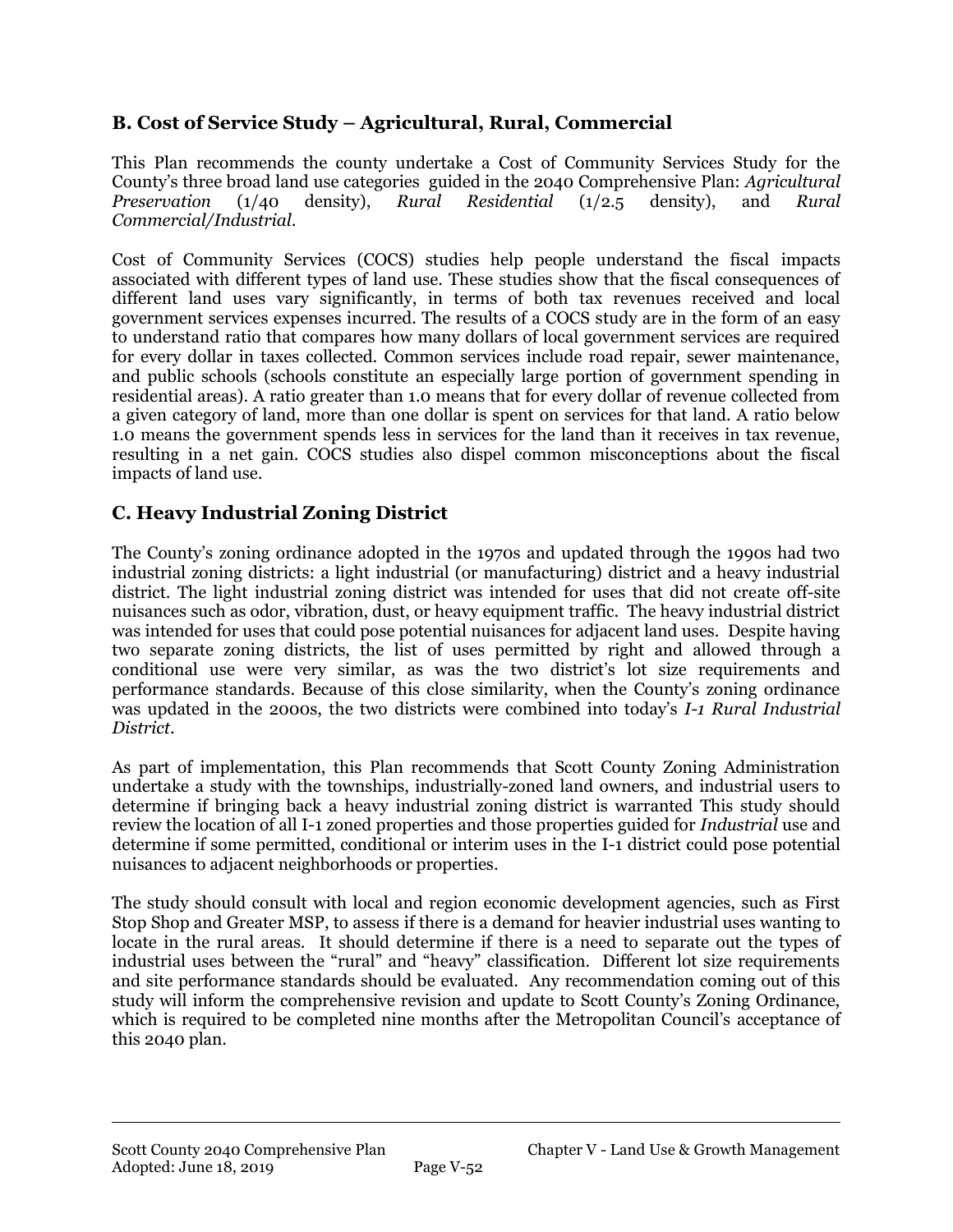# **D. Hamlet Mixed Use (HMU) Zoning Overlay District**

Hamlets are generally small, but distinct areas of five to twenty-five modestly-sized lots surrounded by a rural landscape of open space preserved for agriculture, park land, or the conservation of environmental features. Lydia, Marystown, Blakeley and St. Patrick are examples of existing hamlets in Scott County. These hamlets were established prior to the current zoning standards and consist of a number of small residential lots with a couple buildings maintained for retail or office space and local churches. The hamlets are surrounded by large tracts of agricultural land, bluff land or woodland, creating well-defined boundaries and unique communities. In Scott County, hamlet lots are serviced by individual septic systems.

Hamlets could accommodate the rural lifestyle for individuals that cannot afford 2.5- or 10-acre lots but want to live in the countryside. They also allow for densities that are more conducive to supporting a convenience center or small retail store in the rural areas.

The 2040 Planned Land Use Map has identified a new category – called *Hamlet Mixed Use* –for those areas that could be rezoned into an overlay district. This Plan recommends the Scott County Zoning Administration work with the townships, hamlet property owners, and the Planning Commission to develop a mixed use zoning district for these areas identified on the map. This type of overlay zoning district would allow a mix of residential, public and commercial land uses to co-exist within the same zone district. This new zoning district would recognize the mix of land uses that have historically co-existed in hamlets throughout the County. It will need to be determined the types uses allowed in this district by right, and by conditional or interim use. Lot size, dimension, setback, and coverage standards will need to be set. Site performance standards will also need to be determined to allow development on smaller lots while still retaining the historic character of the hamlets. This Plan recommends that once a draft zoning district is established, the County will initiate a Comprehensive Plan Amendment (CPA) for Met Council review prior to adopting and implementing this new zoning district. Until this CPA is approved, this category as shown on the 2040 Planned Lane Use map is intended for visual reference only.

# **E. Rural Business Reserve (RBR) District**

The 2040 Planned Land Use map has a new category – called Rural Business Reserve – for those areas along major highway and interstate corridors guided for rural commercial or light industrial uses if the development can meet appropriate traffic, septic and storm water management performance standards. This Plan recommends the Scott County Zoning Administration work with the townships where this category is mapped and the Planning Commission to develop a new RBR zoning district. This new zoning district should be separate and distinct from the C-1 and I-1 zoning districts and include the following general standards:

- Existing residential, farmstead and agricultural uses on the property should remain a permitted use by right.
- Home extended businesses should be permitted as an interim or conditional use and allowed to expand the size of the accessory structure if the structure is set back at least 100 feet from all residentially zoned property lines. All equipment, vehicles and materials associated with the business should be stored within an enclosed structure.
- Uses allowed by right or interim/conditional permit should be more limited than those allowed in the C-1 and I-1 zoning districts, and only include light industrial and commercial uses that may have outdoor storage of supplies or equipment, such as contractor yards, lumber yards, landscape supply and services, nurseries or greenhouses,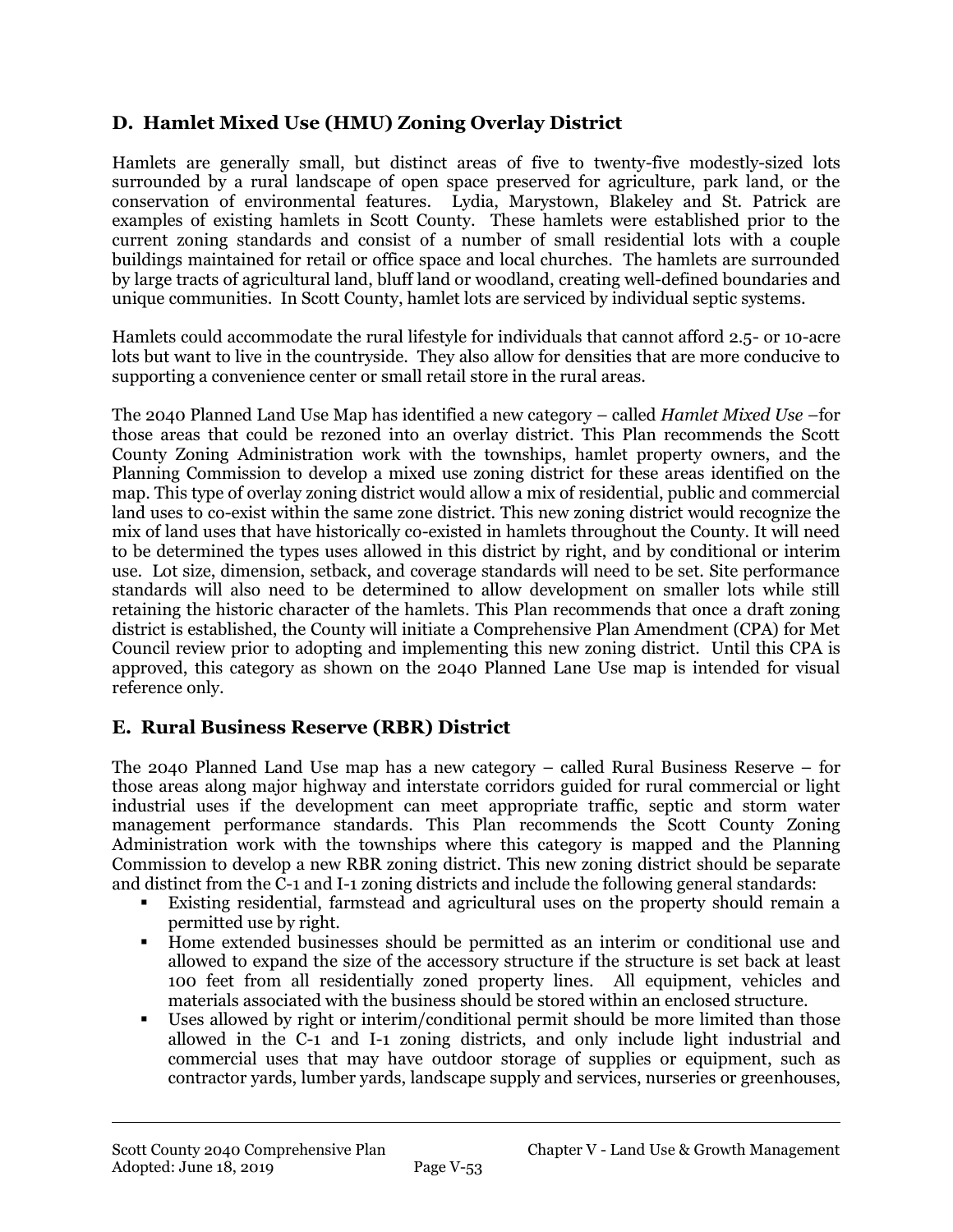commercial trucking companies, indoor storage space or garage rental, manufacturing, warehousing, wholesaling, and leased space commercial buildings.

- The density of new residential development should be one (1) dwelling per 40 acres.
- Platting should be required for the construction of any new commercial or light industrial building or structure.
- Lot size, width, setback dimensions, and coverage should match standards in the I-1 and C-1 zoning districts.
- For areas located within a city's long-range sanitary sewer service area, any plats creating five (5) or more lots with an average lots size of five (5) acres or less should be evaluated for possible development under a centralized sewage treatment system. Development pads, building orientation, site layout, and ghost platting should be evaluated to ensure efficient conversation to urban utilities and infrastructure in the future.
- Commercial or light industrial properties adjacent to a future Collector, Minor Arterial, or Principal Arterial roadway should be accessed from a paved local street (which could be a frontage or backage road) which can connect to the Collector, Minor Arterial or Principal Arterial at specified intersections that meet minimum access spacing guidelines. If a single user is proposed for a large parcel in this district, the developer should be required to submit a ghost-plat concept showing how the remainder of the parcel could be subdivided into buildable lots along an internal local road system that would intersect the Collector, Minor Arterial or Principal Arterial in a manner to meet minimum access spacing guidelines. The proposed building for the single use should be oriented toward the future internal local road system, which would temporarily be a private driveway. In some situations, the driveway location for the single use may become the future local road location if it meets proper access spacing.
- Right-turn and/or bypass lanes should be required for all local road connections to state or county highways.
- Storm water management should be adequately addressed at time of platting.

# **F. Closed Landfill Restricted (CLR) District**

The Minnesota Pollution Control Agency (MPCA) is responsible for the cleanup and long term care of 112 qualified, closed, municipal, solid waste landfills throughout the state once a binding agreement has been written and a notice of compliance has been issued for the landfill. One of those 112 landfills is the Louisville Landfill located in section 21, Louisville Township.

The MPCA's closed landfill program mission is to manage the risk to public health and the environment that is associated with these landfills. Landfill gas migration and groundwater contamination can be serious issues at some landfills. These problems can pose a threat to the health and safety of those living or occupying land nearby. Under the 1994 legislation that created the closed landfill program, local governments with land use authority – such as Scott County – must make their land use plans and zoning maps for a closed landfill consistent with the MPCA's plan for the future use of the landfill site. In May 2013, the County was notified that the MPCA finalized a land use plan for the closed Louisville Landfill.

The *2013 Closed Landfill Use Plan for Louisville Landfill* identifies "areas of concern" for potential groundwater contamination and methane gas at and around the site. These areas of concern are shown on a series of maps. The 2013 plan recommends two land uses for the site: closed landfill management (essentially covering the types of activities the MPCA would need to do to monitor or take responsive action) and a solar energy farm. The 2013 plan evaluated the County's current zoning classification for the Louisville Landfill site (I-1 Rural Industrial) and determined that "the current zoning for the [site] is not compatible with MPCA's future